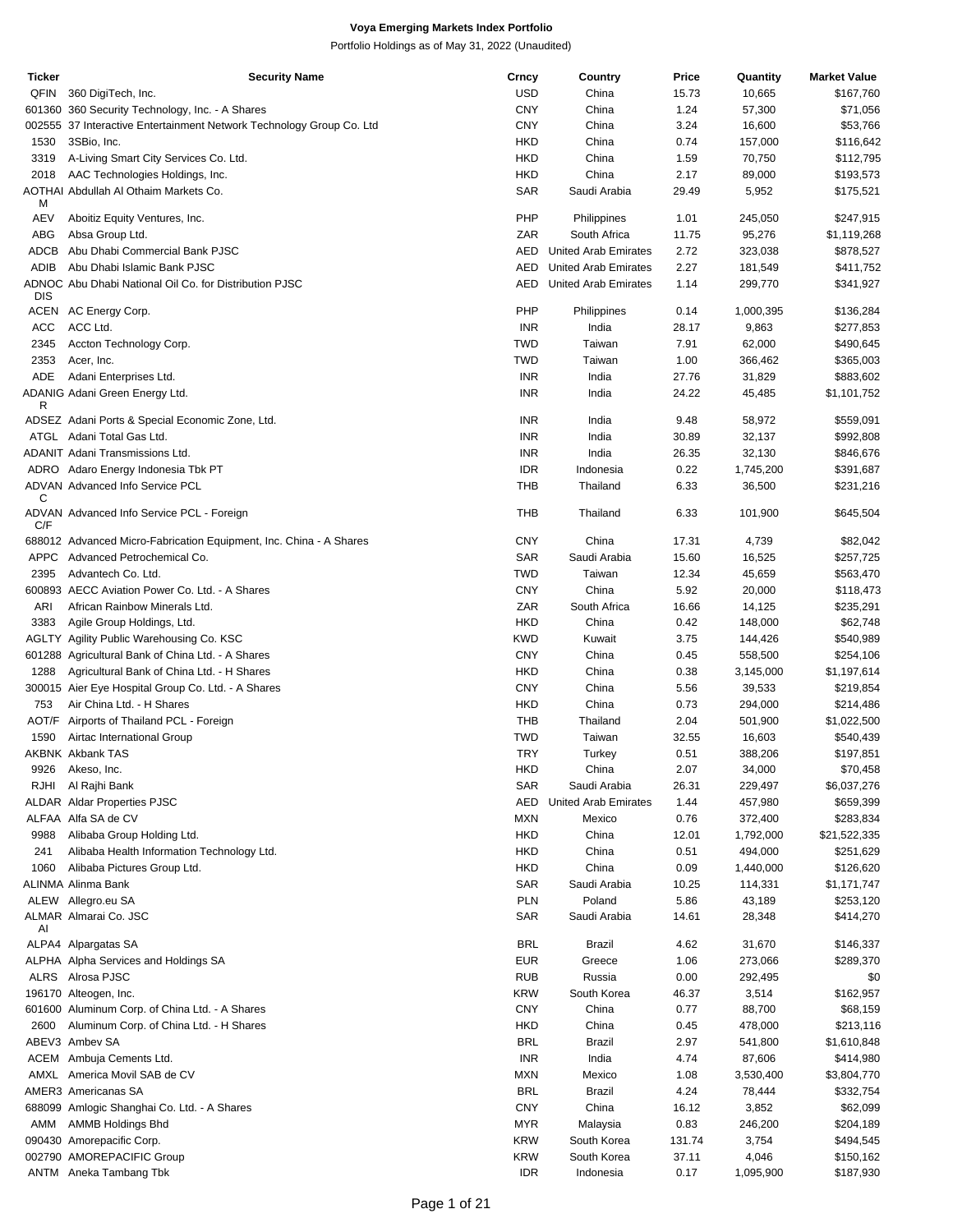| Ticker       | <b>Security Name</b>                                      | Crncy      | Country       | Price  | Quantity  | <b>Market Value</b> |
|--------------|-----------------------------------------------------------|------------|---------------|--------|-----------|---------------------|
|              | 600298 Angel Yeast Co. Ltd. - A Shares                    | <b>CNY</b> | China         | 6.35   | 6,300     | \$40,035            |
| AMS          | Anglo American Platinum Ltd.                              | ZAR        | South Africa  | 109.44 | 6,214     | \$680,068           |
| ANG          | AngloGold Ashanti Ltd.                                    | ZAR        | South Africa  | 17.23  | 48,941    | \$843,085           |
|              | 600585 Anhui Conch Cement Co., Ltd. - A Shares            | <b>CNY</b> | China         | 5.52   | 32,000    | \$176,673           |
| 914          | Anhui Conch Cement Co., Ltd. - H Shares                   | <b>HKD</b> | China         | 5.07   | 139,000   | \$704,044           |
|              | 000596 Anhui Gujing Distillery Co. Ltd. - A Shares        | <b>CNY</b> | China         | 34.17  | 2,200     | \$75,168            |
|              | 200596 Anhui Gujing Distillery Co. Ltd. - B Shares        | <b>HKD</b> | China         | 14.66  | 13,100    | \$192,018           |
|              |                                                           | <b>CNY</b> | China         | 7.91   |           | \$36,398            |
|              | 603589 Anhui Kouzi Distillery Co. Ltd. - A Shares         |            |               |        | 4,600     |                     |
|              | 603198 Anhui Yingjia Distillery Co. Ltd. - A Shares       | <b>CNY</b> | China         | 8.95   | 5,000     | \$44,745            |
|              | 603345 Anjoy Foods Group Co. Ltd. - A Shares              | <b>CNY</b> | China         | 19.68  | 4,500     | \$88,540            |
| 2020         | Anta Sports Products Ltd.                                 | <b>HKD</b> | China         | 11.34  | 124,800   | \$1,415,181         |
| APHS         | Apollo Hospitals Enterprise Ltd.                          | <b>INR</b> | India         | 51.05  | 12,086    | \$617,003           |
| ARNB         | Arab National Bank                                        | <b>SAR</b> | Saudi Arabia  | 8.34   | 69,552    | \$580,302           |
| AC*          | Arca Continental SAB de CV                                | <b>MXN</b> | Mexico        | 6.75   | 53,700    | \$362,439           |
| 3711         | ASE Technology Holding Co. Ltd.                           | <b>TWD</b> | Taiwan        | 3.56   | 382,243   | \$1,360,918         |
|              | ASELS Aselsan Elektronik Sanayi Ve Ticaret AS             | <b>TRY</b> | Turkey        | 1.49   | 87,310    | \$130,034           |
| 1102         | Asia Cement Corp.                                         | <b>TWD</b> | Taiwan        | 1.52   | 261,356   | \$398,501           |
| APNT         | Asian Paints Ltd.                                         | <b>INR</b> | India         | 36.55  | 44,204    | \$1,615,643         |
|              |                                                           |            |               |        |           |                     |
| 5269         | ASMedia Technology, Inc.                                  | <b>TWD</b> | Taiwan        | 46.53  | 3,000     | \$139,589           |
| <b>APN</b>   | Aspen Pharmacare Holdings Ltd.                            | ZAR        | South Africa  | 10.31  | 46,690    | \$481,605           |
|              | AWC/F Asset World Corp. PCL - Foreign                     | <b>THB</b> | Thailand      | 0.15   | 1,046,200 | \$155,925           |
| ASII         | Astra International Tbk PT                                | <b>IDR</b> | Indonesia     | 0.50   | 2,362,100 | \$1,188,199         |
| 2357         | Asustek Computer, Inc.                                    | <b>TWD</b> | Taiwan        | 11.71  | 84,000    | \$983,473           |
|              | 002821 Asymchem Laboratories Tianjin Co. Ltd. - A Shares  | <b>CNY</b> | China         | 39.23  | 1,700     | \$66,685            |
|              | CRFB3 Atacadao Distribuicao Comercio e Industria Ltd.     | <b>BRL</b> | Brazil        | 4.08   | 62,300    | \$254,179           |
| 2409         | AU Optronics Corp.                                        | <b>TWD</b> | Taiwan        | 0.61   | 980,000   | \$601,857           |
| <b>ARBP</b>  | Aurobindo Pharma Ltd.                                     | <b>INR</b> | India         | 6.82   | 35,736    | \$243,884           |
|              | ATHM Autohome, Inc.                                       | <b>USD</b> | China         | 36.34  | 9,222     | \$335,127           |
|              |                                                           | <b>CNY</b> | China         | 4.54   |           |                     |
|              | 002938 Avary Holding Shenzhen Co. Ltd. - A Shares         |            |               |        | 20,900    | \$94,934            |
|              | DMART Avenue Supermarts Ltd.                              | <b>INR</b> | India         | 50.95  | 18,812    | \$958,557           |
|              | 002013 AVIC Electromechanical Systems Co. Ltd. - A Shares | <b>CNY</b> | China         | 1.70   | 28,500    | \$48,465            |
|              | 600038 AVIC Helicopter Co. Ltd. - A Shares                | <b>CNY</b> | China         | 5.78   | 6,500     | \$37,585            |
|              | 600705 AVIC Industry-Finance Holdings Co. Ltd. - A Shares | <b>CNY</b> | China         | 0.50   | 114,500   | \$57,727            |
| 2357         | AviChina Industry & Technology Co. Ltd. - H Shares        | <b>HKD</b> | China         | 0.58   | 313,000   | \$180,182           |
|              | AXIATA Axiata Group Bhd                                   | <b>MYR</b> | Malaysia      | 0.73   | 339,500   | \$248,863           |
| AXSB         | Axis Bank Ltd.                                            | <b>INR</b> | India         | 8.78   | 264,517   | \$2,321,231         |
| AC           | Ayala Corp.                                               | PHP        | Philippines   | 13.29  | 31,865    | \$423,438           |
| ALI          | Ayala Land, Inc.                                          | PHP        | Philippines   | 0.56   | 926,390   | \$522,596           |
|              | BGRIM/ B Grimm Power PCL - Foreign                        | THB        | Thailand      |        |           | \$107,952           |
| F            |                                                           |            |               | 1.01   | 107,300   |                     |
|              | B3SA3 B3 SA - Brasil Bolsa Balcao                         | <b>BRL</b> | Brazil        | 2.67   | 713,307   | \$1,907,635         |
|              | BIDU Baidu, Inc.                                          | <b>USD</b> | China         | 140.35 | 32,566    | \$4,570,638         |
|              |                                                           |            |               |        |           |                     |
| <b>BJAUT</b> | Bajaj Auto Ltd.                                           | INR        | India         | 49.50  | 8,639     | \$427,671           |
| BAF          | Bajaj Finance Ltd.                                        | <b>INR</b> | India         | 77.76  | 31,808    | \$2,473,469         |
| <b>BJFIN</b> | Bajaj Finserv Ltd.                                        | <b>INR</b> | India         | 165.52 | 4,473     | \$740,369           |
| BIL          | Balkrishna Industries Ltd.                                | <b>INR</b> | India         | 29.93  | 11,072    | \$331,368           |
|              | BBDC4 Banco Bradesco SA                                   | <b>BRL</b> | Brazil        | 4.28   | 620,166   | \$2,656,801         |
|              | BBDC3 Banco Bradesco SA                                   | <b>BRL</b> | <b>Brazil</b> | 3.52   | 189,810   | \$668,571           |
|              | BPAC11 Banco BTG Pactual SA - Unit                        | <b>BRL</b> | <b>Brazil</b> | 5.29   | 143,100   | \$756,367           |
|              | CHILE Banco de Chile                                      | <b>CLP</b> | Chile         | 0.10   | 5,224,799 | \$543,836           |
| <b>BCI</b>   | Banco de Credito e Inversiones SA                         | <b>CLP</b> | Chile         | 37.15  | 6,928     | \$257,362           |
|              | BBAS3 Banco do Brasil S.A.                                | <b>BRL</b> | Brazil        | 7.69   | 101,100   | \$777,520           |
|              | BIDI11 Banco Inter SA - Unit                              | <b>BRL</b> | <b>Brazil</b> | 2.59   | 42,759    |                     |
|              |                                                           |            |               |        |           | \$110,844           |
|              | SANB11 Banco Santander Brasil SA - Unit                   | <b>BRL</b> | Brazil        | 7.05   | 50,100    | \$353,358           |
|              | <b>BSAN</b> Banco Santander Chile                         | <b>CLP</b> | Chile         | 0.05   | 7,832,152 | \$391,736           |
|              | <b>BCOLO Bancolombia SA</b>                               | COP        | Colombia      | 12.02  | 28,474    | \$342,292           |
| CIB          | BanColombia SA                                            | <b>USD</b> | Colombia      | 44.91  | 12,345    | \$554,414           |
|              | BANDH Bandhan Bank Ltd.                                   | <b>INR</b> | India         | 4.17   | 79,529    | \$331,369           |
| AN           |                                                           |            |               |        |           |                     |
|              | BAM/F Bangkok Commercial Asset Management PCL - Foreign   | THB        | Thailand      | 0.55   | 236,400   | \$129,069           |
|              | BDMS/F Bangkok Dusit Medical Services PCL - Foreign       | <b>THB</b> | Thailand      | 0.75   | 1,081,100 | \$813,303           |
|              | BEM/F Bangkok Expressway & Metro PCL - Foreign            | <b>THB</b> | Thailand      | 0.27   | 955,100   | \$255,075           |
| BJAZ         | Bank Al-Jazira                                            | <b>SAR</b> | Saudi Arabia  | 7.64   | 52,544    | \$401,615           |
| ALBI         | <b>Bank AlBilad</b>                                       | SAR        | Saudi Arabia  | 13.34  | 58,060    | \$774,785           |
| BBCA         | Bank Central Asia Tbk PT                                  | <b>IDR</b> | Indonesia     | 0.53   | 6,487,400 | \$3,432,492         |
| ARTO         | Bank Jago Tbk PT                                          | <b>IDR</b> | Indonesia     | 0.64   | 495,300   | \$317,765           |
| <b>BMRI</b>  | Bank Mandiri Persero Tbk PT                               | <b>IDR</b> | Indonesia     | 0.58   | 2,138,100 |                     |
|              |                                                           |            |               |        |           | \$1,247,424         |
| <b>BBNI</b>  | Bank Negara Indonesia Persero Tbk PT                      | <b>IDR</b> | Indonesia     | 0.63   | 886,000   | \$556,641           |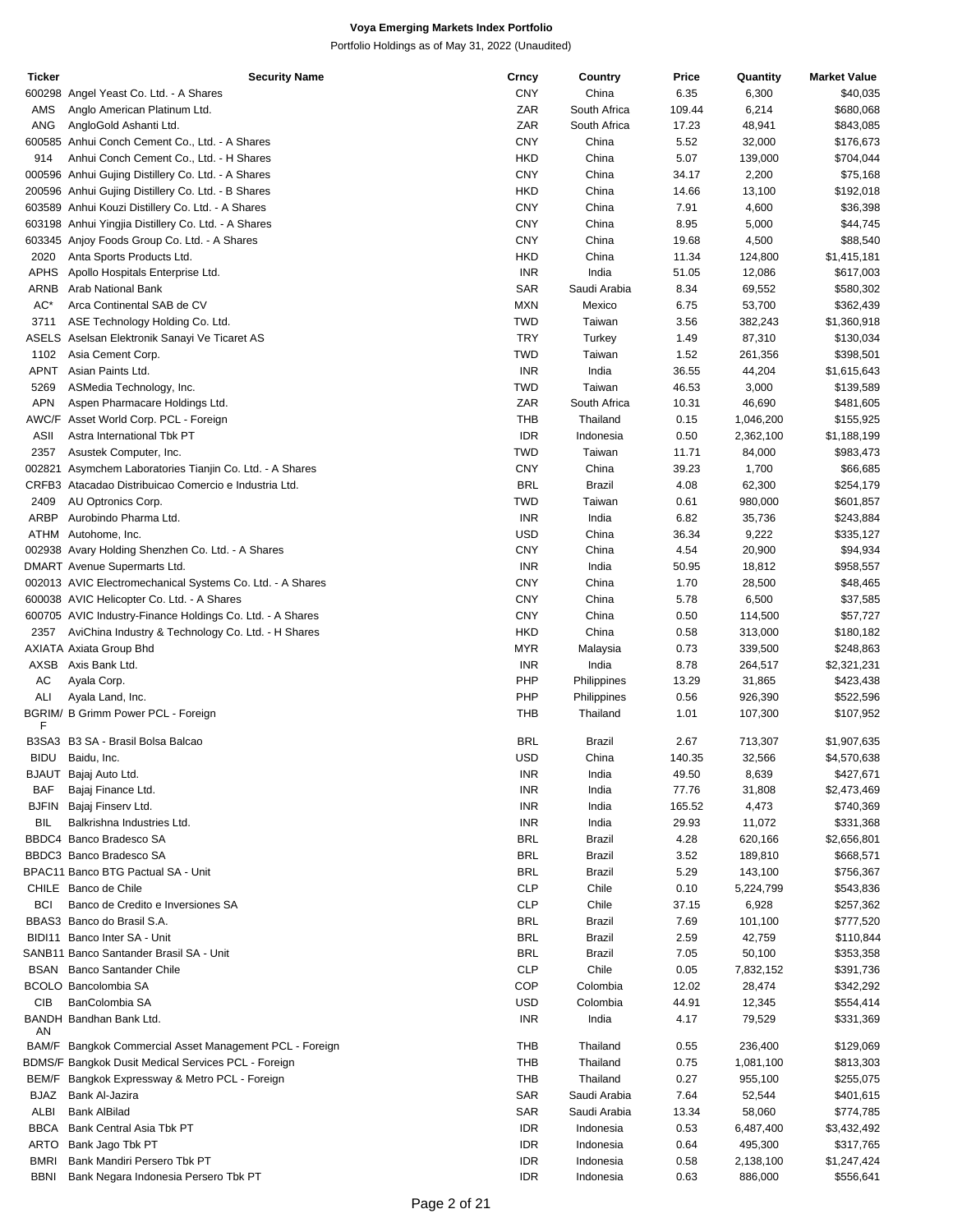| <b>Ticker</b> | <b>Security Name</b>                                                     | Crncy      | Country              | Price  | Quantity   | <b>Market Value</b> |
|---------------|--------------------------------------------------------------------------|------------|----------------------|--------|------------|---------------------|
|               | 601169 Bank of Beijing Co. Ltd. - A Shares                               | <b>CNY</b> | China                | 0.66   | 215,500    | \$143,021           |
|               | 601838 Bank of Chengdu Co. Ltd. - A Shares                               | CNY        | China                | 2.29   | 34,700     | \$79,636            |
|               | 601988 Bank of China Ltd. - A Shares                                     | <b>CNY</b> | China                | 0.48   | 241,100    | \$115,509           |
| 3988          | Bank of China Ltd. - H Shares                                            | <b>HKD</b> | China                | 0.40   | 9,368,000  | \$3,745,061         |
|               | 601328 Bank of Communications Co. Ltd. - A Shares                        | <b>CNY</b> | China                | 0.74   | 240,600    | \$177,334           |
| 3328          | Bank of Communications Co., Ltd. - H Shares                              | <b>HKD</b> | China                | 0.68   | 1,047,000  | \$713,077           |
|               | 600926 Bank of Hangzhou Co. Ltd. - A Shares                              | <b>CNY</b> | China                | 2.04   | 51,926     | \$106,124           |
|               | 600919 Bank of Jiangsu Co. Ltd. - A Shares                               | <b>CNY</b> | China                | 0.96   | 129,270    | \$124,551           |
|               | 601009 Bank of Nanjing Co. Ltd. - A Shares                               | <b>CNY</b> | China                | 1.62   | 85,957     | \$139,438           |
|               | 002142 Bank of Ningbo Co. Ltd. - A Shares                                | CNY        | China                | 4.91   | 48,700     | \$239,115           |
|               | 601229 Bank of Shanghai Co. Ltd. - A Shares                              | <b>CNY</b> | China                | 0.96   | 138,900    | \$133,674           |
| <b>BPI</b>    | Bank of the Philippine Islands                                           | PHP        | Philippines          | 1.89   | 213,340    | \$402,551           |
| PEOW          | Bank Polska Kasa Opieki SA                                               | <b>PLN</b> | Poland               | 21.83  | 21,830     | \$476,443           |
|               |                                                                          |            |                      |        |            |                     |
| <b>BBRI</b>   | Bank Rakyat Indonesia                                                    | <b>IDR</b> | Indonesia            | 0.32   | 7,836,138  | \$2,482,301         |
| <b>BSFR</b>   | Banque Saudi Fransi                                                      | SAR        | Saudi Arabia         | 14.33  | 69,717     | \$998,752           |
|               | 600019 Baoshan Iron & Steel Co. Ltd. - A Shares                          | <b>CNY</b> | China                | 0.96   | 165,400    | \$158,485           |
| <b>BRPT</b>   | <b>Barito Pacific Tbk PT</b>                                             | <b>IDR</b> | Indonesia            | 0.06   | 3,591,300  | \$205,412           |
| <b>BRES</b>   | Barwa Real Estate Co.                                                    | QAR        | Qatar                | 0.93   | 231,797    | \$215,095           |
|               | BBSE3 BB Seguridade Participacoes SA                                     | <b>BRL</b> | Brazil               | 5.58   | 84,000     | \$468,910           |
| <b>BDO</b>    | BDO Unibank, Inc.                                                        | PHP        | Philippines          | 2.54   | 232,099    | \$590,462           |
|               | CUERV Becle SAB de CV                                                    | <b>MXN</b> | Mexico               | 2.30   | 81,600     | \$187,742           |
| $O^*$         |                                                                          |            |                      |        |            |                     |
| <b>BGNE</b>   | BeiGene Ltd.                                                             | <b>USD</b> | China                | 137.22 | 5,487      | \$752,926           |
| 694           | Beijing Capital International Airport Co., Ltd. - H Shares               | <b>HKD</b> | China                | 0.59   | 254,000    | \$148,807           |
|               | 300073 Beijing Easpring Material Technology Co. Ltd. - A Shares          | <b>CNY</b> | China                | 10.42  | 7,200      | \$75,037            |
| 300251        | Beijing Enlight Media Co. Ltd. - A Shares                                | CNY        | China                | 1.16   | 47,400     | \$55,134            |
| 392           | Beijing Enterprises Holdings Ltd.                                        | <b>HKD</b> | China                | 3.50   | 64,000     | \$224,057           |
| 371           | Beijing Enterprises Water Group Ltd.                                     | <b>HKD</b> | China                | 0.33   | 598,000    | \$198,118           |
|               | 688111 Beijing Kingsoft Office Software, Inc. - A Shares                 | <b>CNY</b> | China                | 30.68  | 3,472      | \$106,525           |
|               | 000786 Beijing New Building Materials PLC - A Shares                     | <b>CNY</b> | China                | 4.33   | 15,400     | \$66,723            |
|               | 688169 Beijing Roborock Technology Co. Ltd. - A Shares                   | <b>CNY</b> | China                | 95.64  | 400        | \$38,256            |
|               | 600161 Beijing Tiantan Biological Products Corp. Ltd. - A Shares         | CNY        | China                | 3.38   | 10,980     | \$37,129            |
|               | 603392 Beijing Wantai Biological Pharmacy Enterprise Co. Ltd. - A Shares | CNY        | China                | 19.14  | 4,495      | \$86,021            |
|               | 601816 Beijing-Shanghai High Speed Railway Co. Ltd. - A Shares           | CNY        | China                | 0.73   | 321,100    | \$234,531           |
|               | BRGR Berger Paints India Ltd.                                            | <b>INR</b> | India                | 7.87   | 30,681     | \$241,310           |
| BJC/F         | Berli Jucker PCL - Foreign                                               | <b>THB</b> | Thailand             | 1.06   | 168,200    | \$178,014           |
|               | 282330 BGF retail Co. Ltd.                                               | <b>KRW</b> | South Korea          | 147.75 | 1,159      | \$171,238           |
| BHE           | <b>Bharat Electronics Ltd.</b>                                           | <b>INR</b> | India                | 3.01   | 145,357    | \$438,227           |
| <b>BHFC</b>   | Bharat Forge Ltd.                                                        | <b>INR</b> | India                | 9.02   | 30,463     | \$274,889           |
| <b>BPCL</b>   | Bharat Petroleum Corp. Ltd.                                              | <b>INR</b> | India                | 4.19   | 99,793     | \$418,170           |
|               | <b>BHARTI Bharti Airtel Ltd.</b>                                         | <b>INR</b> | India                | 8.99   | 285,159    | \$2,563,346         |
| <b>BID</b>    | Bid Corp. Ltd.                                                           | ZAR        | South Africa         | 21.42  | 38,948     | \$834,293           |
| BVT           | Bidvest Group Ltd.                                                       | ZAR        | South Africa         | 13.94  | 34,174     | \$476,552           |
| <b>BILI</b>   | Bilibili, Inc.                                                           | USD        | China                | 22.35  | 19,734     | \$441,055           |
|               | BIMAS BIM Birlesik Magazalar AS                                          | <b>TRY</b> | Turkey               | 5.03   |            |                     |
|               |                                                                          |            |                      |        | 53,325     | \$268,198           |
| <b>BIOS</b>   | Biocon Ltd.                                                              | <b>INR</b> | India                | 4.29   | 54,267     | \$232,641           |
|               | TFDXX BlackRock Liquidity Funds, FedFund, Institutional Class            | USD        | <b>United States</b> | 1.00   | 17,546,000 | \$17,546,000        |
| 2588          | <b>BOC Aviation Ltd.</b>                                                 | HKD        | Singapore            | 8.25   | 28,200     | \$232,594           |
|               | 000725 BOE Technology Group Co. Ltd. - A Shares                          | <b>CNY</b> | China                | 0.57   | 418,100    | \$237,506           |
| 3998          | Bosideng International Holdings Ltd.                                     | <b>HKD</b> | China                | 0.53   | 424,000    | \$225,635           |
| AN            | BOUBY Boubyan Bank KSCP                                                  | <b>KWD</b> | Kuwait               | 2.65   | 147,476    | \$391,086           |
|               | BOUBY Boubyan Bank KSCP                                                  | <b>KWD</b> | Kuwait               |        | 17,668     |                     |
| 122           |                                                                          |            |                      | 1.11   |            | \$19,561            |
|               | BRKM5 Braskem SA                                                         | <b>BRL</b> | Brazil               | 9.39   | 24,400     | \$229,186           |
|               | <b>Brazil Real Spot</b>                                                  | <b>BRL</b> | Brazil               | 4.75   | 102,758    | \$21,622            |
|               | BRFS3 BRF - Brasil Foods SA                                              | <b>BRL</b> | Brazil               | 3.26   | 84,795     | \$276,551           |
| 1114          | Brilliance China Automotive Holdings Ltd.                                | HKD        | China                | 0.46   | 308,000    | \$140,906           |
| <b>BRIT</b>   | Britannia Industries Ltd.                                                | <b>INR</b> | India                | 46.74  | 12,252     | \$572,645           |
|               | Britannia Industries Ltd.                                                | <b>INR</b> | India                | 1.26   |            |                     |
|               |                                                                          |            |                      |        | 320,334    | \$4,028             |
|               | BTS/F BTS Group Holdings PCL - Foreign                                   | THB        | Thailand             | 0.26   | 954,300    | \$247,927           |
| BH/F          | Bumrungrad Hospital PCL - Foreign                                        | THB        | Thailand             | 5.10   | 60,400     | \$307,993           |
|               | BUPA Bupa Arabia for Cooperative Insurance Co.                           | <b>SAR</b> | Saudi Arabia         | 42.02  | 7,425      | \$311,986           |
|               | 300146 By-health Co. Ltd. - A Shares                                     | CNY        | China                | 2.98   | 12,000     | \$35,757            |
|               | 002594 BYD Co. Ltd. - A Shares                                           | CNY        | China                | 44.29  | 14,900     | \$659,919           |
| 1211          | Byd Co., Ltd. - H Shares                                                 | HKD        | China                | 35.54  | 94,500     | \$3,358,657         |
| 285           | BYD Electronic International Co. Ltd.                                    | <b>HKD</b> | China                | 2.22   | 82,000     | \$181,987           |
|               | 601108 Caitong Securities Co. Ltd. - A Shares                            | <b>CNY</b> | China                | 1.08   | 40,820     | \$44,034            |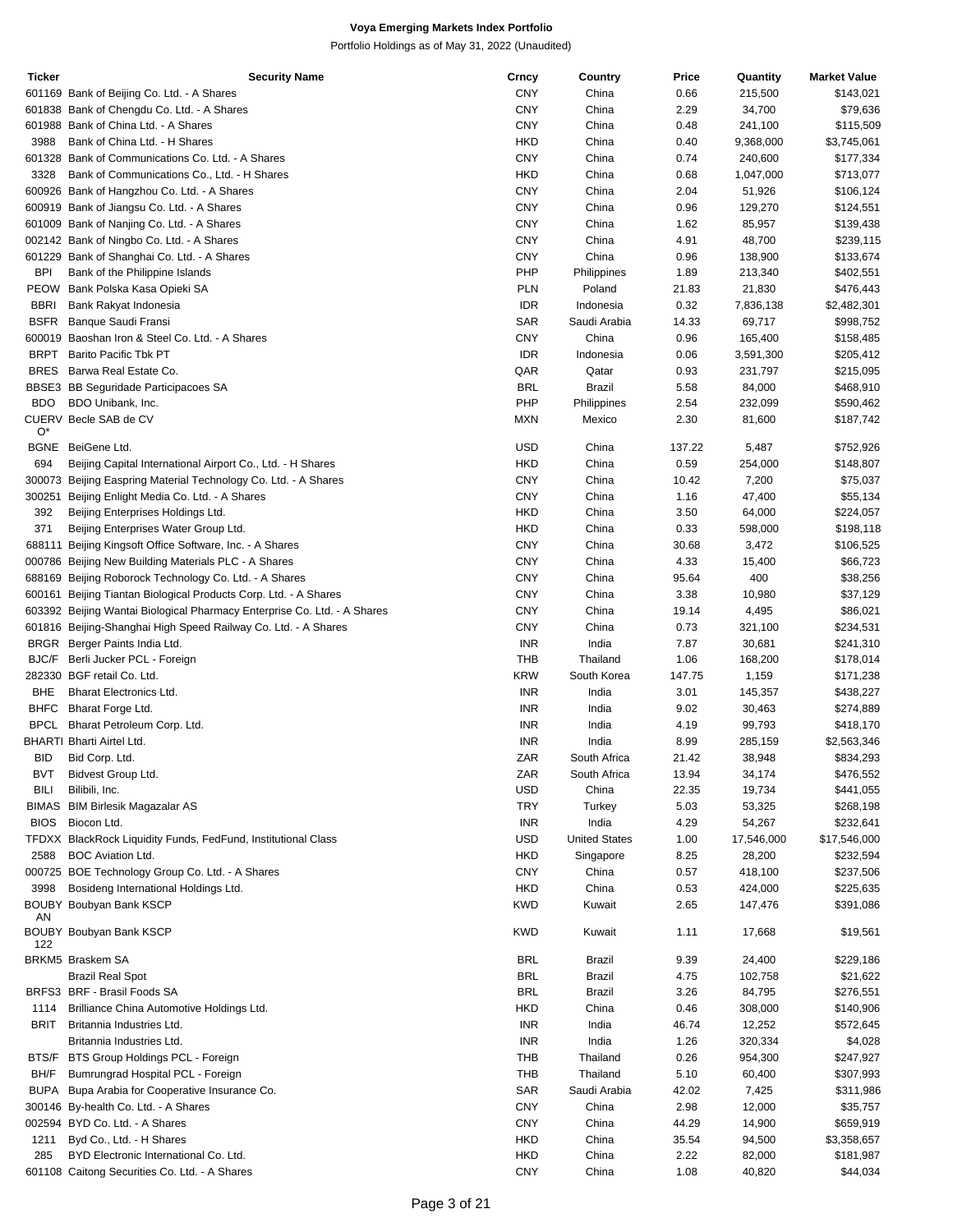| <b>Ticker</b> | <b>Security Name</b>                                                    | Crncy      | Country        | Price  | Quantity    | <b>Market Value</b> |
|---------------|-------------------------------------------------------------------------|------------|----------------|--------|-------------|---------------------|
| 6185          | CanSino Biologics, Inc. - H Shares                                      | <b>HKD</b> | China          | 10.07  | 10,200      | \$102,724           |
| <b>CPI</b>    | Capitec Bank Holdings Ltd.                                              | ZAR        | South Africa   | 143.88 | 9,447       | \$1,359,201         |
|               | CBG/F Carabao Group PCL                                                 | THB        | Thailand       | 3.22   | 39,300      | \$126,626           |
| 2474          | Catcher Technology Co., Ltd.                                            | <b>TWD</b> | Taiwan         | 5.63   | 82,000      | \$461,535           |
|               |                                                                         |            |                |        |             |                     |
| 2882          | Cathay Financial Holding Co., Ltd.                                      | <b>TWD</b> | Taiwan         | 1.91   | 915,079     | \$1,745,431         |
|               | CCRO3 CCR SA                                                            | <b>BRL</b> | <b>Brazil</b>  | 2.78   | 145,500     | \$404,426           |
|               | CDRW CD Projekt SA                                                      | <b>PLN</b> | Poland         | 25.45  | 8,556       | \$217,720           |
|               | 091990 Celltrion Healthcare Co. Ltd.                                    | <b>KRW</b> | South Korea    | 49.79  | 10,224      | \$509,035           |
|               | 068760 Celltrion Pharm, Inc.                                            | <b>KRW</b> | South Korea    | 65.84  | 2,174       | \$143,132           |
|               | 068270 Celltrion, Inc.                                                  | <b>KRW</b> | South Korea    | 129.30 | 11,404      | \$1,474,580         |
|               | CEMEX Cemex SA de CV - Unit                                             | <b>MXN</b> | Mexico         | 0.48   | 1,782,221   | \$847,620           |
| <b>CPO</b>    |                                                                         |            |                |        |             |                     |
| SUD           | <b>CENCO Cencosud SA</b>                                                | <b>CLP</b> | Chile          | 1.60   | 171,659     | \$275,161           |
|               |                                                                         |            |                |        |             |                     |
|               | ELET6 Centrais Eletricas Brasileiras SA                                 | <b>BRL</b> | <b>Brazil</b>  | 8.69   | 31,000      | \$269,327           |
|               | ELET3 Centrais Eletricas Brasileiras SA                                 | <b>BRL</b> | <b>Brazil</b>  | 8.80   | 36,926      | \$324,930           |
| <b>CPN</b>    | Central Pattana PCL                                                     | <b>THB</b> | Thailand       | 1.88   | 41,700      | \$78,191            |
|               | CPN/F Central Pattana PCL - Foreign                                     | <b>THB</b> | Thailand       | 1.88   | 191,200     | \$358,518           |
|               | CRC/F Central Retail Corp. PCL - Foreign                                | THB        | Thailand       | 1.11   | 224,800     | \$249,454           |
|               | CEZK CEZAS                                                              | CZK        | Czech Republic | 48.73  | 18,326      | \$892,936           |
| 1816          | CGN Power Co. Ltd. - H Shares                                           | <b>HKD</b> | China          |        |             |                     |
|               |                                                                         |            |                | 0.26   | 1,274,000   | \$334,193           |
| 5871          | Chailease Holding Co. Ltd.                                              | <b>TWD</b> | Taiwan         | 7.69   | 153,252     | \$1,179,208         |
| 2801          | Chang Hwa Commercial Bank Ltd.                                          | <b>TWD</b> | Taiwan         | 0.62   | 521,989     | \$324,880           |
|               | 000661 Changchun High & New Technology Industry Group, Inc. - A Shares  | <b>CNY</b> | China          | 24.88  | 2,800       | \$69,656            |
|               | 000783 Changjiang Securities Co. Ltd. - A Shares                        | <b>CNY</b> | China          | 0.85   | 59,300      | \$50,559            |
|               | 601799 Changzhou Xingyu Automotive Lighting Systems Co. Ltd. - A Shares | <b>CNY</b> | China          | 22.62  | 2,100       | \$47,498            |
|               | 300408 Chaozhou Three-Circle Group Co. Ltd. - A Shares                  | <b>CNY</b> | China          | 4.44   |             | \$69,216            |
|               |                                                                         |            |                |        | 15,600      |                     |
| <b>CPF</b>    | Charoen Pokphand Foods PCL                                              | THB        | Thailand       | 0.76   | 104,800     | \$79,468            |
| CPF/F         | Charoen Pokphand Foods PCL - Foreign                                    | THB        | Thailand       | 0.76   | 333,500     | \$252,889           |
| <b>CPIN</b>   | Charoen Pokphand Indonesia Tbk PT                                       | <b>IDR</b> | Indonesia      | 0.37   | 888,400     | \$329,091           |
|               | 030000 Cheil Worldwide, Inc.                                            | <b>KRW</b> | South Korea    | 20.96  | 10,357      | \$217,041           |
| 2105          | Cheng Shin Rubber Industry Co. Ltd.                                     | <b>TWD</b> | Taiwan         | 1.22   | 214,650     | \$261,975           |
|               | 002240 Chengxin Lithium Group Co. Ltd. - A Shares                       |            |                |        |             |                     |
|               |                                                                         | <b>CNY</b> | China          | 7.36   | 6,500       | \$47,809            |
|               | 600988 Chifeng Jilong Gold Mining Co. Ltd. - A Shares                   | <b>CNY</b> | China          | 2.37   | 19,400      | \$45,985            |
|               | <b>CHILEAN PESO</b>                                                     | <b>CLP</b> | Chile          | 823.73 | 246,924,177 | \$299,763           |
|               | 000009 China Baoan Group Co. Ltd. - A Shares                            | <b>CNY</b> | China          | 1.76   | 20,400      | \$35,898            |
| 9668          | China Bohai Bank Co. Ltd. - H Shares                                    | <b>HKD</b> | China          | 0.17   | 358,500     | \$59,391            |
| 1359          | China Cinda Asset Management Co. Ltd. - H Shares                        | <b>HKD</b> | China          | 0.17   | 1,195,000   | \$202,527           |
|               |                                                                         |            |                |        | 1,068,000   |                     |
| 998           | China CITIC Bank Corp. Ltd. - H Shares                                  | <b>HKD</b> | China          | 0.48   |             | \$516,936           |
| 1898          | China Coal Energy Co. - H Shares                                        | <b>HKD</b> | China          | 0.92   | 259,000     | \$237,016           |
| 552           | China Communications Services Corp., Ltd. - H Shares                    | <b>HKD</b> | China          | 0.47   | 344,000     | \$161,091           |
| 586           | China Conch Venture Holdings Ltd.                                       | <b>HKD</b> | China          | 2.60   | 194,500     | \$505,951           |
| 939           | China Construction Bank - H Shares                                      | <b>HKD</b> | China          | 0.74   | 11,283,000  | \$8,364,270         |
|               | 601939 China Construction Bank Corp. - A Shares                         | <b>CNY</b> | China          | 0.90   | 81,300      | \$72,993            |
|               | 600150 China CSSC Holdings Ltd. - A Shares                              | <b>CNY</b> | China          | 2.79   | 35,700      | \$99,477            |
|               |                                                                         |            |                |        |             |                     |
| 2883          | China Development Financial Holding Corp.                               | <b>TWD</b> | Taiwan         | 0.55   | 1,830,100   | \$1,014,764         |
|               | 600115 China Eastern Airlines Corp. Ltd. - A Shares                     | <b>CNY</b> | China          | 0.72   | 84,200      | \$60,828            |
| 839           | China Education Group Holdings Ltd.                                     | <b>HKD</b> | China          | 0.69   | 112,000     | \$77,337            |
|               | 601868 China Energy Engineering Corp. Ltd.                              | <b>CNY</b> | China          | 0.35   | 279,400     | \$97,687            |
|               | 601818 China Everbright Bank Co. Ltd. - A Shares                        | <b>CNY</b> | China          | 0.47   | 291,300     | \$136,402           |
|               |                                                                         | <b>HKD</b> | China          |        |             |                     |
| 6818          | China Everbright Bank Co. Ltd. - H Shares                               |            |                | 0.33   | 381,000     | \$125,133           |
| 257           | China Everbright Environment Group Ltd.                                 | <b>HKD</b> | China          | 0.60   | 461,000     | \$277,137           |
| 3333          | China Evergrande Group                                                  | <b>HKD</b> | China          | 0.15   | 420,000     | \$64,319            |
| 6186          | China Feihe Ltd.                                                        | <b>HKD</b> | China          | 1.01   | 417,000     | \$420,870           |
| 6881          | China Galaxy Securities Co. Ltd. - H Shares                             | <b>HKD</b> | China          | 0.55   | 477,500     | \$263,236           |
| 384           | China Gas Holdings Ltd.                                                 | <b>HKD</b> | China          | 1.49   | 361,400     | \$538,467           |
|               |                                                                         |            |                |        |             |                     |
| 000066        | China Greatwall Technology Group Co. Ltd. - A Shares                    | <b>CNY</b> | China          | 1.52   | 30,100      | \$45,783            |
| 1378          | China Hongqiao Group Ltd.                                               | <b>HKD</b> | China          | 1.24   | 275,500     | \$341,461           |
| 6863          | China Huishan Dairy Holdings Co. Ltd.                                   | <b>HKD</b> | China          | 0.00   | 480,000     | \$0                 |
|               | 601995 China International Capital Corp. Ltd. - A Shares                | <b>CNY</b> | China          | 5.76   | 8,100       | \$46,693            |
| 3908          | China International Capital Corp. Ltd. - H Shares                       | <b>HKD</b> | China          | 1.90   | 170,000     | \$323,696           |
|               |                                                                         |            |                |        |             |                     |
| 817           | China Jinmao Holdings Group Ltd.                                        | <b>HKD</b> | China          | 0.27   | 708,000     | \$191,322           |
|               | 600176 China Jushi Co. Ltd. - A Shares                                  | <b>CNY</b> | China          | 2.45   | 29,603      | \$72,477            |
| 2128          | China Lesso Group Holdings Ltd.                                         | <b>HKD</b> | China          | 1.28   | 137,000     | \$175,907           |
|               | 601628 China Life Insurance Co. Ltd. - A Shares                         | <b>CNY</b> | China          | 3.72   | 21,900      | \$81,577            |
| 2628          | China Life Insurance Co., Ltd. - H Shares                               | <b>HKD</b> | China          | 1.53   | 862,000     | \$1,322,433         |
| 772           | China Literature Ltd.                                                   | <b>HKD</b> | China          | 4.39   | 48,800      | \$214,234           |
|               |                                                                         |            |                |        |             |                     |
| 916           | China Longyuan Power Group Corp. Ltd. - H Shares                        | <b>HKD</b> | China          | 2.13   | 392,000     | \$834,731           |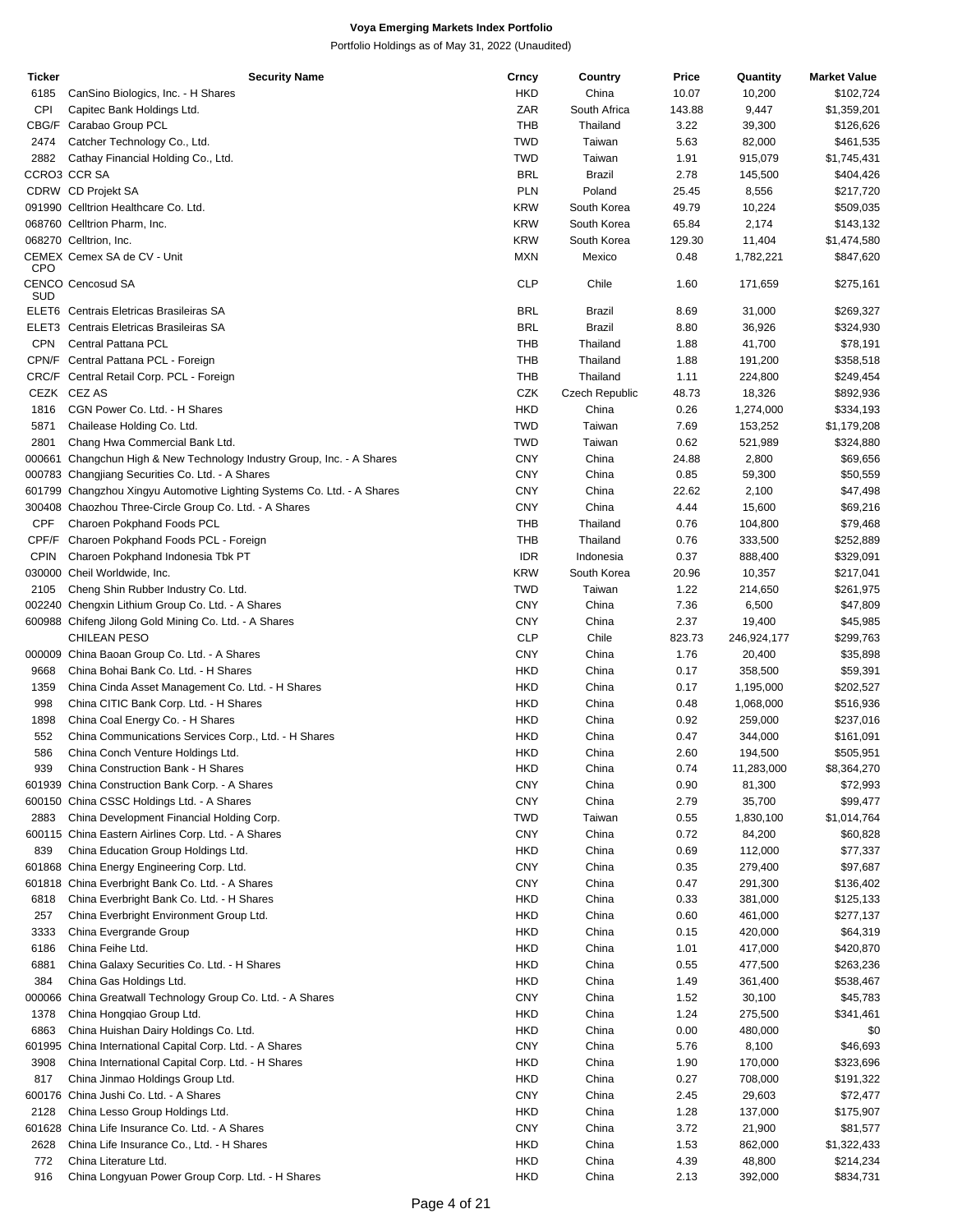| <b>Ticker</b> | <b>Security Name</b>                                                                                                         | Crncy      | Country | Price | Quantity  | <b>Market Value</b> |
|---------------|------------------------------------------------------------------------------------------------------------------------------|------------|---------|-------|-----------|---------------------|
| 867           | China Medical System Holdings Ltd.                                                                                           | <b>HKD</b> | China   | 1.48  | 167,000   | \$246,771           |
| 1268          | China Meidong Auto Holdings Ltd.                                                                                             | <b>HKD</b> | China   | 3.59  | 68,000    | \$243,999           |
| 2319          | China Mengniu Dairy Co., Ltd.                                                                                                | <b>HKD</b> | China   | 5.12  | 364,000   | \$1,863,681         |
|               | 600036 China Merchants Bank Co. Ltd. - A Shares                                                                              | <b>CNY</b> | China   | 5.94  | 151,100   | \$897,618           |
| 3968          | China Merchants Bank Co., Ltd. - H Shares                                                                                    | <b>HKD</b> | China   | 6.32  | 454,880   | \$2,877,105         |
| 144           | China Merchants Port Holdings Co. Ltd.                                                                                       | <b>HKD</b> | China   | 1.90  | 182,428   | \$346,167           |
|               | 600999 China Merchants Securities Co. Ltd. - A Shares                                                                        | <b>CNY</b> | China   | 1.93  | 65,170    | \$126,014           |
|               | 001979 China Merchants Shekou Industrial Zone Holdings Co. Ltd. - A Shares                                                   | <b>CNY</b> | China   | 1.87  | 64,400    | \$120,641           |
|               | 000831 China Minmetals Rare Earth Co. Ltd. - A Shares                                                                        | <b>CNY</b> | China   | 4.05  | 8,200     | \$33,238            |
|               | 600016 China Minsheng Banking Corp. Ltd. - A Shares                                                                          | <b>CNY</b> | China   | 0.57  | 231,480   | \$132,469           |
| 1988          | China Minsheng Banking Corp. Ltd. - H Shares                                                                                 | <b>HKD</b> | China   | 0.39  | 721,100   | \$279,283           |
|               | 603993 China Molybdenum Co. Ltd. - A Shares                                                                                  | <b>CNY</b> | China   | 0.71  | 109,000   | \$77,696            |
| 3993          | China Molybdenum Co. Ltd. - H Shares                                                                                         | <b>HKD</b> | China   | 0.49  | 414,000   | \$202,573           |
| 3323          |                                                                                                                              | <b>HKD</b> | China   | 1.26  | 498,000   | \$628,164           |
|               | China National Building Material Co., Ltd. - H Shares                                                                        | <b>CNY</b> |         |       |           |                     |
|               | 601117 China National Chemical Engineering Co. Ltd. - A Shares                                                               |            | China   | 1.41  | 42,400    | \$59,837            |
|               | 601985 China National Nuclear Power Co. Ltd. - A Shares                                                                      | <b>CNY</b> | China   | 1.09  | 116,300   | \$126,589           |
|               | 600111 China Northern Rare Earth Group High-Tech Co. Ltd. - A Shares                                                         | <b>CNY</b> | China   | 5.21  | 27,900    | \$145,473           |
| 2883          | China Oilfield Services Ltd. - H Shares                                                                                      | <b>HKD</b> | China   | 1.18  | 234,000   | \$275,520           |
| 688           | China Overseas Land & Investment Ltd.                                                                                        | <b>HKD</b> | China   | 2.90  | 449,500   | \$1,304,403         |
| 2669          | China Overseas Property Holdings Ltd.                                                                                        | <b>HKD</b> | China   | 1.16  | 170,000   | \$197,665           |
| 601601        | China Pacific Insurance Group Co. Ltd. - A Shares                                                                            | <b>CNY</b> | China   | 3.18  | 48,803    | \$155,353           |
| 2601          | China Pacific Insurance Group Co., Ltd. - H Shares                                                                           | <b>HKD</b> | China   | 2.33  | 307,800   | \$718,086           |
|               | 600028 China Petroleum & Chemical Corp. - A Shares                                                                           | <b>CNY</b> | China   | 0.67  | 331,852   | \$220,939           |
| 386           | China Petroleum & Chemical Corp. - H Shares                                                                                  | <b>HKD</b> | China   | 0.48  | 2,849,600 | \$1,364,853         |
| 2380          | China Power International Development Ltd.                                                                                   | <b>HKD</b> | China   | 0.51  | 660,000   | \$335,026           |
| 601390        | China Railway Group Ltd. - A Shares                                                                                          | <b>CNY</b> | China   | 0.99  | 178,300   | \$175,785           |
| 390           | China Railway Group Ltd. - H Shares                                                                                          | <b>HKD</b> | China   | 0.69  | 470,000   | \$324,845           |
| 291           | China Resources Beer Holdings Co Ltd.                                                                                        | <b>HKD</b> | China   | 6.23  | 172,000   | \$1,072,020         |
| 1313          | China Resources Cement Holdings Ltd.                                                                                         | <b>HKD</b> | China   | 0.79  | 318,000   | \$251,365           |
| 1193          | China Resources Gas Group Ltd.                                                                                               | <b>HKD</b> | China   | 4.18  | 108,000   | \$451,863           |
| 1109          | China Resources Land Ltd.                                                                                                    | <b>HKD</b> | China   | 4.45  | 374,444   | \$1,666,544         |
|               | 688396 China Resources Microelectronics Ltd. - A Shares                                                                      | <b>CNY</b> | China   | 7.91  | 8,900     | \$70,396            |
| 1209          | China Resources Mixc Lifestyle Services Ltd.                                                                                 | <b>HKD</b> | China   | 4.93  | 69,000    | \$340,072           |
| 836           | China Resources Power Holdings Co.                                                                                           | <b>HKD</b> | China   | 2.06  | 232,000   | \$477,111           |
| 000999        | China Resources Sanjiu Medical & Pharmaceutical Co. Ltd. - A Shares                                                          | <b>CNY</b> | China   | 6.59  | 12,800    | \$84,375            |
| 136           | China Ruyi Holdings Ltd.                                                                                                     | <b>HKD</b> | China   | 0.29  | 340,000   | \$97,111            |
|               | 601088 China Shenhua Energy Co. Ltd. - A Shares                                                                              | <b>CNY</b> | China   | 5.09  | 43,070    | \$219,327           |
| 1088          | China Shenhua Energy Co., Ltd. - H Shares                                                                                    | <b>HKD</b> | China   | 3.34  | 402,000   | \$1,342,529         |
|               | 600029 China Southern Airlines Co. Ltd. - A Shares                                                                           | <b>CNY</b> | China   | 0.97  | 66,600    | \$64,876            |
| 1055          | China Southern Airlines Co. Ltd. - H Shares                                                                                  | <b>HKD</b> | China   | 0.55  | 192,000   | \$105,955           |
|               | 601668 China State Construction Engineering Corp. Ltd. - A Shares                                                            | <b>CNY</b> | China   | 0.83  | 321,740   | \$266,083           |
| 3311          | China State Construction International Holdings Ltd.                                                                         | <b>HKD</b> | China   | 1.18  | 250,000   | \$293,823           |
| 2002          | China Steel Corp.                                                                                                            | <b>TWD</b> | Taiwan  | 1.19  | 1,407,535 | \$1,673,138         |
| 956           | China Suntien Green Energy Corp. Ltd. - H Shares                                                                             | <b>HKD</b> | China   | 0.58  | 227,000   | \$132,262           |
| 966           | China Taiping Insurance Holdings Co., Ltd.                                                                                   | <b>HKD</b> | China   |       | 205,028   | \$235,446           |
|               |                                                                                                                              | <b>CNY</b> |         | 1.15  |           |                     |
|               | 600905 China Three Gorges Renewables Group Co. Ltd. - A Shares<br>601888 China Tourism Group Duty Free Corp. Ltd. - A Shares | <b>CNY</b> | China   | 0.93  | 205,600   | \$191,350           |
|               |                                                                                                                              |            | China   | 26.38 | 14,812    | \$390,797           |
| 788           | China Tower Corp. Ltd. - H Shares                                                                                            | <b>HKD</b> | China   | 0.12  | 4,868,000 | \$570,381           |
| 570           | China Traditional Chinese Medicine Holdings Co. Ltd.                                                                         | HKD        | China   | 0.53  | 350,000   | \$184,764           |
|               | 600050 China United Network Communications Ltd. - A Shares                                                                   | <b>CNY</b> | China   | 0.52  | 232,200   | \$121,241           |
|               | 000002 China Vanke Co. Ltd. - A Shares                                                                                       | <b>CNY</b> | China   | 2.67  | 70,500    | \$188,376           |
| 2202          | China Vanke Co. Ltd. - H Shares                                                                                              | <b>HKD</b> | China   | 2.21  | 195,200   | \$431,308           |
|               | 600900 China Yangtze Power Co. Ltd. - A Shares                                                                               | <b>CNY</b> | China   | 3.60  | 186,800   | \$673,024           |
|               | 000733 China Zhenhua Group Science & Technology Co. Ltd. - A Shares                                                          | <b>CNY</b> | China   | 17.91 | 4,400     | \$78,805            |
| 354           | Chinasoft International Ltd.                                                                                                 | <b>HKD</b> | China   | 0.92  | 324,000   | \$297,757           |
| CD            | Chindata Group Holdings Ltd.                                                                                                 | <b>USD</b> | China   | 7.49  | 13,544    | \$101,445           |
|               | CHINESE YUAN                                                                                                                 | <b>CNY</b> | China   | 6.66  | 9,013,081 | \$1,353,976         |
| <b>CIFC</b>   | Cholamandalam Investment and Finance Co. Ltd.                                                                                | <b>INR</b> | India   | 8.70  | 49,477    | \$430,636           |
|               | 600132 Chongqing Brewery Co. Ltd. - A Shares                                                                                 | <b>CNY</b> | China   | 19.46 | 3,300     | \$64,220            |
|               | 000625 Chongqing Changan Automobile Co. Ltd. - A Shares                                                                      | <b>CNY</b> | China   | 2.09  | 55,200    | \$115,407           |
|               | 300122 Chongqing Zhifei Biological Products Co. Ltd. - A Shares                                                              | <b>CNY</b> | China   | 13.11 | 11,400    | \$149,436           |
| 2412          | Chunghwa Telecom Co., Ltd.                                                                                                   | <b>TWD</b> | Taiwan  | 4.35  | 446,000   | \$1,938,363         |
| CCU           | Cia Cervecerias Unidas SA                                                                                                    | <b>CLP</b> | Chile   | 7.14  | 18,232    | \$130,145           |
| <b>BVN</b>    | Cia de Minas Buenaventura SAA                                                                                                | <b>USD</b> | Peru    | 8.54  | 27,199    | \$232,279           |
|               | SBSP3 Cia de Saneamento Basico do Estado de Sao Paulo                                                                        | <b>BRL</b> | Brazil  | 9.69  | 40,100    | \$388,635           |
|               | CMIG4 Cia Energetica de Minas Gerais                                                                                         | <b>BRL</b> | Brazil  | 2.44  | 172,339   | \$420,644           |
|               | CSNA3 Cia Siderurgica Nacional S.A.                                                                                          | <b>BRL</b> | Brazil  | 4.58  | 83,400    | \$381,679           |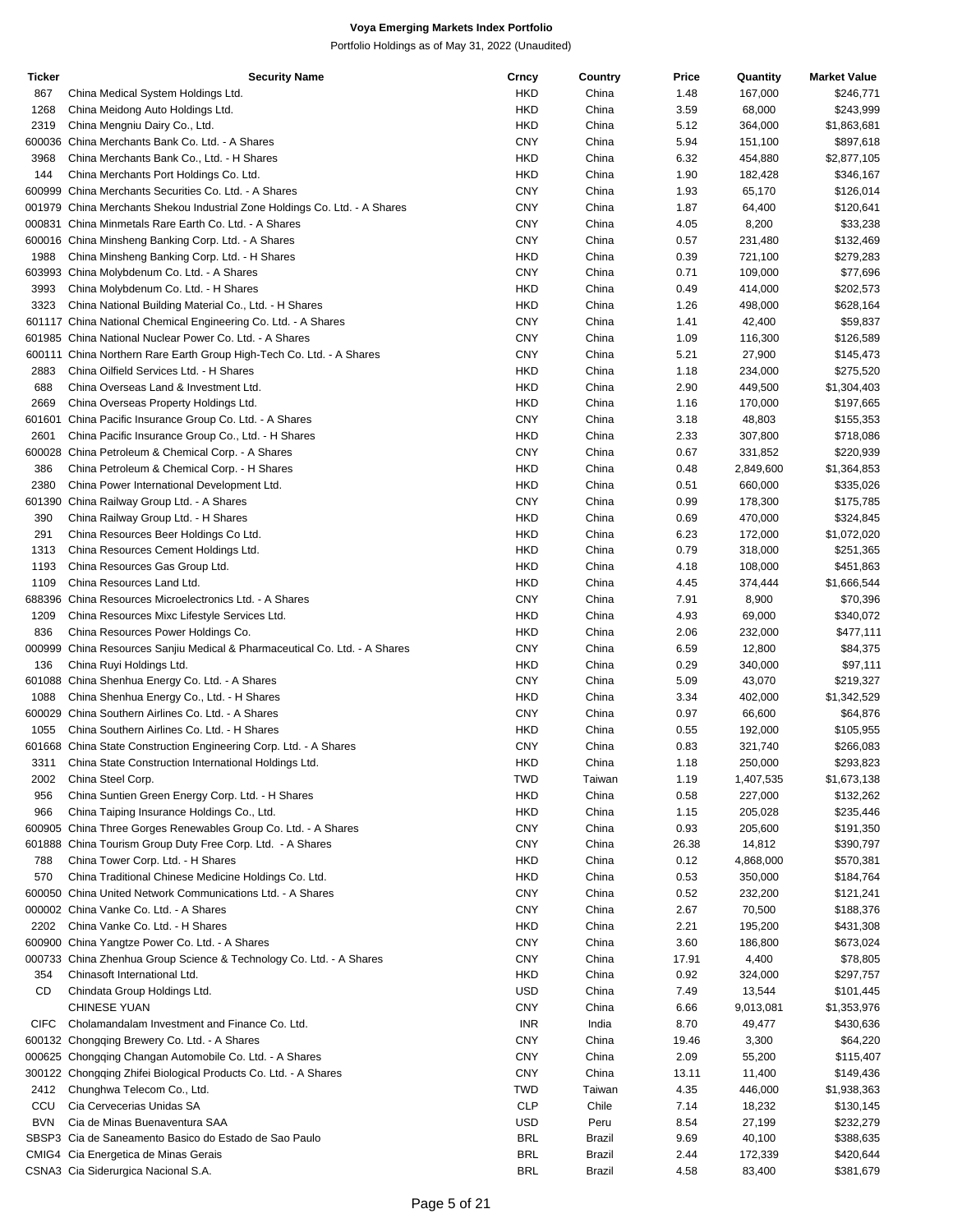| Ticker      | Security Name                                              | Crncy      | Country              | Price  | Quantity  | <b>Market Value</b> |
|-------------|------------------------------------------------------------|------------|----------------------|--------|-----------|---------------------|
| 1995        | CIFI Ever Sunshine Services Group Ltd.                     | <b>HKD</b> | China                | 1.16   | 100,000   | \$115,866           |
| 884         | CIFI Holdings Group Co. Ltd.                               | <b>HKD</b> | China                | 0.43   | 426,100   | \$184,810           |
|             |                                                            |            |                      |        |           |                     |
| <b>CIMB</b> | CIMB Group Holdings Bhd                                    | <b>MYR</b> | Malaysia             | 1.17   | 767,600   | \$901,224           |
|             | CIPLA Cipla Ltd.                                           | <b>INR</b> | India                | 12.77  | 57,352    | \$732,127           |
| 267         | CITIC Ltd.                                                 | <b>HKD</b> | China                | 1.12   | 661,000   | \$741,316           |
|             | 600030 CITIC Securities Co. Ltd. - A Shares                | <b>CNY</b> | China                | 2.97   | 99,360    | \$294,623           |
| 6030        | CITIC Securities Co. Ltd. - H Shares                       | <b>HKD</b> | China                | 2.16   | 295,825   | \$640,270           |
|             |                                                            |            |                      |        |           |                     |
|             | 097950 CJ CheilJedang Corp.                                | <b>KRW</b> | South Korea          | 316.81 | 1,017     | \$322,191           |
|             | 001040 CJ Corp.                                            | <b>KRW</b> | South Korea          | 68.76  | 2,197     | \$151,064           |
|             | 035760 CJ ENM Co. Ltd.                                     | <b>KRW</b> | South Korea          | 95.73  | 1,398     | \$133,832           |
|             |                                                            | <b>KRW</b> | South Korea          |        |           |                     |
|             | 000120 CJ Logistics Corp.                                  |            |                      | 104.39 | 1,470     | \$153,450           |
| CLS.        | Clicks Group Ltd.                                          | ZAR        | South Africa         | 19.46  | 28,746    | \$559,475           |
|             | 300919 CNGR Advanced Material Co. Ltd. - A Shares          | <b>CNY</b> | China                | 15.77  | 3,300     | \$52,056            |
|             | TAWUNI Co for Cooperative Insurance/The                    | <b>SAR</b> | Saudi Arabia         | 15.91  | 8,686     | \$138,176           |
| YA          |                                                            |            |                      |        |           |                     |
|             | COAL Coal India Ltd.                                       | <b>INR</b> | India                | 2.49   | 177,743   | \$441,926           |
|             |                                                            |            |                      |        |           |                     |
|             | KOFUBL Coca-Cola Femsa SAB de CV - Unit                    | <b>MXN</b> | Mexico               | 5.97   | 60,900    | \$363,844           |
|             | CLGT Colgate-Palmolive India Ltd.                          | <b>INR</b> | India                | 20.90  | 14,908    | \$311,544           |
|             | CBQK Commercial Bank PQSC                                  | QAR        | Qatar                | 1.94   | 243,430   | \$471,987           |
| <b>COMI</b> | Commercial International Bank Egypt SAE                    | <b>EGP</b> |                      | 2.22   | 194,380   | \$431,200           |
|             |                                                            |            | Egypt                |        |           |                     |
| 2324        | Compal Electronics, Inc.                                   | <b>TWD</b> | Taiwan               | 0.79   | 509,000   | \$402,046           |
|             | CCRI Container Corp. Of India Ltd.                         | <b>INR</b> | India                | 8.36   | 32,309    | \$269,942           |
|             | 300750 Contemporary Amperex Technology Co. Ltd. - A Shares | <b>CNY</b> | China                | 61.06  | 16,800    | \$1,025,767         |
|             | CSAN3 Cosan SA                                             | <b>BRL</b> |                      |        |           |                     |
|             |                                                            |            | Brazil               | 4.55   | 120,700   | \$549,081           |
|             | 601919 COSCO SHIPPING Holdings Co. Ltd. - A Shares         | <b>CNY</b> | China                | 2.29   | 85,760    | \$196,651           |
| 1919        | COSCO SHIPPING Holdings Co., Ltd - H Shares                | <b>HKD</b> | China                | 1.77   | 398,150   | \$704,492           |
| 1199        | COSCO Shipping Ports, Ltd.                                 | <b>HKD</b> | China                | 0.75   | 228,000   | \$171,920           |
| 2007        | Country Garden Holdings Co. Ltd.                           | <b>HKD</b> | China                |        |           |                     |
|             |                                                            |            |                      | 0.63   | 936,133   | \$585,326           |
| 6098        | Country Garden Services Holdings Co. Ltd.                  | <b>HKD</b> | China                | 3.95   | 238,000   | \$941,105           |
|             | 021240 Coway Co. Ltd.                                      | <b>KRW</b> | South Korea          | 57.54  | 6,502     | \$374,124           |
|             | CPALL/F CP ALL PCL - Foreign                               | <b>THB</b> | Thailand             | 1.93   | 679,100   | \$1,313,553         |
| <b>BAP</b>  |                                                            | <b>USD</b> | Peru                 | 140.38 | 7,950     |                     |
|             | Credicorp Ltd.                                             |            |                      |        |           | \$1,116,021         |
|             | 601766 CRRC Corp. Ltd. - A Shares                          | <b>CNY</b> | China                | 0.76   | 123,600   | \$93,857            |
| 1766        | CRRC Corp. Ltd. - H Shares                                 | <b>HKD</b> | China                | 0.40   | 571,000   | \$229,041           |
|             | 601066 CSC Financial Co. Ltd. - A Shares                   | <b>CNY</b> | China                | 3.36   | 38,700    | \$130,119           |
|             |                                                            |            |                      |        |           |                     |
| 1093        | CSPC Pharmaceutical Group Ltd.                             | <b>HKD</b> | China                | 1.07   | 1,057,360 | \$1,129,763         |
| 2891        | CTBC Financial Holding Co. Ltd.                            | <b>TWD</b> | Taiwan               | 0.93   | 2,148,170 | \$1,994,855         |
|             | CURRENCY CONTRACT - CZK                                    | CZK        | Czech Republic       | 23.02  | 377,213   | \$16,385            |
|             | <b>CURRENCY CONTRACT - USD</b>                             | <b>BRL</b> | <b>United States</b> | 4.75   | (16, 175) | (\$3,403)           |
|             |                                                            |            |                      |        |           |                     |
|             | <b>CURRENCY CONTRACT - USD</b>                             | <b>USD</b> | <b>United States</b> | 1.00   | 3,399     | \$3,399             |
|             | CPSW Cyfrowy Polsat SA                                     | <b>PLN</b> | Poland               | 5.26   | 33,036    | \$173,668           |
|             | DABUR Dabur India Ltd.                                     | <b>INR</b> | India                | 6.67   | 72,252    | \$482,062           |
| DADA        | Dada Nexus Ltd.                                            | USD        | China                | 7.55   | 7,548     | \$56,987            |
|             |                                                            |            |                      |        |           |                     |
| 3799        | Dali Foods Group Co. Ltd.                                  | <b>HKD</b> | China                | 0.50   | 302,000   | \$152,097           |
|             | 601006 Daqin Railway Co. Ltd. - A Shares                   | <b>CNY</b> | China                | 1.01   | 108,700   | \$109,412           |
| DQ          | Dago New Energy Corp.                                      | <b>USD</b> | China                | 48.90  | 6,834     | \$334,183           |
|             | ALARKA Dar Al Arkan Real Estate Development Co.            | <b>SAR</b> | Saudi Arabia         | 3.28   | 69,506    | \$228,007           |
| N           |                                                            |            |                      |        |           |                     |
|             | 603233 DaShenLin Pharmaceutical Group Co. Ltd. - A Shares  | <b>CNY</b> | China                | 4.93   | 11,360    | \$55,962            |
|             |                                                            |            |                      |        |           |                     |
|             | 005830 DB Insurance Co. Ltd.                               | <b>KRW</b> | South Korea          | 52.30  | 5,863     | \$306,631           |
|             | DELTA/F Delta Electronics Thailand PCL - Foreign           | THB        | Thailand             | 10.05  | 37,100    | \$372,896           |
| 2308        | Delta Electronics, Inc.                                    | <b>TWD</b> | Taiwan               | 8.23   | 224,703   | \$1,848,901         |
|             |                                                            |            |                      |        |           |                     |
| <b>DLG</b>  | Dialog Group BHD                                           | <b>MYR</b> | Malaysia             | 0.55   | 467,442   | \$258,806           |
| DIDI        | DiDi Global, Inc.                                          | <b>USD</b> | China                | 1.95   | 21,814    | \$42,537            |
| <b>DIGI</b> | Digi.Com BHD                                               | <b>MYR</b> | Malaysia             | 0.81   | 370,400   | \$298,364           |
|             | DNPW Dino Polska SA                                        | <b>PLN</b> | Poland               | 69.91  | 5,790     | \$404,756           |
|             |                                                            |            |                      |        |           |                     |
| <b>DSY</b>  | Discovery Ltd.                                             | ZAR        | South Africa         | 9.30   | 61,665    | \$573,420           |
| DIVI        | Divis Laboratories Ltd.                                    | <b>INR</b> | India                | 46.09  | 15,644    | \$721,107           |
|             | DLFU DLF Ltd.                                              | <b>INR</b> | India                | 4.42   | 75,725    | \$334,681           |
|             | 600875 Dongfang Electric Corp. Ltd. - A Shares             | <b>CNY</b> | China                | 2.09   | 24,300    | \$50,760            |
|             |                                                            |            |                      |        |           |                     |
| 489         | Dongfeng Motor Group Co., Ltd. - H Shares                  | <b>HKD</b> | China                | 0.79   | 340,000   | \$267,018           |
| 189         | Dongyue Group Ltd.                                         | <b>HKD</b> | China                | 1.27   | 176,000   | \$223,334           |
|             | 241560 Doosan Bobcat, Inc.                                 | <b>KRW</b> | South Korea          | 30.56  | 6,619     | \$202,300           |
|             | 034020 Doosan Enerbility Co. Ltd.                          | <b>KRW</b> | South Korea          | 16.68  | 40,908    | \$682,344           |
|             |                                                            |            |                      |        |           |                     |
|             | DRRD Dr Reddys Laboratories Ltd.                           | <b>INR</b> | India                | 56.03  | 13,716    | \$768,556           |
|             | SULAIM Dr Sulaiman Al Habib Medical Services Group Co.     | SAR        | Saudi Arabia         | 57.00  | 6,315     | \$359,977           |
| AN          |                                                            |            |                      |        |           |                     |
| DIB         | Dubai Islamic Bank PJSC                                    | AED        | United Arab Emirates | 1.62   | 366,487   | \$593,592           |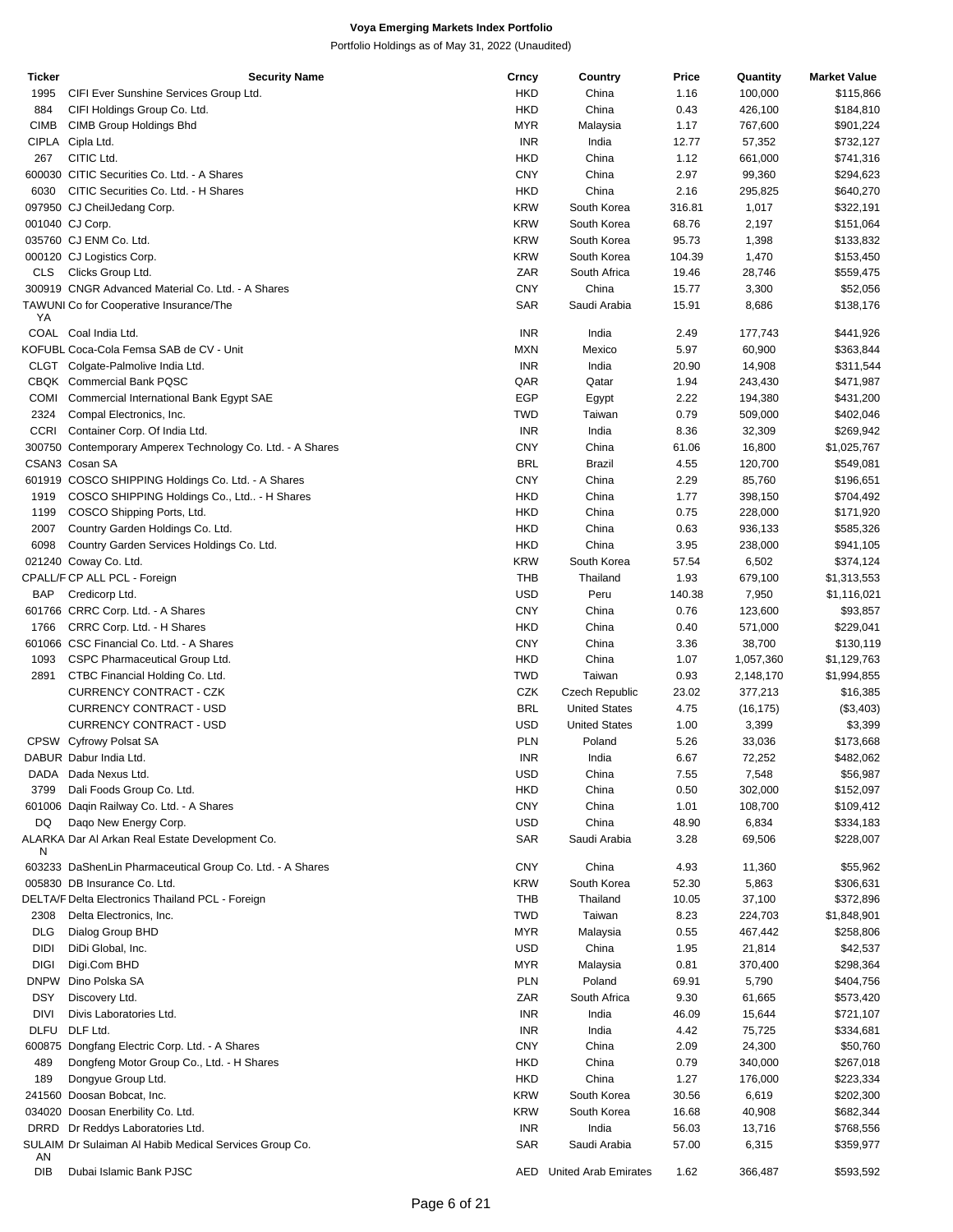| <b>Ticker</b>      | <b>Security Name</b>                                          | Crncy             | Country                | Price        | Quantity             | <b>Market Value</b>        |
|--------------------|---------------------------------------------------------------|-------------------|------------------------|--------------|----------------------|----------------------------|
| 8069               | E Ink Holdings, Inc.                                          | <b>TWD</b>        | Taiwan                 | 6.95         | 101,000              | \$702,455                  |
|                    | 139480 E-Mart, Inc.                                           | <b>KRW</b>        | South Korea            | 93.35        | 2,473                | \$230,844                  |
| 2884               | E.Sun Financial Holding Co., Ltd.                             | <b>TWD</b>        | Taiwan                 | 1.05         | 1,400,883            | \$1,468,092                |
|                    |                                                               |                   | China                  |              |                      |                            |
|                    | 300059 East Money Information Co. Ltd. - A Shares             | <b>CNY</b>        |                        | 3.39         | 100,536              | \$340,677                  |
|                    | EAST Eastern Co. SAE                                          | <b>EGP</b>        | Egypt                  | 0.57         | 146,469              | \$83,357                   |
| 1476               | Eclat Textile Co. Ltd.                                        | <b>TWD</b>        | Taiwan                 | 17.01        | 23,386               | \$397,799                  |
| TL                 | ECOPE Ecopetrol SA                                            | <b>COP</b>        | Colombia               | 0.83         | 586,095              | \$485,044                  |
|                    | 247540 Ecopro BM Co. Ltd.                                     | <b>KRW</b>        | South Korea            | 406.69       | 1,293                | \$525,849                  |
|                    | 2475401 Ecopro BM Co. Ltd.                                    | <b>KRW</b>        | South Korea            | 124.88       | 72                   | \$8,991                    |
| С                  |                                                               |                   |                        |              |                      |                            |
|                    | 603486 Ecovacs Robotics Co. Ltd. - A Shares                   | <b>CNY</b>        | China                  | 17.50        | 4,000                | \$69,995                   |
|                    | <b>EGYPTIAN POUND</b>                                         | EGP               | Egypt                  | 18.61        | 9,263                | \$498                      |
| EIM                | Eicher Motors Ltd.                                            | <b>INR</b>        | India                  | 35.64        | 16,534               | \$589,303                  |
|                    | EGCO/F Electricity Generating PCL - Foreign                   | THB               | Thailand               | 5.25         | 35,700               | \$187,596                  |
|                    | <b>EMAAR Emaar Economic City</b>                              | <b>SAR</b>        | Saudi Arabia           | 2.97         | 57,466               | \$170,693                  |
|                    | <b>EMAAR Emaar Properties PJSC</b>                            | AED               | United Arab Emirates   | 1.55         | 458,498              | \$712,047                  |
| 3529               |                                                               | <b>TWD</b>        | Taiwan                 | 52.49        | 7,000                | \$367,454                  |
|                    | eMemory Technology, Inc.                                      |                   |                        |              |                      |                            |
| ES                 | <b>EMIRAT Emirates NBD Bank PJSC</b>                          | AED               | United Arab Emirates   | 3.58         | 293,785              | \$1,051,665                |
| AT                 | ETISAL Emirates Telecommunications Group Co. PJSC             | AED               | United Arab Emirates   | 8.25         | 404,256              | \$3,336,559                |
|                    | CMPC Empresas CMPC SA                                         | <b>CLP</b>        | Chile                  | 1.73         | 137,989              | \$238,545                  |
|                    | COPEC Empresas COPEC SA                                       | <b>CLP</b>        | Chile                  | 7.94         | 45,081               | \$357,920                  |
|                    |                                                               | <b>CLP</b>        |                        |              | 2,605,370            |                            |
| M                  | <b>ENELA</b> Enel Americas SA                                 |                   | Chile                  | 0.11         |                      | \$282,035                  |
| HIL                | <b>ENELC</b> Enel Chile SA                                    | <b>CLP</b>        | Chile                  | 0.03         | 3,656,336            | \$93,702                   |
|                    | ENGI11 Energisa SA - Unit                                     | <b>BRL</b>        | Brazil                 | 9.31         | 26,400               | \$245,749                  |
| EA/F               |                                                               | THB               | Thailand               | 2.62         | 178,100              | \$466,075                  |
|                    | Energy Absolute PCL - Foreign                                 |                   |                        |              |                      |                            |
|                    | EGIE3 Engie Brasil Energia SA                                 | <b>BRL</b>        | <b>Brazil</b>          | 9.20         | 28,550               | \$262,639                  |
| 2688               | ENN Energy Holdings Ltd.                                      | <b>HKD</b>        | China                  | 15.30        | 92,100               | \$1,409,133                |
|                    | EQTL3 Equatorial Energia SA                                   | <b>BRL</b>        | Brazil                 | 4.98         | 118,607              | \$590,720                  |
|                    | EREGL Eregli Demir ve Celik Fabrikalari TAS                   | <b>TRY</b>        | Turkey                 | 2.08         | 164,593              | \$342,466                  |
| EEC                | Etihad Etisalat Co.                                           | <b>SAR</b>        | Saudi Arabia           | 10.47        | 45,018               | \$471,293                  |
|                    | <b>EURO</b>                                                   | <b>EUR</b>        | Eurozone               | 0.93         | 1,120                | \$1,203                    |
|                    | EUROB Eurobank Ergasias Services and Holdings SA              | <b>EUR</b>        | Greece                 | 1.12         | 313,788              | \$351,086                  |
|                    |                                                               |                   |                        |              |                      |                            |
|                    | 300014 Eve Energy Co. Ltd. - A Shares                         | <b>CNY</b>        | China                  | 12.03        | 13,945               | \$167,712                  |
|                    | 601788 Everbright Securities Co. Ltd. - A Shares              | <b>CNY</b>        | China                  | 1.73         | 30,600               | \$53,026                   |
| 2603               | Evergreen Marine Corp. Taiwan Ltd.                            | <b>TWD</b>        | Taiwan                 | 4.79         | 299,142              | \$1,432,774                |
| EXX                | Exxaro Resources Ltd.                                         | ZAR               | South Africa           | 14.18        | 28,783               | \$408,222                  |
|                    | 383220 F&F Co. Ltd. / New                                     | <b>KRW</b>        | South Korea            | 117.26       | 2,110                | \$247,422                  |
|                    | FALAB Falabella SA                                            | <b>CLP</b>        | Chile                  | 2.93         | 91,751               | \$268,660                  |
|                    | 600516 Fangda Carbon New Material Co. Ltd. - A Shares         | <b>CNY</b>        | China                  | 1.06         | 36,100               | \$38,151                   |
| 3360               | Far East Horizon Ltd.                                         | <b>HKD</b>        | China                  | 0.89         | 231,000              | \$204,638                  |
|                    |                                                               |                   |                        |              |                      | \$370,566                  |
| 1402               | Far Eastern New Century Corp.                                 | <b>TWD</b>        | Taiwan                 | 1.05         | 353,685              |                            |
| 4904               | Far EasTone Telecommunications Co., Ltd.                      | <b>TWD</b>        | Taiwan                 | 2.74         | 191,000              | \$522,890                  |
|                    | FWRY Fawry for Banking & Payment Technology Services SAE      | <b>EGP</b>        | Egypt                  | 0.22         | 182,239              | \$40,160                   |
| 9910               | Feng TAY Enterprise Co., Ltd.                                 | <b>TWD</b>        | Taiwan                 | 6.48         | 53,891               | \$349,041                  |
|                    | FFGRP FF Group                                                | <b>EUR</b>        | Greece                 | 0.00         | 4,349                | \$0                        |
|                    | FUNO11 Fibra Uno Administracion SA de CV                      | <b>MXN</b>        | Mexico                 | 1.05         | 369,000              | \$386,615                  |
| FAB                | First Abu Dhabi Bank PJSC                                     | AED               | United Arab Emirates   | 5.84         | 515,378              | \$3,010,886                |
|                    | 002797 First Capital Securities Co. Ltd. - A Shares           | <b>CNY</b>        | China                  | 0.84         | 43,000               | \$36,187                   |
|                    |                                                               |                   |                        |              |                      |                            |
| 2892<br><b>FSR</b> | First Financial Holding Co., Ltd.<br>FirstRand Ltd.           | <b>TWD</b><br>ZAR | Taiwan<br>South Africa | 0.94<br>4.63 | 1,197,092<br>593,022 | \$1,123,027<br>\$2,745,567 |
|                    | 601865 Flat Glass Group Co. Ltd. - A Shares                   | <b>CNY</b>        | China                  | 6.58         | 15,900               | \$104,663                  |
|                    |                                                               |                   |                        |              |                      |                            |
| 6865               | Flat Glass Group Co. Ltd. - H Shares                          | <b>HKD</b>        | China                  | 4.16         | 42,000               | \$174,587                  |
|                    | 002027 Focus Media Information Technology Co. Ltd. - A Shares | <b>CNY</b>        | China                  | 0.96         | 118,200              | \$113,604                  |
| <b>UBD</b>         | FEMSA Fomento Economico Mexicano SAB de CV - Unit             | <b>MXN</b>        | Mexico                 | 7.48         | 224,300              | \$1,678,218                |
|                    | FROTO Ford Otomotiv Sanayi AS                                 | <b>TRY</b>        | Turkey                 | 18.79        | 8,583                | \$161,293                  |
| 1326               | Formosa Chemicals & Fibre Co.                                 | <b>TWD</b>        | Taiwan                 | 2.82         | 404,600              | \$1,139,693                |
| 6505               | Formosa Petrochemical Corp.                                   | <b>TWD</b>        | Taiwan                 | 3.33         | 137,000              | \$455,609                  |
| 1301               | Formosa Plastics Corp.                                        | <b>TWD</b>        | Taiwan                 | 3.61         | 450,600              | \$1,624,964                |
|                    |                                                               |                   |                        |              |                      |                            |
|                    | 603288 Foshan Haitian Flavouring & Food Co. Ltd. - A Shares   | <b>CNY</b>        | China                  | 11.47        | 29,708               | \$340,873                  |
| 656                | Fosun International Ltd.                                      | <b>HKD</b>        | China                  | 1.01         | 302,968              | \$307,193                  |
|                    | 601901 Founder Securities Co. Ltd. - A Shares                 | <b>CNY</b>        | China                  | 0.94         | 74,600               | \$70,078                   |
|                    | 601138 Foxconn Industrial Internet Co. Ltd. - A Shares        | <b>CNY</b>        | China                  | 1.41         | 69,900               | \$98,641                   |
| 2354               | Foxconn Technology Co., Ltd.                                  | <b>TWD</b>        | Taiwan                 | 1.87         | 121,849              | \$227,861                  |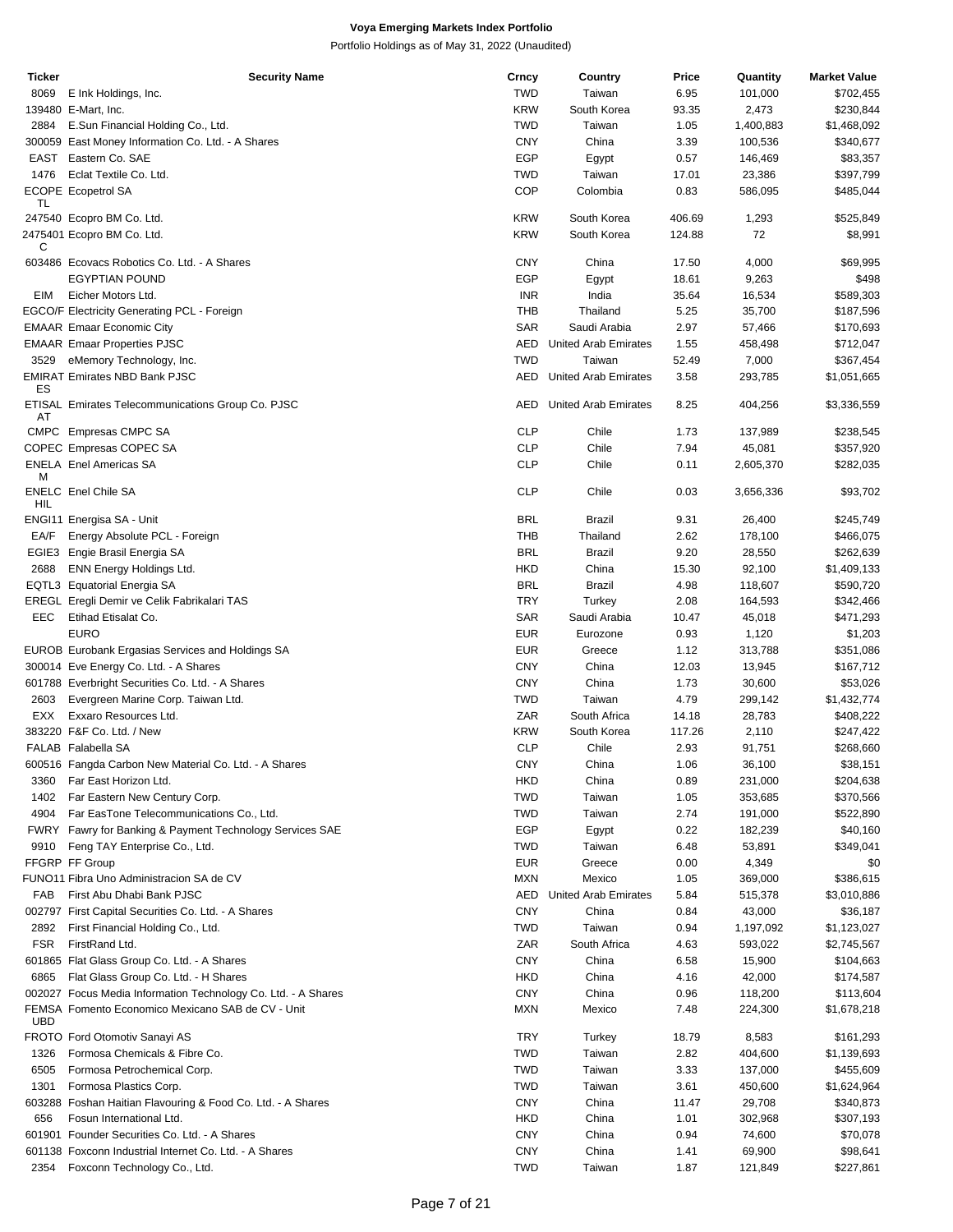| <b>Ticker</b> | <b>Security Name</b>                                                    | Crncy      | Country      | Price  | Quantity  | <b>Market Value</b> |
|---------------|-------------------------------------------------------------------------|------------|--------------|--------|-----------|---------------------|
| <b>FNH</b>    | Fraser & Neave Holdings Bhd                                             | MYR        | Malaysia     | 4.44   | 19,100    | \$84,714            |
| 2881          | Fubon Financial Holding Co., Ltd.                                       | <b>TWD</b> | Taiwan       | 2.19   | 873,364   | \$1,915,088         |
| 600660        | Fuyao Glass Industry Group Co. Ltd. - A Shares                          | <b>CNY</b> | China        | 6.00   | 13,900    | \$83,447            |
| 3606          | Fuyao Glass Industry Group Co. Ltd. - H Shares                          | <b>HKD</b> | China        | 4.84   | 70,800    | \$342,445           |
| GAIL          | GAIL India Ltd.                                                         | <b>INR</b> | India        | 1.89   | 179,803   | \$340,519           |
|               |                                                                         |            |              |        |           |                     |
|               | 002460 Ganfeng Lithium Co. Ltd. - A Shares                              | <b>CNY</b> | China        | 17.81  | 7,200     | \$128,224           |
| 1772          | Ganfeng Lithium Co. Ltd.- H Shares                                      | <b>HKD</b> | China        | 12.82  | 31,600    | \$405,035           |
| GAZP          | Gazprom PJSC                                                            | <b>RUB</b> | Russia       | 0.00   | 1,334,323 | \$0                 |
|               | 600795 GD Power Development Co. Ltd. - A Shares                         | <b>CNY</b> | China        | 0.54   | 154,400   | \$83,348            |
| GDS           | GDS Holdings Ltd.                                                       | <b>USD</b> | China        | 27.99  | 10,616    | \$297,142           |
| 175           | Geely Automobile Holdings Ltd.                                          | <b>HKD</b> | China        | 1.91   | 688,000   | \$1,313,164         |
|               | 002340 GEM Co. Ltd. - A Shares                                          | <b>CNY</b> | China        | 1.10   | 47,400    | \$52,268            |
|               | 600383 Gemdale Corp. - A Shares                                         | <b>CNY</b> | China        | 1.78   | 34,900    | \$62,171            |
| 1548          | Genscript Biotech Corp.                                                 | <b>HKD</b> | China        | 2.96   | 138,000   | \$408,362           |
|               |                                                                         |            |              |        |           |                     |
| GENT          | Genting Bhd                                                             | <b>MYR</b> | Malaysia     | 1.08   | 252,700   | \$274,003           |
|               | <b>GENM</b> Genting Malaysia BHD                                        | MYR        | Malaysia     | 0.68   | 369,700   | \$252,763           |
|               | GGBR4 Gerdau SA                                                         | <b>BRL</b> | Brazil       | 6.08   | 136,900   | \$831,905           |
|               | 000776 GF Securities Co. Ltd. - A Shares                                | <b>CNY</b> | China        | 2.56   | 37,300    | \$95,536            |
| 1776          | GF Securities Co. Ltd. - H Shares                                       | <b>HKD</b> | China        | 1.32   | 129,400   | \$170,931           |
| 9921          | Giant Manufacturing Co., Ltd.                                           | <b>TWD</b> | Taiwan       | 9.02   | 37,000    | \$333,680           |
|               | 603986 Gigadevice Semiconductor Beijing, Inc. - A Shares                | <b>CNY</b> | China        | 21.48  | 5,060     | \$108,706           |
|               | 300763 Ginlong Technologies Co. Ltd. - A Shares                         | <b>CNY</b> | China        | 25.33  | 2,700     | \$68,402            |
|               | GPSC/F Global Power Synergy PCL - Foreign                               | <b>THB</b> | Thailand     | 1.95   | 100,700   | \$195,953           |
|               |                                                                         |            |              |        |           |                     |
| 6488          | Globalwafers Co. Ltd.                                                   | TWD        | Taiwan       | 21.46  | 26,000    | \$557,866           |
| GLO           | Globe Telecom, Inc.                                                     | PHP        | Philippines  | 46.24  | 3,270     | \$151,219           |
| GCPL          | Godrej Consumer Products Ltd.                                           | <b>INR</b> | India        | 9.87   | 42,877    | \$423,365           |
| <b>GPL</b>    | Godrej Properties Ltd.                                                  | <b>INR</b> | India        | 17.98  | 15,412    | \$277,097           |
|               | 002241 GoerTek, Inc. - A Shares                                         | <b>CNY</b> | China        | 6.09   | 30,400    | \$185,232           |
| GFI           | Gold Fields Ltd.                                                        | ZAR        | South Africa | 9.58   | 103,890   | \$994,830           |
| 493           | GOME Retail Holdings Ltd.                                               | <b>HKD</b> | China        | 0.05   | 1,392,000 | \$69,202            |
|               | 002074 Gotion High-tech Co. Ltd. - A Shares                             | <b>CNY</b> | China        | 5.52   | 11,400    | \$62,926            |
|               | <b>GRASIM Grasim Industries Ltd.</b>                                    | <b>INR</b> | India        | 18.29  | 30,706    |                     |
|               |                                                                         |            |              |        |           | \$561,609           |
|               | 601633 Great Wall Motor Co. Ltd. - A Shares                             | <b>CNY</b> | China        | 4.98   | 16,600    | \$82,587            |
| 2333          | Great Wall Motor Co. Ltd. - H Shares                                    | <b>HKD</b> | China        | 1.80   | 362,500   | \$651,536           |
|               | 000651 Gree Electric Appliances, Inc. of Zhuhai - A Shares              | <b>CNY</b> | China        | 4.82   | 24,100    | \$116,125           |
|               | 006280 Green Cross Corp./South Korea                                    | <b>KRW</b> | South Korea  | 154.78 | 722       | \$111,749           |
|               | 600606 Greenland Holdings Corp. Ltd. - A Shares                         | <b>CNY</b> | China        | 0.58   | 72,530    | \$41,731            |
| 3900          | Greentown China Holdings Ltd.                                           | <b>HKD</b> | China        | 1.73   | 106,000   | \$183,525           |
| 2869          | Greentown Service Group Co. Ltd.                                        | <b>HKD</b> | China        | 1.01   | 190,000   | \$191,109           |
| GRT           | Growthpoint Properties Ltd.                                             | ZAR        | South Africa | 0.92   | 404,017   | \$371,896           |
|               | GRUMA Gruma SAB de CV                                                   | <b>MXN</b> | Mexico       | 11.99  | 26,805    | \$321,298           |
| В             |                                                                         |            |              |        |           |                     |
|               | GAPB Grupo Aeroportuario del Pacifico SA de CV                          | MXN        | Mexico       | 15.03  | 41,685    | \$626,530           |
|               | ASURB Grupo Aeroportuario del Sureste SA de CV                          | <b>MXN</b> | Mexico       | 21.87  | 24,220    | \$529,701           |
|               |                                                                         |            |              |        |           |                     |
|               | BIMBOA Grupo Bimbo SAB de CV                                            | <b>MXN</b> | Mexico       | 3.28   | 181,600   | \$595,537           |
| OA1           | GCARS Grupo Carso SAB de CV                                             | <b>MXN</b> | Mexico       | 4.17   | 61,300    | \$255,753           |
| <b>SUR</b>    | GRUPO Grupo de Inversiones Suramericana SA                              | COP        | Colombia     | 11.82  | 12,838    | \$151,706           |
| TEO           | <b>GFNOR Grupo Financiero Banorte</b>                                   | <b>MXN</b> | Mexico       | 6.46   | 302,277   | \$1,954,153         |
| RO            | GFINBU Grupo Financiero Inbursa SA                                      | <b>MXN</b> | Mexico       | 2.06   | 266,600   | \$550,119           |
| OВ            | GMEXIC Grupo Mexico SA de CV Series B                                   | <b>MXN</b> | Mexico       | 4.94   | 364,200   | \$1,798,192         |
| PO            | TLEVIC Grupo Televisa S.A. - Unit                                       | <b>MXN</b> | Mexico       | 2.06   | 279,600   | \$575,382           |
|               | 006360 GS Engineering & Construction Corp.                              | <b>KRW</b> | South Korea  | 32.04  | 8,018     | \$256,903           |
|               | 078930 GS Holdings Corp.                                                | <b>KRW</b> | South Korea  | 36.55  | 6,460     | \$236,138           |
|               | GTCAP GT Capital Holdings, Inc.                                         | PHP        | Philippines  | 9.58   | 13,900    | \$133,100           |
|               | 002311 Guangdong Haid Group Co. Ltd. - A Shares                         | <b>CNY</b> | China        | 8.98   | 13,800    | \$123,864           |
| 270           | Guangdong Investment Ltd.                                               | <b>HKD</b> | China        | 1.26   | 342,000   | \$431,224           |
|               | 002791 Guangdong Kinlong Hardware Products Co. Ltd. - A Shares          | <b>CNY</b> | China        | 12.59  | 2,600     | \$32,733            |
|               |                                                                         |            |              |        |           |                     |
|               | 600256 Guanghui Energy Co. Ltd. - A Shares                              | <b>CNY</b> | China        | 1.58   | 69,400    | \$109,989           |
|               | 601238 Guangzhou Automobile Group Co. Ltd. - A Shares                   | <b>CNY</b> | China        | 2.24   | 32,300    | \$72,513            |
| 2238          | Guangzhou Automobile Group Co. Ltd. - H Shares                          | <b>HKD</b> | China        | 0.95   | 373,200   | \$352,957           |
|               | 600332 Guangzhou Baiyunshan Pharmaceutical Holdings Co. Ltd. - A Shares | <b>CNY</b> | China        | 4.65   | 14,300    | \$66,458            |
|               | 002465 Guangzhou Haige Communications Group, Inc. Co. - A Shares        | <b>CNY</b> | China        | 1.41   | 38,300    | \$53,834            |
|               | 603882 Guangzhou Kingmed Diagnostics Group Co. Ltd. - A Shares          | <b>CNY</b> | China        | 11.39  | 3,200     | \$36,447            |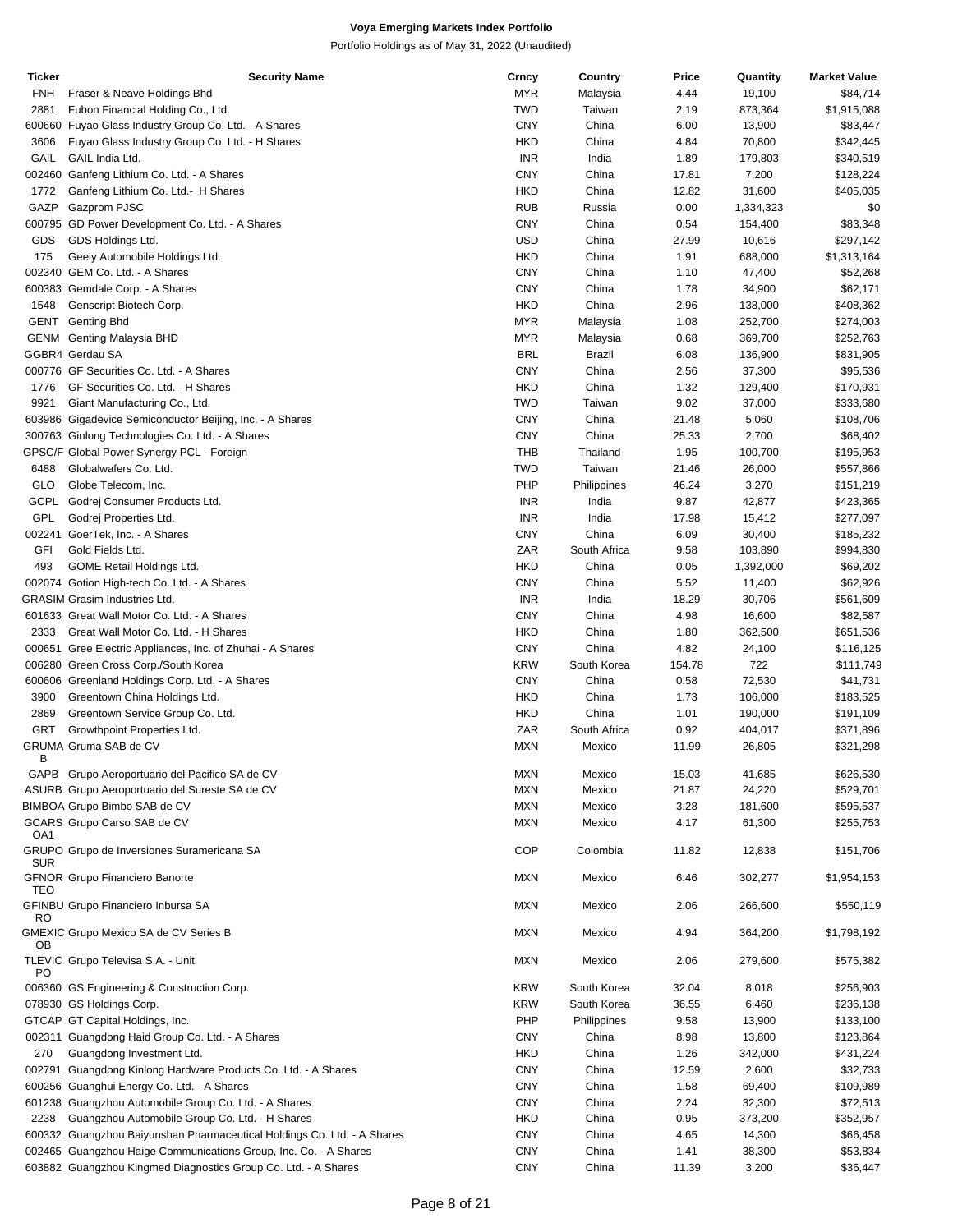| Ticker      | <b>Security Name</b>                                                | Crncy      | Country      | Price  | Quantity  | <b>Market Value</b> |
|-------------|---------------------------------------------------------------------|------------|--------------|--------|-----------|---------------------|
| 2777        | Guangzhou R&F Properties Co., Ltd. - H Shares                       | <b>HKD</b> | China        | 0.35   | 207,600   | \$73,616            |
|             | 002841 Guangzhou Shiyuan Electronic Technology Co. Ltd. - A Shares  | <b>CNY</b> | China        | 10.51  | 4,500     | \$47,316            |
|             | 002709 Guangzhou Tinci Materials Technology Co. Ltd. - A Shares     | <b>CNY</b> | China        | 5.69   | 13,140    | \$74,745            |
|             | GGRM Gudang Garam Tbk PT                                            | <b>IDR</b> | Indonesia    | 2.16   | 72,000    | \$155,545           |
|             | GULF/F Gulf Energy Development PCL - Foreign                        | THB        | Thailand     | 1.42   | 334,700   | \$473,788           |
|             |                                                                     |            |              |        |           |                     |
|             | 002736 Guosen Securities Co. Ltd. - A Shares                        | <b>CNY</b> | China        | 1.37   | 54,400    | \$74,433            |
|             | 601211 Guotai Junan Securities Co. Ltd. - A Shares                  | <b>CNY</b> | China        | 2.17   | 65,700    | \$142,624           |
|             | 000728 Guoyuan Securities Co. Ltd. - A Shares                       | <b>CNY</b> | China        | 0.86   | 40,040    | \$34,634            |
| 6862        | Haidilao International Holding Ltd.                                 | <b>HKD</b> | China        | 1.98   | 134,000   | \$265,787           |
|             | 600690 Haier Smart Home Co. Ltd. - A Shares                         | <b>CNY</b> | China        | 3.80   | 43,400    | \$165,110           |
| 6690        | Haier Smart Home Co. Ltd. - H Shares                                | <b>HKD</b> | China        | 3.56   | 264,400   | \$940,030           |
| 1882        | Haitian International Holdings Ltd.                                 | <b>HKD</b> | China        | 2.57   | 85,000    | \$218,038           |
|             | 600837 Haitong Securities Co. Ltd. - A Shares                       | <b>CNY</b> | China        | 1.37   | 65,300    | \$89,368            |
| 6837        |                                                                     | <b>HKD</b> | China        | 0.71   |           |                     |
|             | Haitong Securities Co. Ltd. - H Shares                              |            |              |        | 291,600   | \$206,517           |
|             | 086790 Hana Financial Group, Inc.                                   | <b>KRW</b> | South Korea  | 39.99  | 35,219    | \$1,408,524         |
|             | 1667680 Hanergy Mobile Energy Holding Group Co Ltd.                 | <b>HKD</b> | China        | 0.00   | 1,908,000 | \$0                 |
|             | 603806 Hangzhou First Applied Material Co. Ltd. - A Shares          | <b>CNY</b> | China        | 11.85  | 9,800     | \$116,093           |
|             | 605358 Hangzhou Lion Electronics Co. Ltd. - A Shares                | <b>CNY</b> | China        | 9.22   | 5,800     | \$53,501            |
|             | 002508 Hangzhou Robam Appliances Co. Ltd. - A Shares                | <b>CNY</b> | China        | 4.58   | 16,300    | \$74,639            |
|             | 600460 Hangzhou Silan Microelectronics Co. Ltd. - A Shares          | <b>CNY</b> | China        | 6.74   | 11,900    | \$80,185            |
|             | 300347 Hangzhou Tigermed Consulting Co. Ltd. - A Shares             | <b>CNY</b> | China        | 12.88  | 3,100     | \$39,917            |
| 3347        | Hangzhou Tigermed Consulting Co. Ltd. - H Shares                    | <b>HKD</b> | China        | 9.64   | 13,300    | \$128,227           |
|             |                                                                     | <b>KRW</b> |              |        |           |                     |
|             | 161390 Hankook Tire & Technology Co. Ltd.                           |            | South Korea  | 28.69  | 9,050     | \$259,635           |
|             | 128940 Hanmi Pharm Co. Ltd.                                         | <b>KRW</b> | South Korea  | 249.32 | 921       | \$229,626           |
|             | 018880 Hanon Systems Corp.                                          | <b>KRW</b> | South Korea  | 9.21   | 24,445    | \$225,099           |
| 3692        | Hansoh Pharmaceutical Group Co. Ltd.                                | <b>HKD</b> | China        | 1.80   | 148,000   | \$266,232           |
|             | 009830 Hanwha Solutions Corp.                                       | <b>KRW</b> | South Korea  | 31.39  | 14,517    | \$455,754           |
| <b>HAP</b>  | <b>HAP Seng Consolidated Bhd</b>                                    | <b>MYR</b> | Malaysia     | 1.90   | 96,100    | \$182,170           |
|             | HAPV3 Hapvida Participacoes e Investimentos S/A                     | <b>BRL</b> | Brazil       | 1.41   | 497,207   | \$699,901           |
| <b>HAR</b>  | Harmony Gold Mining Co., Ltd.                                       | ZAR        | South Africa | 3.37   | 68,360    | \$230,340           |
|             |                                                                     | <b>MYR</b> |              | 0.96   | 199,500   |                     |
|             | HART Hartalega Holdings Bhd                                         |            | Malaysia     |        |           | \$191,367           |
|             | HAVL Havells India Ltd.                                             | <b>INR</b> | India        | 15.41  | 29,390    | \$452,852           |
|             | HCLT HCL Technologies Ltd.                                          | <b>INR</b> | India        | 13.34  | 125,581   | \$1,674,700         |
|             | 267250 HD Hyundai Co. Ltd                                           | <b>KRW</b> | South Korea  | 50.36  | 5,863     | \$295,254           |
|             | HDFCA HDFC Asset Management Co. Ltd.                                | <b>INR</b> | India        | 24.31  | 7,593     | \$184,602           |
| МC          |                                                                     |            |              |        |           |                     |
|             | HDFCLI HDFC Life Insurance Co., Ltd.                                | <b>INR</b> | India        | 7.69   | 106,253   | \$816,608           |
| FE          |                                                                     |            |              |        |           |                     |
| HTO         | Hellenic Telecommunications Organization SA                         | <b>EUR</b> | Greece       | 18.96  | 27,189    | \$515,630           |
|             | MOMO Hello Group, Inc.                                              | USD        | China        | 6.08   | 18,648    | \$113,380           |
|             | 000895 Henan Shuanghui Investment & Development Co. Ltd. - A Shares | <b>CNY</b> | China        | 4.25   | 24,300    | \$103,262           |
|             | 1044 Hengan International Group Co., Ltd.                           | <b>HKD</b> | China        | 4.95   | 78,000    | \$386,212           |
|             | 600346 Hengli Petrochemical Co. Ltd. - A Shares                     | <b>CNY</b> | China        | 3.53   | 43,020    | \$151,893           |
|             | 000703 Hengyi Petrochemical Co. Ltd. - A Shares                     | <b>CNY</b> | China        | 1.60   | 28,470    | \$45,544            |
|             | HMCL Hero Motocorp Ltd.                                             | <b>INR</b> | India        | 35.50  | 14,664    | \$520,596           |
|             | 000709 Hesteel Co. Ltd. - A Shares                                  | <b>CNY</b> | China        | 0.35   | 106,800   | \$37,647            |
|             |                                                                     |            |              |        | 183,597   |                     |
|             | HNDL Hindalco Industries Ltd.                                       | <b>INR</b> | India        | 5.44   |           | \$998,376           |
|             | HPCL Hindustan Petroleum Corp. Ltd.                                 | <b>INR</b> | India        | 2.93   | 80,061    | \$234,549           |
|             | HUVR Hindustan Unilever Ltd.                                        | <b>INR</b> | India        | 30.11  | 93,566    | \$2,817,058         |
|             | 300033 Hithink RoyalFlush Information Network Co. Ltd. - A Shares   | <b>CNY</b> | China        | 12.78  | 4,100     | \$52,392            |
| 2049        | Hiwin Technologies Corp.                                            | <b>TWD</b> | Taiwan       | 7.70   | 34,101    | \$262,497           |
|             | 028300 HLB, Inc.                                                    | <b>KRW</b> | South Korea  | 36.58  | 11,362    | \$415,580           |
|             | 011200 HMM Co. Ltd                                                  | <b>KRW</b> | South Korea  | 26.14  | 31,367    | \$820,018           |
|             | HMPRO/Home Product Center PCL - Foreign                             | THB        | Thailand     | 0.43   | 723,551   | \$314,041           |
| F           |                                                                     |            |              |        |           |                     |
| 2317        | HON HAI Precision Industry Co., Ltd.                                | <b>TWD</b> | Taiwan       | 3.88   | 1,460,170 | \$5,661,550         |
|             | HONG KONG DOLLAR                                                    | HKD        | Hong Kong    | 7.85   | 415,392   | \$52,935            |
|             | HLBK Hong Leong Bank Bhd                                            | MYR        | Malaysia     | 4.81   | 78,972    | \$379,609           |
|             |                                                                     |            |              |        |           |                     |
| <b>HLFG</b> | Hong Leong Financial Group Bhd                                      | MYR        | Malaysia     | 4.61   | 32,492    | \$149,752           |
| 754         | Hopson Development Holdings Ltd.                                    | <b>HKD</b> | China        | 1.63   | 90,720    | \$147,786           |
|             | 603260 Hoshine Silicon Industry Co. Ltd. - A Shares                 | <b>CNY</b> | China        | 13.93  | 3,300     | \$45,966            |
| 2207        | Hotai Motor Co. Ltd.                                                | <b>TWD</b> | Taiwan       | 21.64  | 35,000    | \$757,364           |
|             | 008770 Hotel Shilla Co. Ltd.                                        | <b>KRW</b> | South Korea  | 62.74  | 4,121     | \$258,547           |
| HDFC        | Housing Development Finance Corp.                                   | <b>INR</b> | India        | 29.44  | 201,787   | \$5,939,958         |
| 1347        | Hua Hong Semiconductor Ltd.                                         | <b>HKD</b> | China        | 3.80   | 65,000    | \$246,941           |
| 2880        | Hua Nan Financial Holdings Co. Ltd.                                 | <b>TWD</b> | Taiwan       | 0.82   | 1,002,842 | \$818,016           |
| 336         | Huabao International Holdings Ltd.                                  | <b>HKD</b> | China        | 0.54   | 116,000   | \$62,383            |
|             | 000963 Huadong Medicine Co. Ltd. - A Shares                         | <b>CNY</b> | China        | 5.81   | 14,240    | \$82,695            |
|             |                                                                     |            |              |        |           |                     |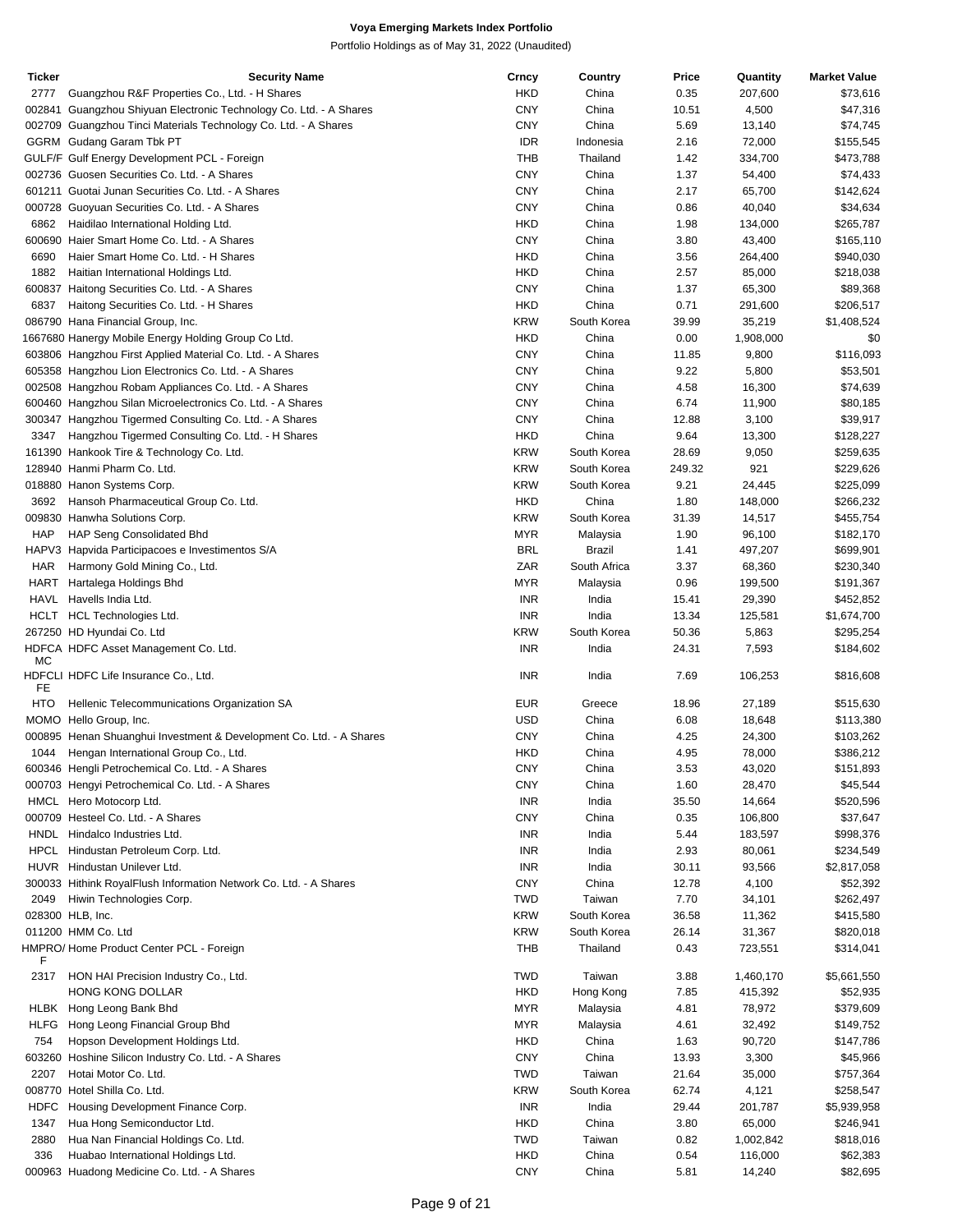| <b>Ticker</b> | <b>Security Name</b>                                                                | Crncy      | Country       | Price    | Quantity   | <b>Market Value</b> |
|---------------|-------------------------------------------------------------------------------------|------------|---------------|----------|------------|---------------------|
|               | 002064 Huafon Chemical Co. Ltd. - A Shares                                          | <b>CNY</b> | China         | 1.24     | 45,900     | \$56,855            |
|               | 002007 Hualan Biological Engineering, Inc. - A Shares                               | <b>CNY</b> | China         | 2.81     | 15,230     | \$42,757            |
|               | 600011 Huaneng Power International, Inc. - A Shares                                 | <b>CNY</b> | China         | 1.11     | 64,700     | \$71,580            |
| 902           | Huaneng Power International, Inc. - H Shares                                        | <b>HKD</b> | China         | 0.51     | 502,000    | \$254,822           |
|               | 601688 Huatai Securities Co. Ltd. - A Shares                                        | <b>CNY</b> | China         | 2.00     | 52,000     | \$103,784           |
| 6886          | Huatai Securities Co. Ltd. - H Shares                                               | <b>HKD</b> | China         | 1.40     | 170,200    | \$238,208           |
|               | 600015 Huaxia Bank Co. Ltd. - A Shares                                              | <b>CNY</b> | China         | 0.80     | 128,400    | \$102,566           |
|               | 600801 Huaxin Cement Co. Ltd. - A Shares                                            | <b>CNY</b> | China         | 2.97     | 14,600     | \$43,415            |
|               |                                                                                     | <b>CNY</b> |               |          |            |                     |
|               | 600741 Huayu Automotive Systems Co. Ltd. - A Shares                                 |            | China         | 3.31     | 24,300     | \$80,317            |
|               | HTHT Huazhu Group Ltd.                                                              | <b>USD</b> | China         | 32.50    | 21,061     | \$684,483           |
|               | 600141 Hubei Xingfa Chemicals Group Co. Ltd. - A Shares                             | <b>CNY</b> | China         | 5.62     | 10,000     | \$56,157            |
|               | 002920 Huizhou Desay Sv Automotive Co. Ltd. - A Shares                              | <b>CNY</b> | China         | 19.01    | 3,300      | \$62,747            |
|               | 600079 Humanwell Healthcare Group Co. Ltd. - A Shares                               | <b>CNY</b> | China         | 2.50     | 15,100     | \$37,813            |
|               | 600570 Hundsun Technologies, Inc. - A Shares                                        | <b>CNY</b> | China         | 6.01     | 11,510     | \$69,121            |
|               | <b>HUNGARIAN FORINT</b>                                                             | <b>HUF</b> | Hungary       | 369.59   | 12,141,321 | \$32,851            |
| HCM           | Hutchmed China Ltd.                                                                 | <b>USD</b> | China         | 10.52    | 10,491     | \$110,365           |
|               | 352820 HYBE Co. Ltd.                                                                | <b>KRW</b> | South Korea   | 185.94   | 1,941      | \$360,903           |
| 6078          | Hygeia Healthcare Holdings Co. Ltd.                                                 | <b>HKD</b> | China         | 5.55     | 40,400     | \$224,269           |
|               | HYPE3 Hypera S.A.                                                                   | <b>BRL</b> | <b>Brazil</b> | 8.12     | 47,500     | \$385,793           |
|               | 000720 Hyundai Engineering & Construction Co. Ltd.                                  | <b>KRW</b> | South Korea   | 34.86    | 9,638      | \$335,938           |
|               | 086280 Hyundai Glovis Co., Ltd.                                                     | <b>KRW</b> | South Korea   | 170.63   | 2,195      | \$374,541           |
|               |                                                                                     | <b>KRW</b> | South Korea   |          |            |                     |
|               | 012330 Hyundai Mobis Co. Ltd.                                                       |            |               | 175.66   | 7,750      | \$1,361,343         |
|               | 005380 Hyundai Motor Co.                                                            | <b>KRW</b> | South Korea   | 152.38   | 15,618     | \$2,379,871         |
|               | 005385 Hyundai Motor Co.                                                            | <b>KRW</b> | South Korea   | 75.07    | 3,408      | \$255,836           |
|               | 005387 Hyundai Motor Co.- Series 2                                                  | <b>KRW</b> | South Korea   | 74.10    | 4,831      | \$357,989           |
|               | 004020 Hyundai Steel Co.                                                            | <b>KRW</b> | South Korea   | 33.18    | 10,720     | \$355,719           |
| <b>IMAB</b>   | I-Mab                                                                               | <b>USD</b> | China         | 8.70     | 4,393      | \$38,219            |
|               | <b>ICICIBC ICICI Bank Ltd.</b>                                                      | <b>INR</b> | India         | 9.63     | 602,731    | \$5,804,514         |
|               | ICICIGI ICICI Lombard General Insurance Co. Ltd.                                    | <b>INR</b> | India         | 16.26    | 26,692     | \$433,933           |
| <b>IPRU</b>   | ICICI Prudential Life Insurance Co. Ltd.                                            | <b>INR</b> | India         | 6.67     | 45,255     | \$301,882           |
|               | 002230 Iflytek Co. Ltd. - A Shares                                                  | <b>CNY</b> | China         | 5.45     | 17,600     | \$95,874            |
| <b>IHH</b>    | IHH Healthcare Bhd                                                                  | <b>MYR</b> | Malaysia      | 1.53     | 221,400    | \$338,391           |
|               | 020150 Iljin Materials Co. Ltd.                                                     | <b>KRW</b> | South Korea   | 72.53    | 2,873      | \$208,369           |
|               | 300896 Imeik Technology Development Co. Ltd. - A Shares                             | <b>CNY</b> | China         | 80.95    | 1,627      | \$131,698           |
| IMP           | Impala Platinum Holdings Ltd.                                                       | ZAR        | South Africa  | 13.63    | 95,228     | \$1,298,326         |
| <b>INRI</b>   |                                                                                     | <b>MYR</b> |               |          |            |                     |
|               | Inari Amertron Bhd                                                                  |            | Malaysia      | 0.64     | 372,600    | \$238,084           |
| <b>INKP</b>   | Indah Kiat Pulp & Paper Tbk PT                                                      | <b>IDR</b> | Indonesia     | 0.57     | 335,100    | \$189,486           |
| <b>IOCL</b>   | Indian Oil Corp. Ltd.                                                               | <b>INR</b> | India         | 1.49     | 219,630    | \$327,739           |
|               | IRCTC Indian Railway Catering & Tourism Corp. Ltd.                                  | <b>INR</b> | India         | 8.85     | 29,624     | \$262,151           |
|               | <b>INDIAN RUPEE</b>                                                                 | <b>INR</b> | India         | 77.64    | 3,540,598  | \$45,605            |
| INTP          | Indocement Tunggal Prakarsa Tbk PT                                                  | <b>IDR</b> | Indonesia     | 0.67     | 200,800    | \$133,825           |
| <b>ICBP</b>   | Indofood CBP Sukses Makmur TBK PT                                                   | <b>IDR</b> | Indonesia     | 0.59     | 332,500    | \$195,278           |
| INDF          | Indofood Sukses Makmur Tbk PT                                                       | <b>IDR</b> | Indonesia     | 0.45     | 568,100    | \$256,748           |
|               | <b>INDONESIAN RUPIAH</b>                                                            | <b>IDR</b> | Indonesia     | 14581.00 | 50,652,044 | \$3,474             |
| IVL/F         | Indorama Ventures PCL - Foreign                                                     | THB        | Thailand      | 1.43     | 215,900    | \$309,757           |
| IGL           | Indraprastha Gas Ltd.                                                               | <b>INR</b> | India         | 4.85     | 34,689     | \$168,142           |
|               | <b>INDUST Indus Towers Ltd.</b>                                                     | <b>INR</b> | India         | 2.58     | 84,498     | \$218,255           |
| <b>OW</b>     |                                                                                     |            |               |          |            |                     |
| 1398          | Industrial & Commercial Bank of China - H Shares                                    | <b>HKD</b> | China         | 0.60     | 6,617,000  | \$3,962,397         |
|               | 601398 Industrial & Commercial Bank of China Ltd. - A Shares                        | <b>CNY</b> | China         | 0.70     | 428,400    | \$299,816           |
|               | 601166 Industrial Bank Co. Ltd. - A Shares                                          | <b>CNY</b> | China         | 2.95     | 159,200    | \$469,047           |
|               | 024110 Industrial Bank Of Korea                                                     | <b>KRW</b> | South Korea   | 9.09     | 30,537     | \$277,688           |
|               |                                                                                     | <b>CNY</b> | China         |          |            |                     |
|               | 601377 Industrial Securities Co. Ltd. - A Shares - A Shares                         |            |               | 0.93     | 64,200     | \$59,533            |
| ES*           | PE&OL Industrias Penoles, S.A. de C.V.                                              | <b>MXN</b> | Mexico        | 11.62    | 18,600     | \$216,220           |
| <b>IQCD</b>   | <b>Industries Qatar QSC</b>                                                         | QAR        | Qatar         | 5.03     | 173,868    | \$873,730           |
|               | INFOE Info Edge India Ltd.                                                          | <b>INR</b> | India         | 53.40    | 9,109      | \$486,449           |
|               |                                                                                     |            |               |          |            |                     |
| <b>INFO</b>   | Infosys Ltd.                                                                        | <b>INR</b> | India         | 19.30    | 394,703    | \$7,616,575         |
|               | 300223 Ingenic Semiconductor Co. Ltd. - A Shares                                    | <b>CNY</b> | China         | 13.94    | 4,000      | \$55,778            |
|               | 600010 Inner Mongolia BaoTou Steel Union Co. Ltd. - A Shares                        | <b>CNY</b> | China         | 0.30     | 354,000    | \$106,504           |
|               | 601216 Inner Mongolia Junzheng Energy & Chemical Industry Group Co. Ltd. - A Shares | <b>CNY</b> | China         | 0.65     | 72,100     | \$46,787            |
|               | 600887 Inner Mongolia Yili Industrial Group Co. Ltd. - A Shares                     | <b>CNY</b> | China         | 5.70     | 57,500     | \$327,536           |
|               | 000683 Inner Mongolia Yuan Xing Energy Co. Ltd. - A Shares                          | <b>CNY</b> | China         | 1.50     | 34,800     | \$52,158            |
| 3481          | Innolux Corp.                                                                       | <b>TWD</b> | Taiwan        | 0.48     | 1,135,439  | \$541,460           |
| 1801          | Innovent Biologics, Inc.                                                            | <b>HKD</b> | China         | 3.10     | 139,000    | \$430,490           |
|               | 000977 Inspur Electronic Information Industry Co. Ltd. - A Shares                   | <b>CNY</b> | China         | 3.69     | 14,268     | \$52,684            |
| <b>IRAO</b>   | Inter RAO UES PJSC                                                                  | <b>RUB</b> | Russia        | 0.00     | 4,339,761  | \$0                 |
| ISA           | Interconexion Electrica SA ESP                                                      | <b>COP</b> | Colombia      | 6.31     | 55,432     | \$349,648           |
|               |                                                                                     |            |               |          |            |                     |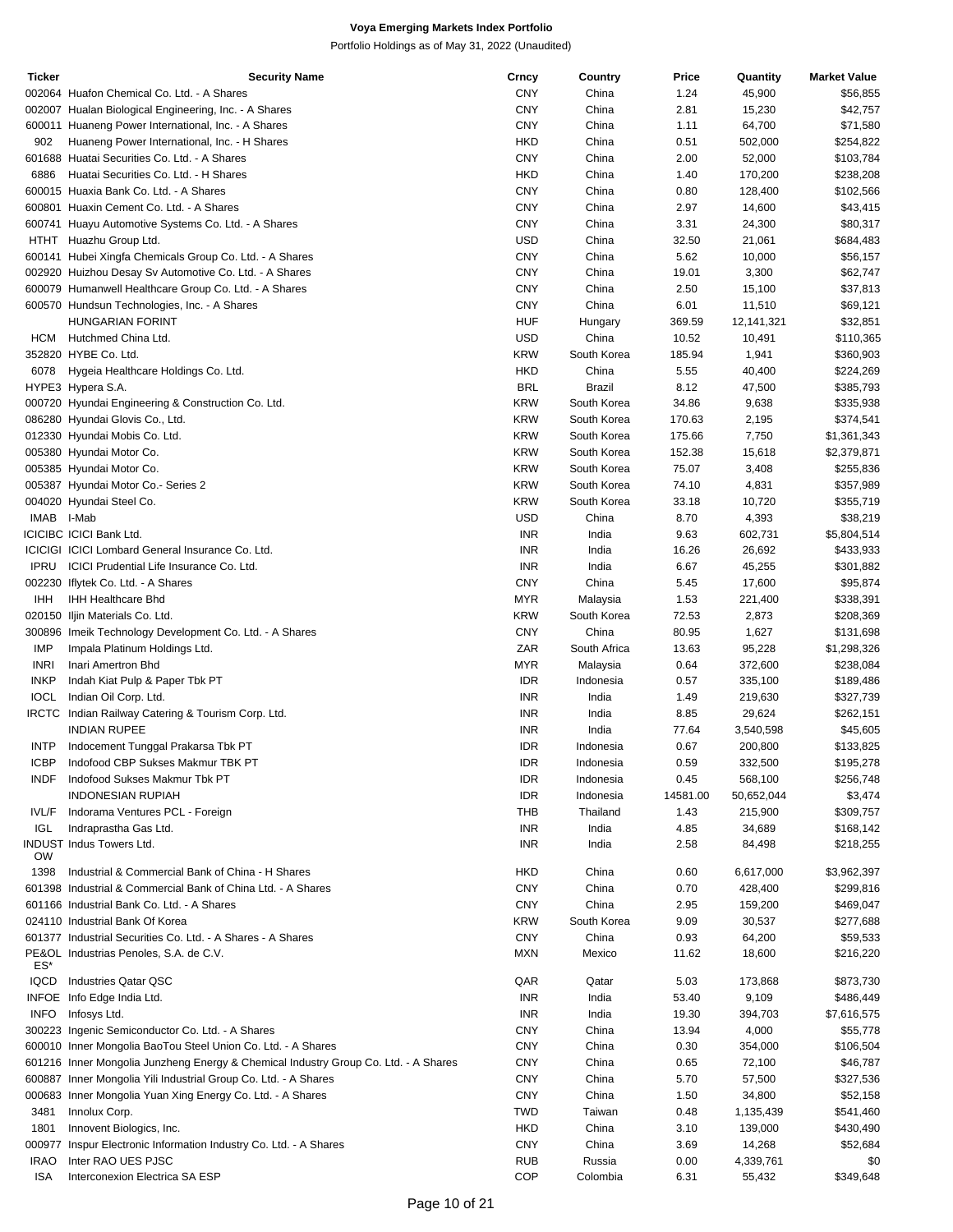| Ticker       | <b>Security Name</b>                                                | Crncy      | Country        | Price  | Quantity  | <b>Market Value</b> |
|--------------|---------------------------------------------------------------------|------------|----------------|--------|-----------|---------------------|
|              | INDIGO InterGlobe Aviation Ltd.                                     | <b>INR</b> | India          | 23.52  | 11,540    | \$271,401           |
| ICT          | International Container Terminal Services, Inc.                     | PHP        | Philippines    | 4.14   | 119,410   | \$494,258           |
|              | <b>INTUCH Intouch Holdings PCL - Foreign</b>                        | <b>THB</b> | Thailand       | 2.09   | 139,100   | \$290,621           |
| /F           |                                                                     |            |                |        |           |                     |
| 2356         | Inventec Co., Ltd.                                                  | <b>TWD</b> | Taiwan         | 0.88   | 351,000   | \$310,329           |
| IOI          | IOI Corp. Bhd                                                       | <b>MYR</b> | Malaysia       | 0.98   | 309,000   | \$303,460           |
|              |                                                                     |            |                |        |           |                     |
| IQ           | iQIYI, Inc.                                                         | <b>USD</b> | China          | 4.10   | 39,730    | \$162,893           |
| ITUB4        | Itau Unibanco Holding S.A.                                          | <b>BRL</b> | Brazil         | 5.50   | 563,225   | \$3,096,668         |
| ITSA4        | Itausa SA                                                           | <b>BRL</b> | Brazil         | 2.01   | 543,591   | \$1,091,174         |
| <b>ITC</b>   | <b>ITC Ltd.</b>                                                     | <b>INR</b> | India          | 3.47   | 340,747   | \$1,183,411         |
|              | 002459 JA Solar Technology Co. Ltd. - A Shares                      | <b>CNY</b> | China          | 14.01  | 13,400    | \$187,758           |
|              | 300529 Jafron Biomedical Co. Ltd. - A Shares                        | <b>CNY</b> | China          | 6.59   | 5,380     | \$35,470            |
|              | JARIR Jarir Marketing Co.                                           | SAR        | Saudi Arabia   | 43.20  | 7,177     | \$310,066           |
|              | 603816 Jason Furniture Hangzhou Co. Ltd. - A Shares                 | <b>CNY</b> | China          |        |           |                     |
|              |                                                                     |            |                | 9.57   | 4,300     | \$41,168            |
| JBSS3 JBS SA |                                                                     | <b>BRL</b> | Brazil         | 7.51   | 84,000    | \$630,811           |
|              | 600584 JCET Group Co. Ltd. - A Shares                               | CNY        | China          | 3.62   | 13,800    | \$49,998            |
| 6618         | JD Health International, Inc. - H Shares                            | <b>HKD</b> | China          | 6.35   | 43,150    | \$273,886           |
| 9618         | JD.com, Inc. - Class A                                              | HKD        | China          | 28.09  | 236,159   | \$6,633,794         |
| JGS          | JG Summit Holdings, Inc.                                            | PHP        | Philippines    | 1.04   | 355,189   | \$368,500           |
|              | 000301 Jiangsu Eastern Shenghong Co. Ltd. - A Shares                | <b>CNY</b> | China          | 2.34   | 29,100    | \$68,017            |
|              |                                                                     |            |                |        |           |                     |
| 177          | Jiangsu Expressway Co. Ltd. - H Shares                              | <b>HKD</b> | China          | 1.03   | 182,000   | \$187,837           |
|              | 601100 Jiangsu Hengli Hydraulic Co. Ltd. - A Shares                 | <b>CNY</b> | China          | 8.00   | 10,520    | \$84,133            |
|              | 600276 Jiangsu Hengrui Medicine Co. Ltd. - A Shares                 | <b>CNY</b> | China          | 4.54   | 45,677    | \$207,358           |
|              | 603369 Jiangsu King's Luck Brewery JSC Ltd. - A Shares              | <b>CNY</b> | China          | 6.89   | 10,400    | \$71,678            |
|              | 002304 Jiangsu Yanghe Brewery Joint-Stock Co. Ltd. - A Shares       | CNY        | China          | 24.72  | 12,076    | \$298,485           |
|              | 002223 Jiangsu Yuyue Medical Equipment & Supply Co. Ltd. - A Shares | <b>CNY</b> | China          | 3.59   | 17,200    | \$61,702            |
|              |                                                                     |            |                |        |           |                     |
|              | 600522 Jiangsu Zhongtian Technology Co. Ltd. - A Shares             | <b>CNY</b> | China          | 2.75   | 22,500    | \$61,931            |
| 358          | Jiangxi Copper Co., Ltd. - H Shares                                 | <b>HKD</b> | China          | 1.62   | 155,000   | \$250,848           |
|              | 002176 Jiangxi Special Electric Motor Co. Ltd. - A Shares           | <b>CNY</b> | China          | 3.26   | 15,200    | \$49,491            |
| 1951         | Jinxin Fertility Group Ltd.                                         | <b>HKD</b> | China          | 0.78   | 153,000   | \$120,032           |
|              | 000799 JiuGui Liquor Co. Ltd. - A Shares                            | <b>CNY</b> | China          | 23.52  | 2,300     | \$54,086            |
| 9922         | Jiumaojiu International Holdings Ltd.                               | <b>HKD</b> | China          | 2.34   | 86,000    | \$201,577           |
|              | 603127 Joinn Laboratories China Co. Ltd. - A Shares                 | CNY        | China          |        | 4,200     | \$67,009            |
|              |                                                                     |            |                | 15.95  |           |                     |
| <b>JFC</b>   | Jollibee Foods Corp.                                                | PHP        | Philippines    | 4.00   | 54,800    | \$218,965           |
| YY           | JOYY, Inc.                                                          | <b>USD</b> | China          | 42.39  | 6,822     | \$289,185           |
| <b>JSTL</b>  | JSW Steel Ltd.                                                      | <b>INR</b> | India          | 7.08   | 99,209    | \$702,889           |
| <b>JUBI</b>  | Jubilant Foodworks Ltd.                                             | <b>INR</b> | India          | 7.07   | 48,225    | \$340,780           |
|              | 603517 Juewei Food Co. Ltd. - A Shares                              | <b>CNY</b> | China          | 7.75   | 9,400     | \$72,835            |
|              | BELA Jumbo SA                                                       | <b>EUR</b> | Greece         | 16.62  | 14,425    | \$239,758           |
|              |                                                                     |            |                |        |           |                     |
|              | 035720 Kakao Corp.                                                  | <b>KRW</b> | South Korea    | 68.30  | 36,312    | \$2,480,085         |
|              | 293490 Kakao Games Corp.                                            | <b>KRW</b> | South Korea    | 50.16  | 3,729     | \$187,061           |
|              | 323410 KakaoBank Corp.                                              | <b>KRW</b> | South Korea    | 32.69  | 11,363    | \$371,430           |
| KLBF         | Kalbe Farma Tbk PT                                                  | <b>IDR</b> | Indonesia      | 0.11   | 2,685,500 | \$308,372           |
|              | 035250 Kangwon Land, Inc.                                           | <b>KRW</b> | South Korea    | 22.67  | 11,564    | \$262,103           |
| BZ           | Kanzhun Ltd.                                                        | <b>USD</b> | China          | 20.22  | 10,249    | \$207,235           |
|              | 105560 KB Financial Group, Inc.                                     | <b>KRW</b> | South Korea    | 48.87  | 45,517    |                     |
|              |                                                                     |            |                |        |           | \$2,224,575         |
|              | BEKE KE Holdings, Inc.                                              | USD        | China          | 13.40  | 42,187    | \$565,306           |
|              | KGHW KGHM Polska Miedz SA                                           | <b>PLN</b> | Poland         | 34.06  | 16,636    | \$566,653           |
|              | 000270 Kia Corp.                                                    | <b>KRW</b> | South Korea    | 68.99  | 30,662    | \$2,115,252         |
|              | KIMBER Kimberly-Clark de Mexico SA de CV                            | <b>MXN</b> | Mexico         | 1.55   | 198,800   | \$307,587           |
| Α            |                                                                     |            |                |        |           |                     |
| 148          | Kingboard Holdings Ltd.                                             | <b>HKD</b> | China          | 4.78   | 81,000    | \$387,537           |
| 1888         | Kingboard Laminates Holdings Ltd.                                   | <b>HKD</b> | China          | 1.68   | 119,000   | \$199,589           |
| 268          | Kingdee International Software Group Co., Ltd.                      | <b>HKD</b> | China          | 1.97   | 308,000   | \$606,537           |
|              |                                                                     |            |                |        |           |                     |
| KC           | Kingsoft Cloud Holdings Ltd.                                        | <b>USD</b> | China          | 4.82   | 12,168    | \$58,650            |
| 3888         | Kingsoft Corp. Ltd.                                                 | <b>HKD</b> | China          | 3.35   | 115,200   | \$385,668           |
|              | KLBN11 Klabin SA - Unit                                             | <b>BRL</b> | Brazil         | 4.69   | 86,600    | \$405,799           |
|              | KCHOL KOC Holding AS                                                | <b>TRY</b> | Turkey         | 2.45   | 86,917    | \$212,802           |
|              | KOMBK Komercni Banka AS                                             | CZK        | Czech Republic | 31.13  | 9,755     | \$303,641           |
|              | 047810 Korea Aerospace Industries Ltd.                              | <b>KRW</b> | South Korea    | 42.33  | 9,270     | \$392,434           |
|              |                                                                     |            |                |        |           |                     |
|              | 015760 Korea Electric Power Corp.                                   | <b>KRW</b> | South Korea    | 18.84  | 29,317    | \$552,402           |
|              | 071050 Korea Investment Holdings Co., Ltd.                          | <b>KRW</b> | South Korea    | 57.64  | 5,206     | \$300,078           |
|              | 009540 Korea Shipbuilding & Offshore Engineering Co. Ltd.           | <b>KRW</b> | South Korea    | 73.64  | 4,807     | \$353,994           |
|              | 010130 Korea Zinc Co., Ltd.                                         | <b>KRW</b> | South Korea    | 478.84 | 1,025     | \$490,807           |
|              | 003490 Korean Air Lines Co. Ltd.                                    | <b>KRW</b> | South Korea    | 23.46  | 19,023    | \$446,248           |
| KMB          | Kotak Mahindra Bank Ltd.                                            | <b>INR</b> | India          | 23.58  | 64,694    | \$1,525,747         |
|              |                                                                     |            |                |        |           |                     |
|              | 259960 Krafton, Inc.                                                | <b>KRW</b> | South Korea    | 208.06 | 2,611     | \$543,236           |
|              | KTB Krung Thai Bank PCL                                             | THB        | Thailand       | 0.44   | 266,100   | \$117,336           |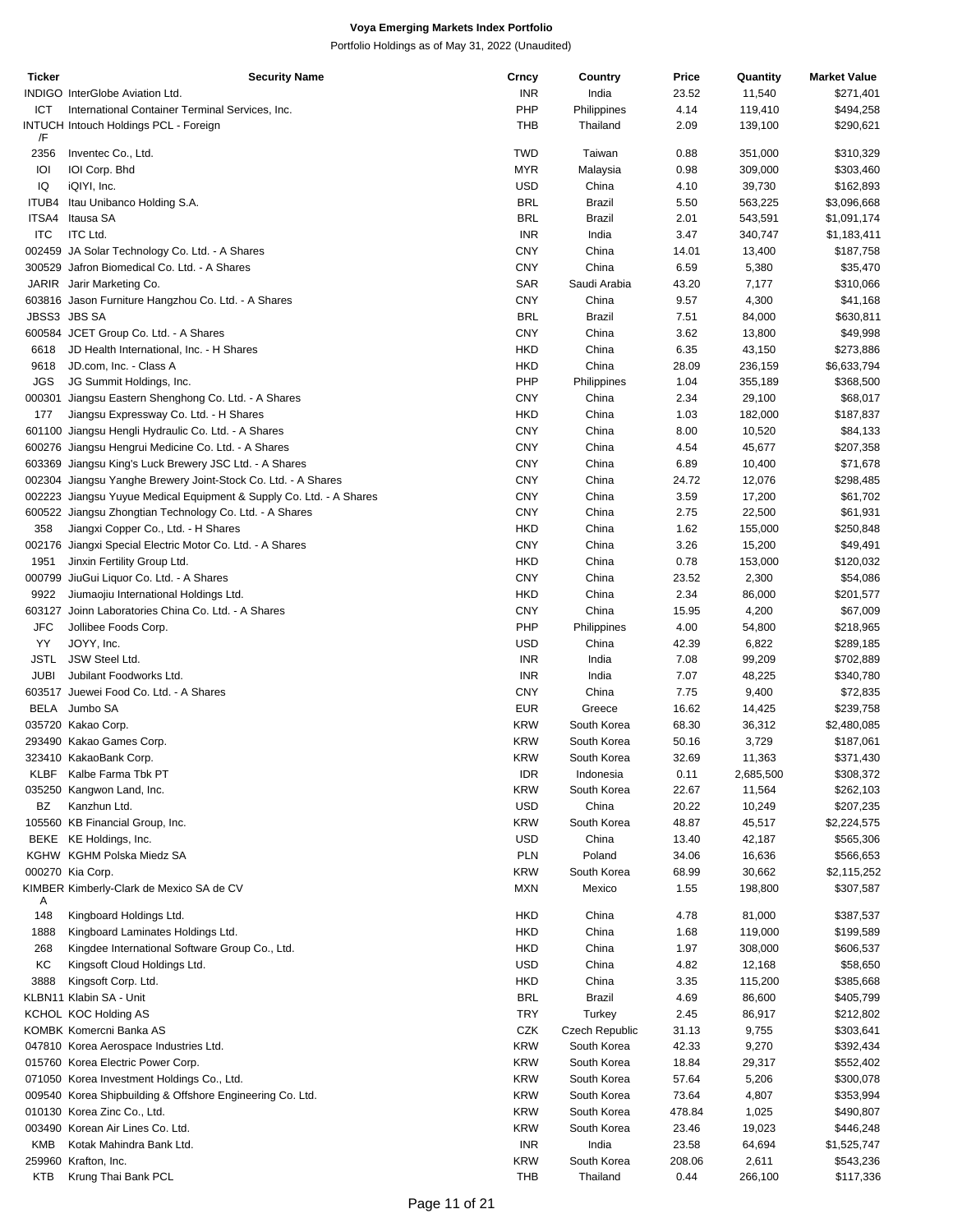| Ticker     | <b>Security Name</b>                                       | Crncy      | Country       | Price   | Quantity | <b>Market Value</b> |
|------------|------------------------------------------------------------|------------|---------------|---------|----------|---------------------|
|            | KTB/F Krung Thai Bank PCL - Foreign                        | <b>THB</b> | Thailand      | 0.44    | 174,600  | \$76,989            |
|            | KTC/F Krungthai Card PCL - Foreign                         | <b>THB</b> | Thailand      | 1.79    | 118,600  | \$211,963           |
|            |                                                            |            |               |         |          |                     |
|            | 033780 KT&G Corp.                                          | <b>KRW</b> | South Korea   | 68.62   | 13,145   | \$901,955           |
| 1024       | Kuaishou Technology                                        | <b>HKD</b> | China         | 9.68    | 57,000   | \$551,886           |
| <b>KLK</b> | Kuala Lumpur Kepong Bhd                                    | <b>MYR</b> | Malaysia      | 5.84    | 53,400   | \$311,729           |
|            | 002625 Kuang-Chi Technologies Co. Ltd. - A Shares          | <b>CNY</b> | China         | 2.34    | 18,400   | \$43,124            |
|            |                                                            |            |               |         |          |                     |
| KIO        | Kumba Iron Ore Ltd.                                        | ZAR        | South Africa  | 37.66   | 7,947    | \$299,264           |
|            | 011780 Kumho Petrochemical Co. Ltd.                        | <b>KRW</b> | South Korea   | 128.88  | 2,294    | \$295,646           |
| 135        | Kunlun Energy Co. Ltd.                                     | <b>HKD</b> | China         | 0.86    | 464,000  | \$397,686           |
| KFH        | Kuwait Finance House KSCP                                  | <b>KWD</b> | Kuwait        | 2.93    | 591,638  | \$1,734,977         |
|            |                                                            |            |               |         |          |                     |
|            | <b>KUWAITI DINAR</b>                                       | <b>KWD</b> | Kuwait        | 0.31    | 8,834    | \$28,850            |
|            | 600519 Kweichow Moutai Co. Ltd. - A Shares                 | <b>CNY</b> | China         | 270.29  | 9,000    | \$2,432,608         |
| 1813       | KWG Group Holdings Ltd.                                    | <b>HKD</b> | China         | 0.31    | 158,500  | \$49,761            |
|            | 066970 L&F Co. Ltd.                                        | <b>KRW</b> | South Korea   | 209.40  | 2,693    | \$563,916           |
|            |                                                            |            |               |         |          |                     |
| LH/F       | Land & Houses PCL - Foreign                                | <b>THB</b> | Thailand      | 0.26    | 969,500  | \$253,526           |
| 3008       | Largan Precision Co. Ltd.                                  | <b>TWD</b> | Taiwan        | 57.23   | 11,000   | \$629,535           |
| LTI        | Larsen & Toubro Infotech Ltd.                              | <b>INR</b> | India         | 54.52   | 6,246    | \$340,538           |
| LT         | Larsen & Toubro Ltd.                                       | <b>INR</b> | India         | 21.18   | 78,692   | \$1,666,318         |
|            |                                                            |            |               |         |          |                     |
|            | 002601 LB Group Co. Ltd. - A Shares                        | <b>CNY</b> | China         | 2.84    | 21,300   | \$60,595            |
| 2314       | Lee & Man Paper Manufacturing Ltd.                         | <b>HKD</b> | China         | 0.49    | 188,000  | \$91,289            |
| LEGN       | Legend Biotech Corp.                                       | <b>USD</b> | China         | 42.29   | 5,704    | \$241,222           |
| 992        | Lenovo Group Ltd.                                          | <b>HKD</b> | China         | 0.99    | 852,000  | \$839,484           |
|            |                                                            |            |               |         |          |                     |
|            | 300433 Lens Technology Co. Ltd. - A Shares                 | <b>CNY</b> | China         | 1.58    | 34,800   | \$55,035            |
|            | 300003 Lepu Medical Technology Beijing Co. Ltd. - A Shares | <b>CNY</b> | China         | 2.65    | 17,800   | \$47,185            |
|            | 051910 LG Chem Ltd.                                        | <b>KRW</b> | South Korea   | 470.03  | 5,269    | \$2,476,587         |
|            | 051915 LG Chem Ltd.                                        | <b>KRW</b> | South Korea   | 234.87  | 1,059    | \$248,722           |
|            |                                                            |            |               |         |          |                     |
|            | 003550 LG Corp.                                            | <b>KRW</b> | South Korea   | 64.50   | 9,741    | \$628,279           |
|            | 034220 LG Display Co., Ltd.                                | <b>KRW</b> | South Korea   | 13.99   | 27,480   | \$384,423           |
|            | 066570 LG Electronics, Inc.                                | <b>KRW</b> | South Korea   | 84.35   | 12,518   | \$1,055,843         |
|            | 373220 LG Energy Solution                                  | <b>KRW</b> | South Korea   | 358.79  | 2,449    | \$878,683           |
|            |                                                            |            |               |         |          |                     |
|            | 051900 LG Household & Health Care Ltd.                     | <b>KRW</b> | South Korea   | 590.56  | 1,075    | \$634,853           |
|            | 051905 LG Household & Health Care Ltd.                     | <b>KRW</b> | South Korea   | 325.66  | 249      | \$81,091            |
|            | 011070 LG Innotek Co. Ltd.                                 | <b>KRW</b> | South Korea   | 309.03  | 1,692    | \$522,875           |
|            | 032640 LG Uplus Corp.                                      | <b>KRW</b> | South Korea   | 11.18   | 26,738   | \$298,923           |
|            |                                                            |            |               |         |          |                     |
| Ц          | Li Auto, Inc.                                              | <b>USD</b> | China         | 25.07   | 65,305   | \$1,637,196         |
| 2331       | Li Ning Co. Ltd.                                           | <b>HKD</b> | China         | 7.80    | 274,500  | \$2,141,698         |
|            | 002600 Lingyi iTech Guangdong Co. - A Shres - A Shares     | <b>CNY</b> | China         | 0.71    | 63,400   | \$45,308            |
| 2301       | Lite-On Technology Corp.                                   | <b>TWD</b> | Taiwan        | 2.16    | 249,538  | \$539,837           |
|            |                                                            |            |               |         |          |                     |
|            | RENT3 Localiza Rent a Car SA                               | <b>BRL</b> | <b>Brazil</b> | 12.07   | 72,089   | \$869,761           |
| 3380       | Logan Group Co. Ltd.                                       | <b>HKD</b> | China         | 0.21    | 171,000  | \$35,154            |
|            | LREN3 Lojas Renner SA                                      | <b>BRL</b> | <b>Brazil</b> | 5.57    | 117,018  | \$652,241           |
| 960        | Longfor Group Holdings Ltd.                                | <b>HKD</b> | China         | 4.98    | 213,500  | \$1,062,420         |
|            |                                                            |            |               |         |          |                     |
|            | 601012 LONGi Green Energy Technology Co. Ltd. - A Shares   | <b>CNY</b> | China         | 11.81   | 40,960   | \$483,843           |
|            | 011170 Lotte Chemical Corp.                                | <b>KRW</b> | South Korea   | 164.67  | 2,093    | \$344,654           |
|            | 023530 Lotte Shopping Co. Ltd.                             | <b>KRW</b> | South Korea   | 81.79   | 1,749    | \$143,046           |
|            | LPPW LPP SA                                                | <b>PLN</b> | Poland        | 2403.42 | 134      | \$322,058           |
|            |                                                            |            |               |         |          |                     |
| LU         | Lufax Holding Ltd.                                         | <b>USD</b> | China         | 6.29    | 71,994   | \$452,842           |
|            | LKOH Lukoil PJSC                                           | <b>RUB</b> | Russia        | 0.00    | 46,982   | \$0                 |
| <b>LPC</b> | Lupin Ltd.                                                 | <b>INR</b> | India         | 7.95    | 28,791   | \$229,014           |
|            | 002475 Luxshare Precision Industry Co. Ltd. - A Shares     | <b>CNY</b> | China         | 5.07    | 55,966   | \$283,620           |
|            |                                                            |            |               |         |          |                     |
|            | 000568 Luzhou Laojiao Co. Ltd. - A Shares                  | <b>CNY</b> | China         | 32.15   | 11,200   | \$360,050           |
|            | MABAN Mabanee Co. KPSC                                     | <b>KWD</b> | Kuwait        | 2.74    | 88,342   | \$241,674           |
| EE         |                                                            |            |               |         |          |                     |
|            | MGLU3 Magazine Luiza SA                                    | <b>BRL</b> | <b>Brazil</b> | 0.78    | 358,960  | \$280,216           |
|            | MGNT Magnit PJSC                                           | <b>USD</b> | Russia        | 0.00    | 39,657   | \$0                 |
| МM         | Mahindra & Mahindra Ltd.                                   | <b>INR</b> | India         | 13.23   | 103,267  | \$1,366,368         |
|            |                                                            |            |               |         |          |                     |
| MAY        | Malayan Banking BHD                                        | <b>MYR</b> | Malaysia      | 2.08    | 539,300  | \$1,120,010         |
|            | MAHB Malaysia Airports Holdings Bhd                        | <b>MYR</b> | Malaysia      | 1.50    | 134,800  | \$202,009           |
|            | <b>MALAYSIAN RINGGIT</b>                                   | <b>MYR</b> | Malaysia      | 4.38    | 5,157    | \$1,178             |
|            |                                                            |            |               |         |          |                     |
|            | 300413 Mango Excellent Media Co. Ltd. - A Shares           | <b>CNY</b> | China         | 5.43    | 14,290   | \$77,536            |
| MER        | Manila Electric Co.                                        | PHP        | Philippines   | 7.12    | 31,150   | \$221,847           |
|            | MRCO Marico Ltd.                                           | <b>INR</b> | India         | 6.85    | 59,590   | \$408,001           |
|            | MSIL Maruti Suzuki India Ltd.                              | <b>INR</b> | India         | 101.90  | 15,936   | \$1,623,918         |
|            |                                                            |            |               |         |          |                     |
|            | MARK Masraf Al Rayan                                       | QAR        | Qatar         | 1.29    | 535,407  | \$690,376           |
|            | MAXIS Maxis Bhd                                            | <b>MYR</b> | Malaysia      | 0.87    | 297,700  | \$257,730           |
|            | 300782 Maxscend Microelectronics Co. Ltd. - A Shares       | <b>CNY</b> | China         | 29.05   | 2,660    | \$77,282            |
|            | MBKW mBank SA                                              | <b>PLN</b> | Poland        | 65.18   | 1,994    | \$129,977           |
|            |                                                            |            |               |         |          |                     |
| 2454       | MediaTek, Inc.                                             | <b>TWD</b> | Taiwan        | 30.92   | 177,820  | \$5,498,395         |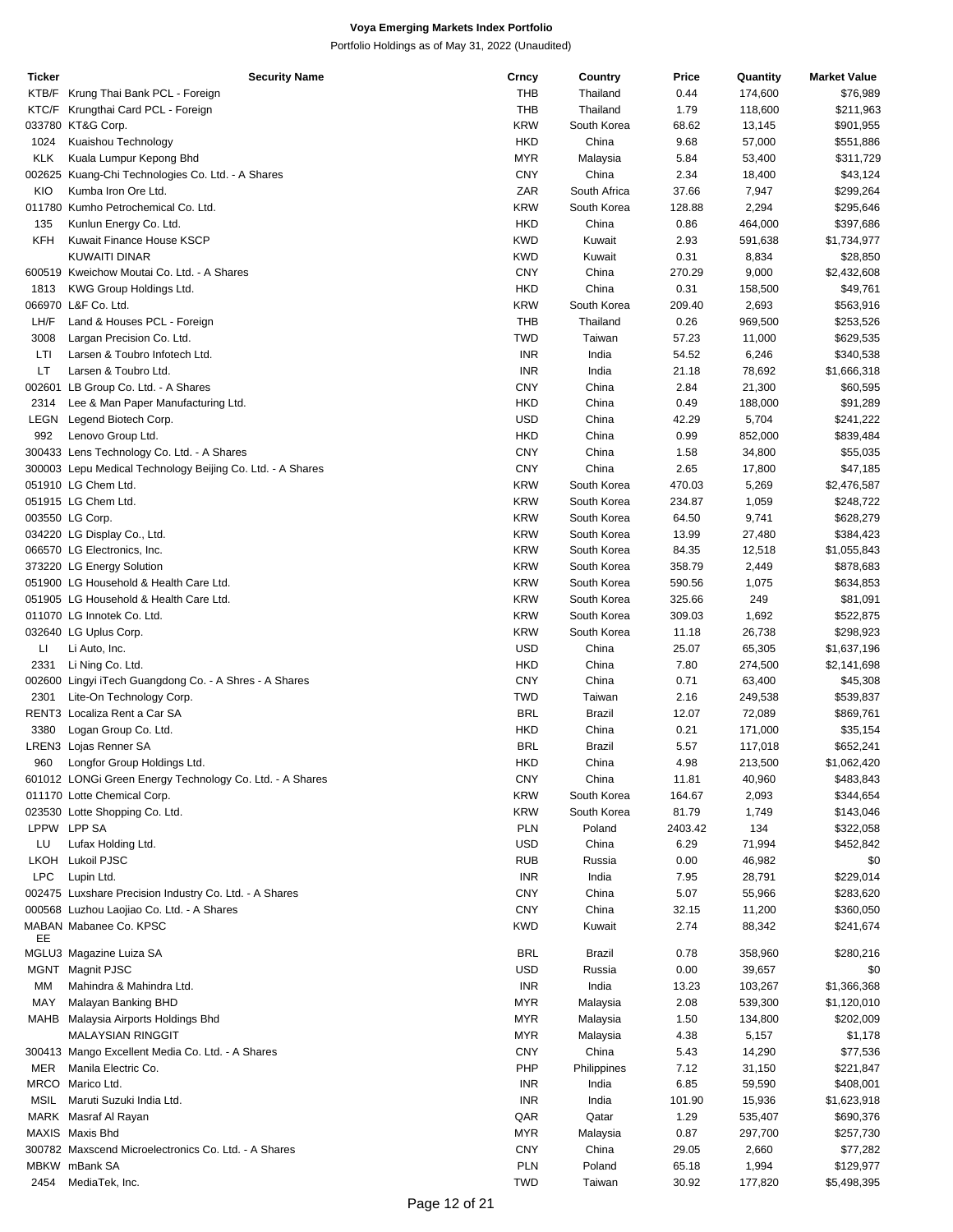| Ticker      | <b>Security Name</b>                                                      | Crncy                    | Country                 | Price   | Quantity  | <b>Market Value</b> |
|-------------|---------------------------------------------------------------------------|--------------------------|-------------------------|---------|-----------|---------------------|
| 2886        | Mega Financial Holdings Co., Ltd.                                         | <b>TWD</b>               | Taiwan                  | 1.33    | 1,267,826 | \$1,684,291         |
| PO          | MEGAC Megacable Holdings SAB de CV - Unit                                 | <b>MXN</b>               | Mexico                  | 2.89    | 46,300    | \$133,674           |
| 3690        | Meituan Class B                                                           | <b>HKD</b>               | China                   | 23.47   | 482,100   | \$11,312,529        |
| MDKA        | Merdeka Copper Gold Tbk PT                                                | <b>IDR</b>               | Indonesia               | 0.37    | 1,440,556 | \$536,618           |
|             | 138040 Meritz Financial Group, Inc.                                       | <b>KRW</b>               | South Korea             | 26.37   | 4,153     | \$109,502           |
|             | 000060 Meritz Fire & Marine Insurance Co., Ltd.                           | <b>KRW</b>               | South Korea             | 31.18   | 5,113     | \$159,407           |
|             | 008560 Meritz Securities Co. Ltd.                                         | <b>KRW</b>               | South Korea             | 4.90    | 41,318    | \$202,467           |
|             | MPHC Mesaieed Petrochemical Holding Co.                                   | QAR                      | Qatar                   | 0.74    | 548,611   | \$408,201           |
|             | 601618 Metallurgical Corp. of China Ltd. - A Shares                       | <b>CNY</b>               | China                   | 0.53    | 135,800   | \$71,892            |
| <b>MPI</b>  | Metro Pacific Investments Corp.                                           | PHP                      | Philippines             | 0.07    | 1,848,100 | \$129,692           |
| <b>MBT</b>  | Metropolitan Bank & Trust Co.                                             | PHP                      |                         | 1.05    | 233,232   | \$244,379           |
|             | <b>MEXICAN NUEVO PESO</b>                                                 |                          | Philippines             |         |           |                     |
|             |                                                                           | <b>MXN</b><br><b>TWD</b> | Mexico                  | 19.68   | 3,103,338 | \$157,686           |
| 2377        | Micro-Star International Co., Ltd.                                        |                          | Taiwan                  | 4.61    | 83,000    | \$382,681           |
| 853         | Microport Scientific Corp.                                                | <b>HKD</b>               | China                   | 1.98    | 79,700    | \$157,849           |
| <b>MTCL</b> | MindTree Ltd.                                                             | <b>INR</b>               | India                   | 39.10   | 8,098     | \$316,670           |
|             | 601615 Ming Yang Smart Energy Group Ltd. - A Shares                       | <b>CNY</b>               | China                   | 3.81    | 15,600    | \$59,406            |
| 909         | Ming Yuan Cloud Group Holdings Ltd.                                       | <b>HKD</b>               | China                   | 1.23    | 66,000    | \$81,462            |
|             | MINI MSCI EMG MKT JUN12                                                   | <b>USD</b>               | <b>Emerging Markets</b> | 1063.30 | 372       | \$19,777,380        |
|             | MINT/F Minor International PCL - Foreign                                  | <b>THB</b>               | Thailand                | 1.02    | 360,100   | \$367,856           |
| 425         | Minth Group Ltd.                                                          | <b>HKD</b>               | China                   | 2.59    | 94,000    | \$243,411           |
|             | 006800 Mirae Asset Securities Co. Ltd.                                    | <b>KRW</b>               | South Korea             | 6.56    | 35,544    | \$233,318           |
| <b>MISC</b> | MISC Bhd                                                                  | <b>MYR</b>               | Malaysia                | 1.64    | 165,700   | \$271,342           |
| <b>GMKN</b> | <b>MMC Norilsk Nickel OJSC</b>                                            | <b>RUB</b>               | Russia                  | 0.00    | 7,016     | \$0                 |
| 1208        | MMG Ltd.                                                                  | <b>HKD</b>               | China                   | 0.42    | 384,000   | \$162,728           |
| ZAIN        | Mobile Telecommunications Co. KSCP                                        | <b>KWD</b>               | Kuwait                  | 2.06    | 248,102   | \$510,237           |
| Α           | ZAINKS Mobile Telecommunications Co. Saudi Arabia                         | <b>SAR</b>               | Saudi Arabia            | 3.56    | 62,177    | \$221,123           |
| <b>MBT</b>  | Mobile TeleSystems PJSC                                                   | <b>USD</b>               | Russia                  | 0.00    | 49,141    | \$0                 |
| MOLT        | MOL Hungarian Oil & Gas PLC                                               | <b>HUF</b>               | Hungary                 | 7.17    | 47,339    | \$339,647           |
| 8454        | momo.com, Inc.                                                            | <b>TWD</b>               | Taiwan                  | 28.54   | 6,000     | \$171,246           |
|             | MONDE Monde Nissin Corp.                                                  | PHP                      | Philippines             | 0.28    | 536,800   | \$151,651           |
|             | <b>MONET Moneta Money Bank AS</b>                                         | CZK                      | Czech Republic          | 3.33    | 51,071    | \$169,924           |
| κ           |                                                                           |                          |                         |         |           |                     |
|             | 688008 Montage Technology Co. Ltd. - A Shares                             | <b>CNY</b>               | China                   | 9.64    | 9,036     | \$87,108            |
|             | MOEX Moscow Exchange MICEX-RTS PJ                                         | <b>RUB</b>               | Russia                  | 0.00    | 170,929   | \$0                 |
| <b>SAT</b>  | <b>MOUWA Mouwasat Medical Services Co.</b>                                | <b>SAR</b>               | Saudi Arabia            | 58.23   | 5,882     | \$342,524           |
| MPHL        | Mphasis Ltd.                                                              | <b>INR</b>               | India                   | 33.28   | 10,539    | \$350,759           |
| <b>MRP</b>  | Mr Price Group Ltd.                                                       | ZAR                      | South Africa            | 13.24   | 30,718    | \$406,736           |
| <b>MRF</b>  | MRF Ltd.                                                                  | <b>INR</b>               | India                   | 998.73  | 262       | \$261,666           |
| <b>MTN</b>  | MTN Group Ltd.                                                            | ZAR                      | South Africa            | 10.78   | 198,608   | \$2,140,806         |
|             | MTC/F Muangthai Capital PCL - Foreign                                     | <b>THB</b>               | Thailand                | 1.44    | 105,000   | \$150,821           |
| MCG         | <b>MultiChoice Group</b>                                                  | ZAR                      | South Africa            | 8.55    | 45,723    | \$391,037           |
| MUTH        | Muthoot Finance Ltd.                                                      | <b>INR</b>               | India                   | 14.66   | 15,895    | \$233,027           |
|             |                                                                           |                          |                         |         |           |                     |
|             | 002714 Muyuan Foods Co. Ltd. - A Shares                                   | <b>CNY</b>               | China                   | 7.68    | 40,412    | \$310,189           |
| 1303        | Nan Ya Plastics Corp.                                                     | <b>TWD</b>               | Taiwan                  | 2.93    | 609,890   | \$1,783,981         |
| 8046        | Nan Ya Printed Circuit Board Corp.                                        | <b>TWD</b>               | Taiwan                  | 13.40   | 28,000    | \$375,205           |
|             | 603707 Nanjing King-Friend Biochemical Pharmaceutical Co. Ltd. - A Shares | <b>CNY</b>               | China                   | 4.14    | 8,788     | \$36,384            |
| 2408        | Nanya Technology Corp.                                                    | <b>TWD</b>               | Taiwan                  | 2.28    | 150,000   | \$342,330           |
|             | 600406 NARI Technology Co. Ltd. - A Shares                                | <b>CNY</b>               | China                   | 5.13    | 41,820    | \$214,561           |
| <b>NPN</b>  | Naspers Ltd.                                                              | ZAR                      | South Africa            | 108.93  | 25,496    | \$2,777,305         |
| <b>NBK</b>  | National Bank of Kuwait SAKP                                              | <b>KWD</b>               | Kuwait                  | 3.39    | 828,020   | \$2,803,023         |
| <b>NIC</b>  | National Industrialization Co.                                            | <b>SAR</b>               | Saudi Arabia            | 4.88    | 44,409    | \$216,920           |
|             | 688126 National Silicon Industry Group Co. Ltd. - A Shares                | <b>CNY</b>               | China                   | 3.34    | 17,400    | \$58,197            |
|             | NTCO3 Natura & Co. Holding SA                                             | <b>BRL</b>               | <b>Brazil</b>           | 3.44    | 106,971   | \$368,233           |
|             | 002371 NAURA Technology Group Co. Ltd. - A Shares                         | <b>CNY</b>               | China                   | 40.38   | 3,800     | \$153,428           |
|             | 035420 NAVER Corp.                                                        | <b>KRW</b>               | South Korea             | 231.55  | 14,266    | \$3,303,287         |
|             | 036570 NCSoft Corp.                                                       | <b>KRW</b>               | South Korea             | 366.10  | 1,956     | \$716,101           |
| <b>NED</b>  | Nedbank Group Ltd.                                                        | ZAR                      | South Africa            | 15.16   | 53,789    | \$815,358           |
| <b>NRP</b>  | NEPI Rockcastle S.A.                                                      | ZAR                      | Romania                 | 6.28    | 51,738    | \$324,806           |
| NEST        | Nestle India Ltd.                                                         | <b>INR</b>               | India                   | 227.10  | 3,808     | \$864,811           |
| NESZ        | Nestle Malaysia Bhd                                                       | <b>MYR</b>               | Malaysia                | 30.79   | 7,700     | \$237,058           |
| 9999        | NetEase, Inc.                                                             | <b>HKD</b>               | China                   | 20.91   | 243,300   | \$5,088,357         |
|             |                                                                           |                          |                         |         |           |                     |
|             | 251270 Netmarble Corp.                                                    | <b>KRW</b>               | South Korea             | 67.07   | 2,861     | \$191,887           |
|             | 601336 New China Life Insurance Co. Ltd. - A Shares                       | <b>CNY</b>               | China                   | 4.22    | 14,600    | \$61,670            |
| 1336        | New China Life Insurance Co. Ltd. - H Shares                              | <b>HKD</b>               | China                   | 2.62    | 100,200   | \$262,168           |
|             | 000876 New Hope Liuhe Co. Ltd. - A Shares                                 | <b>CNY</b>               | China                   | 2.14    | 36,700    | \$78,554            |
| EDU         | New Oriental Education & Technology Group, Inc.                           | <b>USD</b>               | China                   | 13.06   | 18,241    | \$238,227           |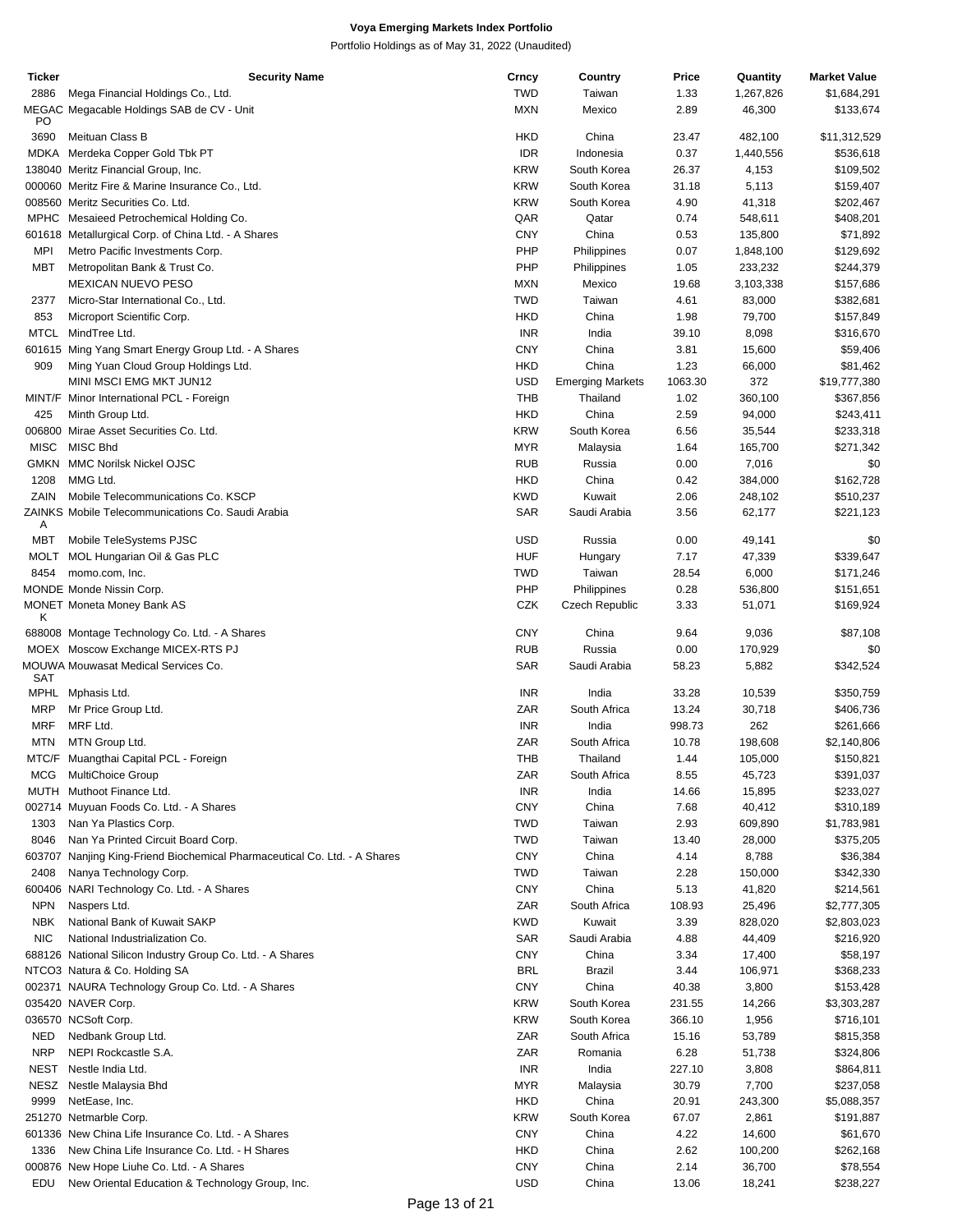| Ticker     | <b>Security Name</b>                                               | Crncy             | Country              | Price        | Quantity          | <b>Market Value</b>      |
|------------|--------------------------------------------------------------------|-------------------|----------------------|--------------|-------------------|--------------------------|
|            | <b>NEW TURKISH LIRA</b>                                            | <b>TRY</b>        | Turkey               | 16.40        | 74,756            | \$4,557                  |
|            | 005940 NH Investment & Securities Co., Ltd.                        | <b>KRW</b>        | South Korea          | 8.70         | 19,274            | \$167,740                |
| 8464       | Nien Made Enterprise Co. Ltd.                                      | <b>TWD</b>        | Taiwan               | 10.81        | 21,000            | \$227,056                |
| 2689       | Nine Dragons Paper Holdings Ltd.                                   | <b>HKD</b>        | China                | 0.90         | 220,000           | \$197,480                |
|            | 002180 Ninestar Corp. - A Shares                                   | <b>CNY</b>        | China                | 6.57         | 18,500            | \$121,509                |
|            | 605117 Ningbo Deye Technology Co. Ltd. - A Shares                  | <b>CNY</b>        | China                | 30.53        | 1,700             | \$51,895                 |
|            | 603606 Ningbo Orient Wires & Cables Co. Ltd. - A Shares            | <b>CNY</b>        | China                | 8.67         | 6,600             | \$57,229                 |
|            | 688005 Ningbo Ronbay New Energy Technology Co. Ltd. - A Shares     | <b>CNY</b>        | China                | 13.83        | 2,904             | \$40,162                 |
|            | 600884 Ningbo Shanshan Co. Ltd. - A Shares                         | <b>CNY</b>        | China                | 3.41         | 16,893            | \$57,600                 |
|            | 601689 Ningbo Tuopu Group Co. Ltd. - A Shares                      | <b>CNY</b>        | China                | 8.78         | 8,800             | \$77,227                 |
|            | 600989 Ningxia Baofeng Energy Group Co. Ltd. - A Shares            | <b>CNY</b>        | China                | 2.33         | 47,700            | \$111,175                |
| <b>NIO</b> | NIO, Inc.                                                          | <b>USD</b>        | China                | 17.39        | 154,592           | \$2,688,355              |
| NOAH       | Noah Holdings Ltd.                                                 | <b>USD</b>        | China                | 18.36        | 4,363             | \$80,105                 |
| 9633       | Nongfu Spring Co. Ltd. - H Shares                                  | <b>HKD</b>        | China                | 5.57         | 203,800           | \$1,134,685              |
| <b>NPH</b> | Northam Platinum Holdings Ltd.                                     | ZAR               | South Africa         | 12.02        | 40,706            | \$489,188                |
| 3034       | Novatek Microelectronics Corp., Ltd.                               | <b>TWD</b>        | Taiwan               | 13.85        | 69,000            | \$955,808                |
|            | NVTK Novatek PJSC                                                  | <b>USD</b>        | Russia               | 0.00         | 10,199            | \$0                      |
|            | NLMK Novolipetsk Steel PJSC                                        | <b>RUB</b>        | Russia               | 0.00         | 166,658           | \$0                      |
|            | NTPC NTPC Ltd.                                                     | <b>INR</b>        | India                | 2.01         | 562,369           | \$1,128,048              |
|            | 600583 Offshore Oil Engineering Co. Ltd. - A Shares                | <b>CNY</b>        | China                | 0.67         | 61,300            | \$40,800                 |
|            | ONGC Oil & Natural Gas Corp., Ltd.                                 | <b>INR</b>        | India                | 1.95         | 291,051           | \$567,606                |
| OMU        | Old Mutual Ltd.                                                    | ZAR               | South Africa         | 0.82         | 570,857           | \$466,193                |
| 4743       | Oneness Biotech Co. Ltd.                                           | <b>TWD</b>        | Taiwan               | 6.51         | 28,000            | \$182,189                |
|            | ORDS Ooredoo QPSC                                                  | QAR               | Qatar                | 2.03         | 105,960           | \$215,456                |
|            | OPAP OPAP S.A.                                                     | <b>EUR</b>        | Greece               | 14.93        | 24,656            | \$368,095                |
|            | SITES1 Operadora de Sites Mexicanos SA de CV                       | <b>MXN</b>        | Mexico               | 1.32         | 173,200           | \$228,815                |
|            | 603833 Oppein Home Group, Inc. - A Shares                          | <b>CNY</b>        | China                | 17.97        | 3,520             | \$63,244                 |
|            | OPLW Orange Polska SA                                              | <b>PLN</b>        | Poland               | 1.47         | 89,157            | \$131,142                |
|            | ORBIA* Orbia Advance Corp. SAB de CV                               | <b>MXN</b>        | Mexico               | 2.69         | 133,650           | \$359,583                |
|            | 600958 Orient Securities Co. Ltd./China - A Shares                 | <b>CNY</b>        | China                | 1.40         | 53,120            | \$74,229                 |
|            | 271560 Orion Corp./Republic of Korea                               | <b>KRW</b>        | South Korea          | 78.45        | 3,171             | \$248,775                |
|            | OSP/F Osotspa PCL - Foreign                                        | THB               | Thailand             | 1.01         | 149,700           | \$151,762                |
|            | OTPT OTP Bank Nyrt                                                 | <b>HUF</b>        | Hungary              | 23.82        | 26,270            | \$625,812                |
|            | 300595 Ovctek China, Inc. - A Shares                               | <b>CNY</b>        | China                | 6.90         | 6,380             | \$44,007                 |
|            | OZON Ozon Holdings PLC                                             | <b>USD</b>        | Russia               | 0.00         | 5,981             | \$0                      |
| PAG        | Page Industries Ltd.                                               | <b>INR</b>        | India                | 580.04       | 701               | \$406,606                |
|            | 028670 Pan Ocean Co. Ltd.                                          | <b>KRW</b>        | South Korea          | 6.12         | 37,767            | \$231,050                |
| 4966       | Parade Technologies Ltd.                                           | <b>TWD</b>        | Taiwan               | 51.58        | 9,000             | \$464,215                |
|            | 263750 Pearl Abyss Corp.                                           | <b>KRW</b>        | South Korea          | 50.88        | 3,682             | \$187,324                |
| 4938       | Pegatron Corp.                                                     | <b>TWD</b>        | Taiwan               | 2.39         | 234,000           | \$558,435                |
| 1339       | Peoples Insurance Co. Group of China Ltd. - H Shares               | <b>HKD</b>        | China                | 0.31         | 1,028,000         | \$323,407                |
| PPH        | Pepkor Holdings Ltd.                                               | ZAR               | South Africa         | 1.40         | 176,472           | \$246,483                |
|            | PRIO3 Petro Rio SA                                                 | <b>BRL</b>        | Brazil               | 5.85         | 83,000            | \$485,333                |
|            | 601857 PetroChina Co. Ltd. - A Shares                              | <b>CNY</b>        | China                | 0.84         | 157,100           | \$131,876                |
| 857        | PetroChina Co., Ltd. - H Shares                                    | <b>HKD</b>        | China                | 0.53         | 2,428,000         | \$1,278,580              |
|            | PETR4 Petroleo Brasileiro SA                                       | <b>BRL</b>        | Brazil               | 6.29         | 560,100           | \$3,520,255              |
|            | PETR3 Petroleo Brasileiro SA<br>PCHEM Petronas Chemicals Group Bhd | <b>BRL</b><br>MYR | Brazil               | 6.94         | 431,998           | \$2,998,730<br>\$643,455 |
| PETD       | Petronas Dagangan BHD                                              | MYR               | Malaysia<br>Malaysia | 2.34<br>5.15 | 274,800<br>38,500 | \$198,421                |
| <b>PTG</b> | Petronas Gas BHD                                                   | <b>MYR</b>        | Malaysia             | 3.95         | 92,000            | \$363,220                |
|            | PLNG Petronet LNG Ltd.                                             | <b>INR</b>        | India                | 2.92         | 94,378            | \$275,596                |
|            | PGEW PGE Polska Grupa Energetyczna SA                              | PLN               | Poland               | 2.36         | 105,157           | \$248,656                |
|            | 300759 Pharmaron Beijing Co. Ltd. - A Shares                       | <b>CNY</b>        | China                | 17.89        | 4,700             | \$84,088                 |
| 3759       | Pharmaron Beijing Co. Ltd. - H Shares                              | <b>HKD</b>        | China                | 12.06        | 14,700            | \$177,282                |
|            | PHILLIPINE PESO                                                    | PHP               | Philippines          | 52.39        | 174,074           | \$3,323                  |
|            | PHOR PhosAgro PJSC                                                 | <b>USD</b>        | Russia               | 0.00         | 15,582            | \$0                      |
|            | PhosAgro PJSC                                                      | <b>USD</b>        | Russia               | 0.00         | 100               | \$0                      |
| PI         | PI Industries Ltd.                                                 | <b>INR</b>        | India                | 35.42        | 10,251            | \$363,058                |
| 2328       | PICC Property & Casualty Co., Ltd. - H Shares                      | <b>HKD</b>        | China                | 0.97         | 809,244           | \$783,638                |
| PIDI       | Pidilite Industries Ltd.                                           | <b>INR</b>        | India                | 28.79        | 17,985            | \$517,796                |
| <b>PDD</b> | Pinduoduo, Inc.                                                    | <b>USD</b>        | China                | 50.35        | 51,550            | \$2,595,543              |
|            | 000001 Ping An Bank Co. Ltd. - A Shares                            | <b>CNY</b>        | China                | 2.12         | 154,400           | \$327,399                |
| 1833       | Ping An Healthcare and Technology Co. Ltd.                         | <b>HKD</b>        | China                | 2.69         | 55,100            | \$148,169                |
|            | 601318 Ping An Insurance Group Co. of China Ltd. - A Shares        | <b>CNY</b>        | China                | 6.62         | 76,800            | \$508,641                |
| 2318       | Ping An Insurance Group Co. of China Ltd. - H Shares               | <b>HKD</b>        | China                | 6.40         | 740,500           | \$4,741,295              |
|            | 601666 Pingdingshan Tianan Coal Mining Co. Ltd. - A Shares         | <b>CNY</b>        | China                | 2.30         | 21,100            | \$48,528                 |
| PIEL       | Piramal Enterprises, Ltd.                                          | <b>INR</b>        | India                | 24.28        | 13,475            | \$327,233                |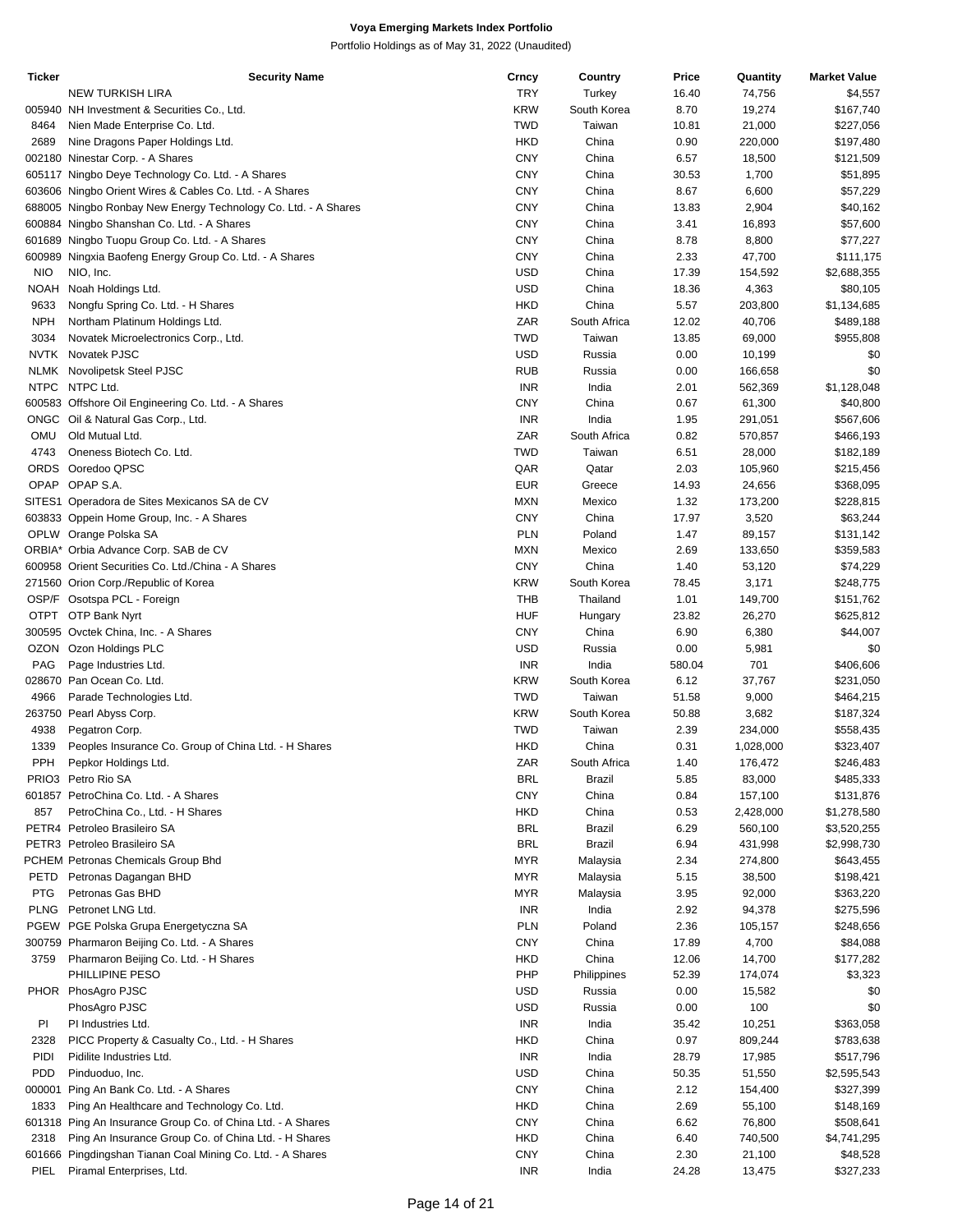| Ticker     | <b>Security Name</b>                                            | Crncy      | Country       | Price   | Quantity    | <b>Market Value</b> |
|------------|-----------------------------------------------------------------|------------|---------------|---------|-------------|---------------------|
| TEL        | PLDT, Inc.                                                      | PHP        | Philippines   | 36.27   | 9,450       | \$342,734           |
|            | POLISH ZLOTY                                                    | <b>PLN</b> | Poland        | 4.27    | 4,966       | \$1,163             |
|            |                                                                 |            |               |         |             |                     |
|            | PKNW Polski Koncern Naftowy Orlen                               | <b>PLN</b> | Poland        | 17.26   | 34,918      | \$602,688           |
|            | PGNW Polskie Gornictwo Naftowe I Gazownictwo SA                 | <b>PLN</b> | Poland        | 1.40    | 208,262     | \$291,911           |
|            | 600048 Poly Developments and Holdings Group Co. Ltd. - A Shares | <b>CNY</b> | China         | 2.32    | 84,200      | \$195,657           |
| POLY       | Polymetal International PLC                                     | <b>RUB</b> | Russia        | 0.00    | 40,645      | \$0                 |
|            |                                                                 |            |               |         |             |                     |
| PLZL       | Polyus PJSC                                                     | <b>RUB</b> | Russia        | 0.00    | 3,794       | \$0                 |
|            | 003670 POSCO Chemical Co., Ltd.                                 | <b>KRW</b> | South Korea   | 104.95  | 3,659       | \$383,996           |
|            | 005490 POSCO Holdings, Inc.                                     | <b>KRW</b> | South Korea   | 232.44  | 8,610       | \$2,001,305         |
|            | 601658 Postal Savings Bank of China Co. Ltd. - A Shares         | <b>CNY</b> | China         | 0.79    | 207,400     | \$163,618           |
|            |                                                                 |            |               |         |             |                     |
| 1658       | Postal Savings Bank of China Co. Ltd. - H Shares                | <b>HKD</b> | China         | 0.74    | 927,000     | \$688,510           |
| 9904       | Pou Chen Corp.                                                  | <b>TWD</b> | Taiwan        | 1.07    | 288,000     | \$309,087           |
|            | 601669 Power Construction Corp. of China Ltd. - A Shares        | <b>CNY</b> | China         | 1.17    | 115,800     | \$135,434           |
|            | PWGR Power Grid Corp. of India Ltd.                             | <b>INR</b> | India         | 2.99    | 363,802     | \$1,086,557         |
|            |                                                                 |            |               |         |             |                     |
| 1238       | Powerlong Real Estate Holdings Ltd.                             | <b>HKD</b> | China         | 0.27    | 181,000     | \$48,621            |
|            | PKOW Powszechna Kasa Oszczednosci Bank Polski SA                | <b>PLN</b> | Poland        | 7.47    | 103,549     | \$773,439           |
|            | PZUW Powszechny Zaklad Ubezpieczen SA                           | <b>PLN</b> | Poland        | 7.58    | 71,307      | \$540,583           |
| PEP        | PPB Group Bhd                                                   | <b>MYR</b> | Malaysia      | 3.80    | 73,680      | \$279,676           |
|            |                                                                 |            |               |         |             |                     |
| 2912       | President Chain Store Corp.                                     | <b>TWD</b> | Taiwan        | 9.46    | 67,000      | \$634,096           |
|            | PMAH Press Metal Aluminium Holdings Bhd                         | <b>MYR</b> | Malaysia      | 1.26    | 392,600     | \$496,085           |
|            | PINFRA Promotora y Operadora de Infraestructura SAB de CV       | <b>MXN</b> | Mexico        | 6.86    | 27,325      | \$187,507           |
|            |                                                                 |            |               |         |             |                     |
|            | 603605 Proya Cosmetics Co. Ltd. - A Shares                      | <b>CNY</b> | China         | 23.28   | 2,100       | \$48,882            |
|            |                                                                 |            |               |         |             |                     |
|            | PTTEP/ PTT Exploration & Production PCL - Foreign               | <b>THB</b> | Thailand      | 4.92    | 153,700     | \$756,731           |
| F          |                                                                 |            |               |         |             |                     |
|            | PTTGC PTT Global Chemical PCL                                   | THB        | Thailand      | 1.41    | 67,100      | \$94,403            |
|            | PTTGC/ PTT Global Chemical PCL - Foreign                        | THB        | Thailand      | 1.41    | 197,300     | \$277,582           |
| F          |                                                                 |            |               |         |             |                     |
| OR/F       | PTT Oil & Retail Business PCL                                   | THB        | Thailand      | 0.81    | 368,000     | \$297,638           |
|            | PTT/F PTT PCL - Foreign                                         | THB        | Thailand      | 1.11    | 1,155,100   | \$1,286,268         |
|            |                                                                 |            |               |         |             |                     |
| PBK        | Public Bank BHD                                                 | <b>MYR</b> | Malaysia      | 1.08    | 1,675,700   | \$1,810,045         |
| <b>PPC</b> | Public Power Corp.                                              | <b>EUR</b> | Greece        | 6.59    | 27,048      | \$178,185           |
|            | QEWS Qatar Electricity & Water Co. QSC                          | QAR        | Qatar         | 4.61    | 61,042      | \$281,597           |
|            | QFLS Qatar Fuel QSC                                             | QAR        | Qatar         | 4.72    | 63,544      | \$300,119           |
|            |                                                                 |            |               |         |             |                     |
|            | QGTS Qatar Gas Transport Co. Ltd.                               | QAR        | Qatar         | 1.03    | 294,530     | \$302,633           |
| QIIK       | Qatar International Islamic Bank QSC                            | QAR        | Qatar         | 2.91    | 102,777     | \$299,152           |
| QIBK       | Qatar Islamic Bank SAQ                                          | QAR        | Qatar         | 6.36    | 135,125     | \$858,967           |
|            | QNBK Qatar National Bank QPSC                                   | QAR        | Qatar         | 5.91    | 534,412     | \$3,159,257         |
|            |                                                                 |            |               |         |             |                     |
| QLG        | <b>QL Resources Bhd</b>                                         | <b>MYR</b> | Malaysia      | 1.17    | 137,000     | \$160,514           |
| 2382       | Quanta Computer, Inc.                                           | <b>TWD</b> | Taiwan        | 2.73    | 320,000     | \$873,213           |
|            | PETRO Rabigh Refining & Petrochemical Co.                       | SAR        | Saudi Arabia  | 7.21    | 27,742      | \$200,154           |
| R          |                                                                 |            |               |         |             |                     |
|            | RADL3 Raia Drogasil SA                                          | <b>BRL</b> | <b>Brazil</b> | 4.34    | 126,300     | \$548,512           |
|            |                                                                 |            |               |         |             |                     |
| F          | RATCH/ Ratch Group PCL - Foreign                                | тнв        | Thailand      | 1.22    | 115,000     | \$140,394           |
|            |                                                                 |            |               |         |             |                     |
|            | Ratch Group PCL - Foreign                                       | <b>THB</b> | Thailand      | 0.21    | 57,500      | \$12,216            |
|            | 688002 Raytron Technology Co. Ltd. - A Shares                   | <b>CNY</b> | China         | 5.86    | 7,608       | \$44,592            |
| 2379       | Realtek Semiconductor Corp.                                     | <b>TWD</b> | Taiwan        | 15.18   | 54,760      | \$831,126           |
|            | RDOR3 Rede D'Or Sao Luiz SA                                     | <b>BRL</b> | Brazil        | 7.59    | 49,800      | \$378,172           |
|            |                                                                 |            |               |         |             |                     |
| <b>RNI</b> | <b>Reinet Investments SCA</b>                                   | ZAR        | South Africa  | 20.29   | 16,939      | \$343,766           |
| RIL        | Reliance Industries Ltd.                                        | <b>INR</b> | India         | 33.69   | 334,896     | \$11,282,138        |
| <b>REM</b> | Remgro Ltd.                                                     | ZAR        | South Africa  | 9.62    | 62,680      | \$603,170           |
|            | REPUBLIC OF KOREA WON                                           | <b>KRW</b> | South Korea   | 1237.20 | 562,509,514 | \$454,663           |
|            |                                                                 |            |               |         |             |                     |
|            | RHBBA RHB Bank Bhd                                              | <b>MYR</b> | Malaysia      | 1.39    | 221,076     | \$306,277           |
| NΚ         |                                                                 |            |               |         |             |                     |
|            | <b>RICHTT Richter Gedeon Nyrt</b>                               | HUF        | Hungary       | 19.56   | 16,660      | \$325,928           |
| RIBL       | <b>Riyad Bank</b>                                               | SAR        | Saudi Arabia  | 10.23   | 157,394     | \$1,610,150         |
| <b>RLX</b> | RLX Technology, Inc.                                            | <b>USD</b> | China         | 1.98    | 65,028      | \$128,755           |
|            | ROBINS Robinson PCL - Foreign                                   | THB        | Thailand      | 0.47    |             |                     |
| /F         |                                                                 |            |               |         | 48,900      | \$22,803            |
|            |                                                                 |            |               |         |             |                     |
|            | 002493 Rongsheng Petrochemical Co. Ltd. - A Shares              | <b>CNY</b> | China         | 2.39    | 74,050      | \$177,132           |
|            | ROSN Rosneft Oil Co. PJSC                                       | <b>RUB</b> | Russia        | 0.00    | 126,916     | \$0                 |
| 9945       | Ruentex Development Co. Ltd.                                    | TWD        | Taiwan        | 2.64    | 139,719     | \$369,176           |
|            | RAIL3 Rumo SA                                                   | <b>BRL</b> | Brazil        | 3.71    | 153,100     | \$567,938           |
|            |                                                                 |            |               |         |             |                     |
|            | 012750 S-1 Corp.                                                | <b>KRW</b> | South Korea   | 57.96   | 2,785       | \$161,421           |
|            | 010950 S-Oil Corp.                                              | <b>KRW</b> | South Korea   | 92.29   | 5,470       | \$504,841           |
|            | SAFCO SABIC Agri-Nutrients Co.                                  | <b>SAR</b> | Saudi Arabia  | 39.17   | 25,451      | \$996,802           |
|            | SIPCHE Sahara International Petrochemical Co.                   | SAR        | Saudi Arabia  | 14.27   | 43,221      | \$616,647           |
| м          |                                                                 |            |               |         |             |                     |
|            |                                                                 | <b>CNY</b> |               |         |             |                     |
|            | 600104 SAIC Motor Corp. Ltd. - A Shares                         |            | China         | 2.58    | 62,000      | \$159,751           |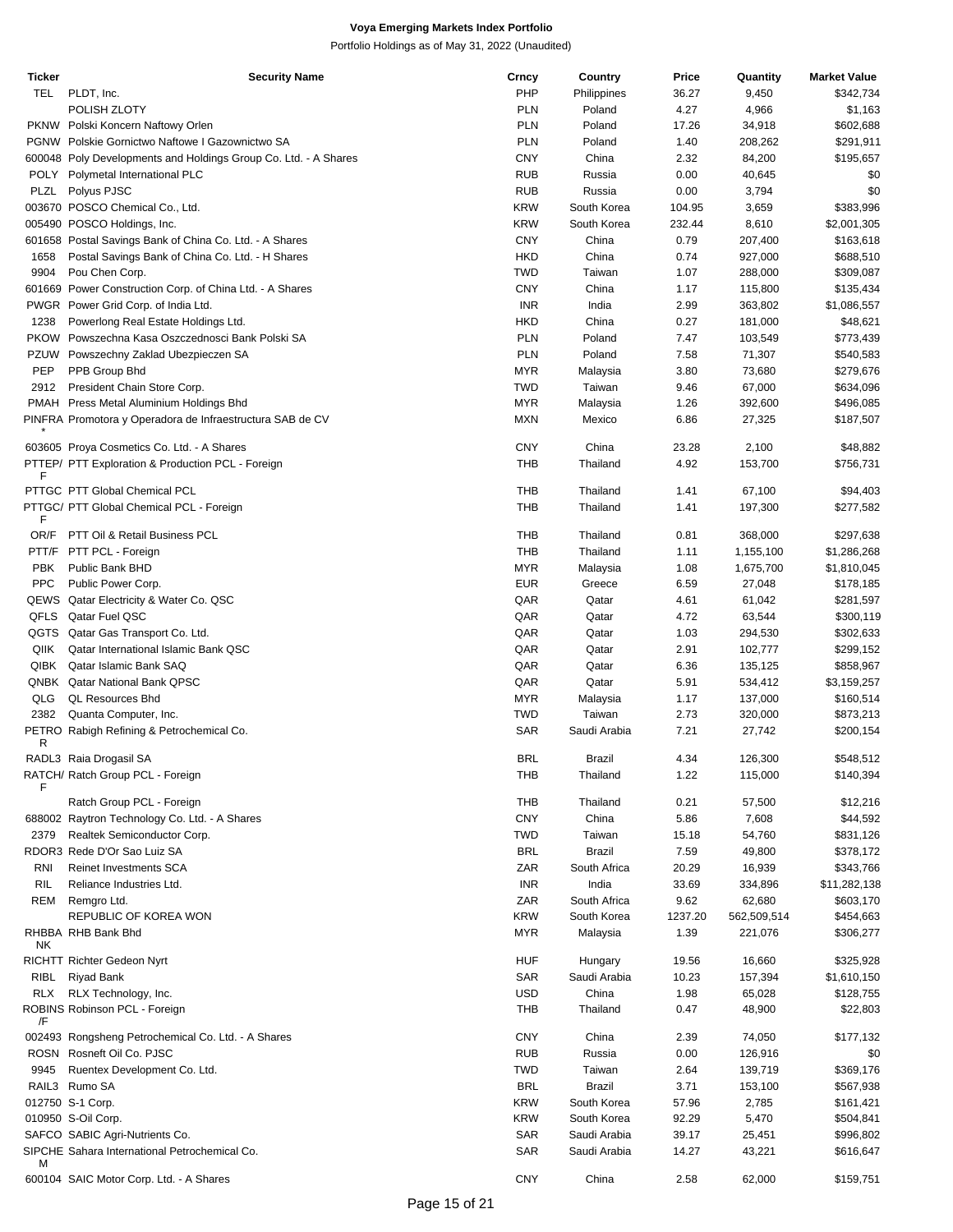| <b>Ticker</b> | <b>Security Name</b>                                                | Crncy      | Country      | Price  | Quantity  | <b>Market Value</b> |
|---------------|---------------------------------------------------------------------|------------|--------------|--------|-----------|---------------------|
|               | 207940 Samsung Biologics Co. Ltd.                                   | <b>KRW</b> | South Korea  | 682.47 | 2,189     | \$1,493,921         |
|               | 028260 Samsung C&T Corp.                                            | <b>KRW</b> | South Korea  | 97.37  | 9,312     | \$906,696           |
|               | 009150 Samsung Electro-Mechanics Co. Ltd.                           | <b>KRW</b> | South Korea  | 124.25 | 6,493     | \$806,783           |
|               | 005930 Samsung Electronics Co., Ltd.                                | <b>KRW</b> | South Korea  | 54.38  | 562,783   | \$30,602,987        |
|               | 005935 Samsung Electronics Co., Ltd.                                | <b>KRW</b> | South Korea  | 49.05  | 96,387    | \$4,727,905         |
|               | 028050 Samsung Engineering Co. Ltd.                                 | <b>KRW</b> | South Korea  | 19.77  | 18,954    | \$374,734           |
|               | 000810 Samsung Fire & Marine Insurance Co. Ltd.                     | <b>KRW</b> | South Korea  | 160.20 | 3,538     | \$566,782           |
|               | 010140 Samsung Heavy Industries Co., Ltd.                           | <b>KRW</b> | South Korea  | 4.78   | 75,962    | \$363,013           |
|               | 032830 Samsung Life Insurance Co. Ltd.                              | <b>KRW</b> | South Korea  | 54.89  | 7,662     | \$420,532           |
|               |                                                                     |            |              |        |           |                     |
|               | 006400 Samsung SDI Co., Ltd.                                        | <b>KRW</b> | South Korea  | 462.44 | 6,340     | \$2,931,872         |
|               | 018260 Samsung SDS Co. Ltd.                                         | <b>KRW</b> | South Korea  | 119.58 | 4,120     | \$492,659           |
|               | 016360 Samsung Securities Co. Ltd.                                  | <b>KRW</b> | South Korea  | 31.92  | 7,925     | \$252,966           |
| <b>RSO</b>    | MOTHE Samvardhana Motherson International Ltd.                      | <b>INR</b> | India        | 1.67   | 156,677   | \$262,041           |
|               | 300454 Sangfor Technologies, Inc. - A Shares                        | <b>CNY</b> | China        | 14.15  | 3,100     | \$43,862            |
| <b>SLM</b>    | Sanlam Ltd.                                                         | ZAR        | South Africa | 4.31   | 223,323   | \$963,437           |
| SPLW          | Santander Bank Polska SA                                            | <b>PLN</b> | Poland       | 60.30  | 4,437     | \$267,545           |
| 631           | Sany Heavy Equipment International Holdings Co. Ltd.                | <b>HKD</b> | China        | 1.01   | 144,000   | \$144,922           |
|               | 600031 Sany Heavy Industry Co. Ltd. - A Shares                      | <b>CNY</b> | China        | 2.54   | 62,900    | \$159,602           |
|               | TOWR Sarana Menara Nusantara Tbk PT                                 | <b>IDR</b> | Indonesia    | 0.07   | 2,958,400 | \$202,799           |
| SOL           | Sasol Ltd.                                                          | ZAR        | South Africa | 26.15  | 66,201    | \$1,731,397         |
|               | 002648 Satellite Chemical Co. Ltd. - A Shares                       | <b>CNY</b> | China        | 5.90   | 12,740    | \$75,210            |
|               | MAADE Saudi Arabian Mining Co.                                      | SAR        | Saudi Arabia | 17.33  | 100,582   | \$1,742,933         |
| N             | ARAMC Saudi Arabian Oil Co.                                         | SAR        | Saudi Arabia | 11.17  | 282,425   | \$3,153,930         |
| O             |                                                                     |            |              |        |           |                     |
|               | SABIC Saudi Basic Industries Corp.                                  | <b>SAR</b> | Saudi Arabia | 30.55  | 102,806   | \$3,140,823         |
| SABB          | Saudi British Bank/The                                              | <b>SAR</b> | Saudi Arabia | 11.11  | 96,920    | \$1,076,736         |
| SECO          | Saudi Electricity Co.                                               | SAR        | Saudi Arabia | 6.47   | 94,532    | \$611,998           |
| SIIG          | Saudi Industrial Investment Group                                   | <b>SAR</b> | Saudi Arabia | 8.13   | 49,045    | \$398,690           |
|               | KAYAN Saudi Kayan Petrochemical Co.                                 | <b>SAR</b> | Saudi Arabia | 4.62   | 88,460    | \$408,851           |
| <b>SNB</b>    | Saudi National Bank                                                 | <b>SAR</b> | Saudi Arabia | 19.33  | 255,709   | \$4,943,706         |
|               | RESEA Saudi Research & Media Group                                  | <b>SAR</b> | Saudi Arabia | 66.34  | 4,417     | \$293,013           |
| <b>RCH</b>    |                                                                     |            |              |        |           |                     |
|               | SAUDI RIYAL                                                         | SAR        | Saudi Arabia | 3.75   | 107,293   | \$28,608            |
| <b>STC</b>    | Saudi Telecom Co.                                                   | SAR        | Saudi Arabia | 27.40  | 68,730    | \$1,883,386         |
|               | SAVOLA Savola Group/The                                             | SAR        | Saudi Arabia | 10.03  | 29,625    | \$297,100           |
|               | SBER Sberbank of Russia PJSC                                        | <b>RUB</b> | Russia       | 0.00   | 1,201,542 | \$0                 |
| D             | SBICAR SBI Cards & Payment Services Ltd.                            | <b>INR</b> | India        | 10.01  | 29,911    | \$299,314           |
|               | SBILIFE SBI Life Insurance Co. Ltd.                                 | <b>INR</b> | India        | 15.02  | 53,278    | \$799,979           |
|               | SCB/F SCB X PCL                                                     | THB        | Thailand     | 3.26   | 101,200   | \$329,743           |
|               | SCGP/F SCG Packaging PCL                                            | <b>THB</b> | Thailand     | 1.66   | 157,200   | \$260,397           |
|               | 137310 SD Biosensor, Inc.                                           | <b>KRW</b> | South Korea  | 40.30  | 4,508     | \$181,672           |
|               | 600061 SDIC Capital Co. Ltd. - A Shares                             | <b>CNY</b> | China        | 0.92   | 74,052    | \$68,227            |
|               | 600886 SDIC Power Holdings Co. Ltd. - A Shares                      | <b>CNY</b> | China        | 1.55   | 60,200    | \$93,401            |
| 1030          | Seazen Group Ltd.                                                   | HKD        | China        | 0.42   | 243,333   | \$103,092           |
|               | 601155 Seazen Holdings Co. Ltd. - A Shares                          | <b>CNY</b> | China        | 3.64   | 16,700    | \$60,800            |
|               | 096530 Seegene, Inc.                                                | <b>KRW</b> | South Korea  | 35.87  | 4,627     | \$165,949           |
|               | SMGR Semen Indonesia Persero Tbk PT                                 |            |              |        |           |                     |
|               |                                                                     | <b>IDR</b> | Indonesia    | 0.50   | 399,800   | \$199,871           |
|               | CHMF Severstal PAO                                                  | <b>RUB</b> | Russia       | 0.00   | 23,691    | \$0                 |
|               | 002352 SF Holding Co. Ltd. - A Shares                               | <b>CNY</b> | China        | 7.78   | 37,200    | \$289,302           |
|               | 300661 SG Micro Corp. - A Shares                                    | <b>CNY</b> | China        | 43.12  | 1,800     | \$77,625            |
|               | 601225 Shaanxi Coal Industry Co. Ltd. - A Shares                    | <b>CNY</b> | China        | 2.85   | 69,300    | \$197,487           |
|               | 600547 Shandong Gold Mining Co. Ltd. - A Shares                     | <b>CNY</b> | China        | 2.75   | 20,964    | \$57,573            |
| 1787          | Shandong Gold Mining Co. Ltd. - H Shares                            | HKD        | China        | 1.77   | 83,000    | \$146,924           |
|               | 600426 Shandong Hualu Hengsheng Chemical Co. Ltd. - A Shares        | <b>CNY</b> | China        | 4.47   | 17,410    | \$77,835            |
|               | 601966 Shandong Linglong Tyre Co. Ltd. - A Shares                   | <b>CNY</b> | China        | 3.19   | 19,900    | \$63,478            |
|               | 600219 Shandong Nanshan Aluminum Co. Ltd. - A Shares                | <b>CNY</b> | China        | 0.53   | 88,030    | \$46,712            |
| 1066          | Shandong Weigao Group Medical Polymer Co., Ltd. - H Shares          | HKD        | China        | 1.11   | 306,400   | \$339,905           |
|               | 002568 Shanghai Bairun Investment Holding Group Co. Ltd. - A Shares | <b>CNY</b> | China        | 5.31   | 10,520    | \$55,850            |
|               |                                                                     |            |              |        |           |                     |
|               | 600845 Shanghai Baosight Software Co. Ltd. - A Shares               | <b>CNY</b> | China        | 7.82   | 9,190     | \$71,831            |
|               | 900926 Shanghai Baosight Software Co., Ltd. - Class B               | USD        | China        | 3.91   | 41,600    | \$162,537           |
| 5876          | Shanghai Commercial & Savings Bank Ltd./The                         | <b>TWD</b> | Taiwan       | 1.74   | 414,349   | \$718,973           |
|               | 600170 Shanghai Construction Group Co. Ltd. - A Shares              | <b>CNY</b> | China        | 0.47   | 88,800    | \$41,798            |
|               | 601727 Shanghai Electric Group Co. Ltd. - A Shares                  | <b>CNY</b> | China        | 0.61   | 97,400    | \$59,425            |
|               | 600196 Shanghai Fosun Pharmaceutical Group Co. Ltd. - A Shares      | <b>CNY</b> | China        | 6.57   | 11,200    | \$73,616            |
| 2196          | Shanghai Fosun Pharmaceutical Group Co. Ltd. - H Shares             | HKD        | China        | 4.21   | 62,000    | \$260,914           |
|               | 600009 Shanghai International Airport Co. Ltd. - A Shares           | <b>CNY</b> | China        | 7.55   | 8,000     | \$60,419            |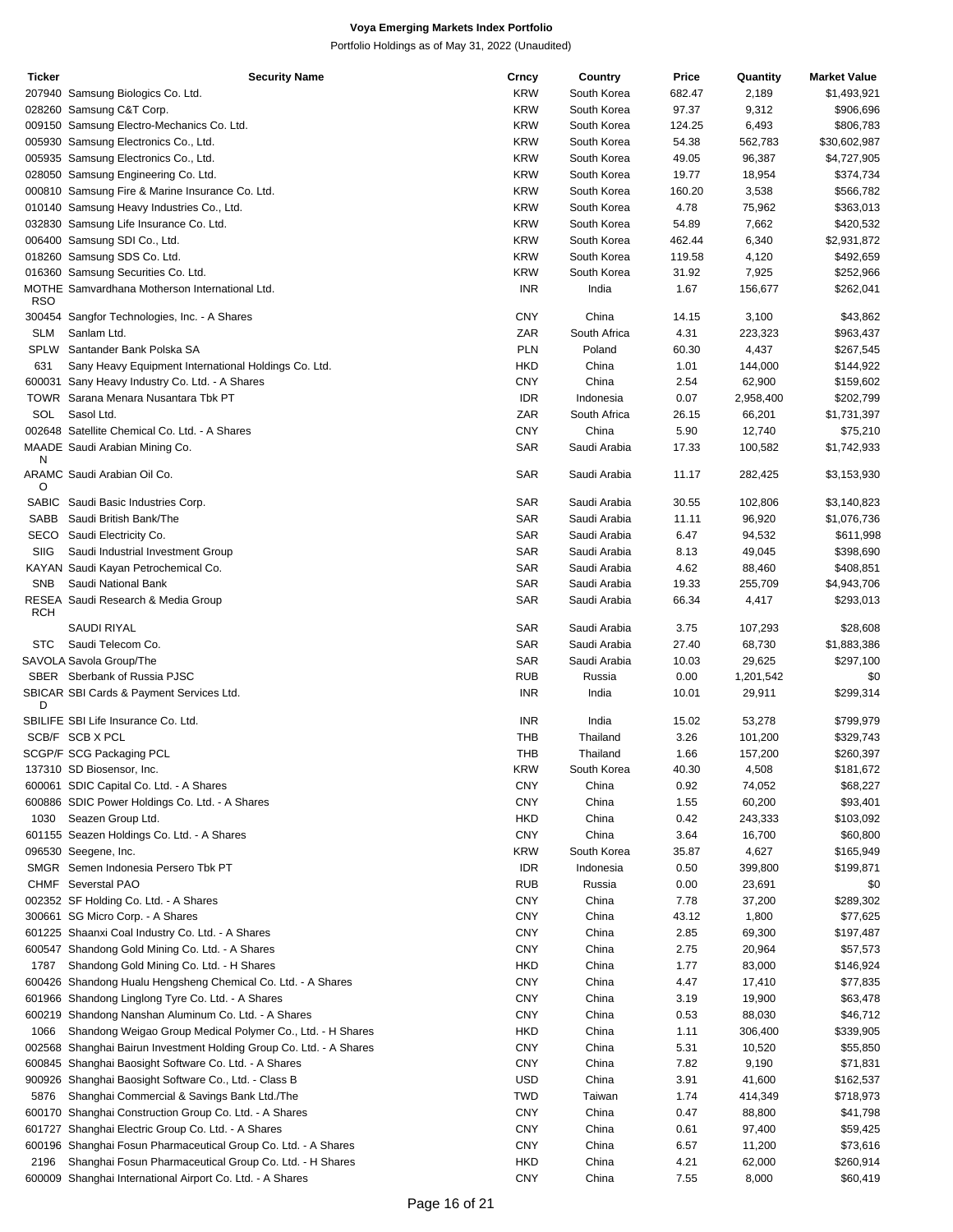| Ticker      | <b>Security Name</b>                                                           | Crncy      | Country      | Price  | Quantity  | <b>Market Value</b> |
|-------------|--------------------------------------------------------------------------------|------------|--------------|--------|-----------|---------------------|
|             | 600018 Shanghai International Port Group Co. Ltd. - A Shares                   | <b>CNY</b> | China        | 0.94   | 94,000    | \$88,046            |
|             | 600754 Shanghai Jinjiang International Hotels Co. Ltd. - A Shares              | <b>CNY</b> | China        | 8.09   | 5,700     | \$46,100            |
|             | 688180 Shanghai Junshi Biosciences Co. Ltd. - A Shares                         | <b>CNY</b> | China        | 12.69  | 6,600     | \$83,760            |
|             | 900932 Shanghai Lujiazui Finance & Trade Zone Development Co., Ltd. - B Shares | <b>USD</b> | China        | 0.93   | 163,733   | \$152,095           |
|             | 603899 Shanghai M&G Stationery, Inc. - A Shares                                | <b>CNY</b> | China        | 7.76   | 8,400     | \$65,212            |
| 2607        | Shanghai Pharmaceuticals Holding Co. Ltd. - H Shares                           | <b>HKD</b> | China        | 1.63   | 108,600   | \$176,820           |
|             | 600000 Shanghai Pudong Development Bank Co. Ltd. - A Shares                    | <b>CNY</b> | China        | 1.19   | 295,900   | \$352,651           |
|             |                                                                                | <b>CNY</b> |              |        |           |                     |
|             | 603659 Shanghai Putailai New Energy Technology Co. Ltd. - A Shares             |            | China        | 19.27  | 5,440     | \$104,814           |
|             | 002252 Shanghai RAAS Blood Products Co. Ltd. - A Shares                        | <b>CNY</b> | China        | 0.85   | 62,200    | \$52,568            |
|             | 600655 Shanghai Yuyuan Tourist Mart Group Co. Ltd. - A Shares                  | <b>CNY</b> | China        | 1.50   | 28,064    | \$42,067            |
|             | 000983 Shanxi Coking Coal Energy Group Co. Ltd. - A Shares                     | <b>CNY</b> | China        | 2.14   | 44,500    | \$95,394            |
|             | 601699 Shanxi Lu'an Environmental Energy Development Co. Ltd. - A Shares       | <b>CNY</b> | China        | 2.39   | 31,250    | \$74,783            |
|             | 000723 Shanxi Meijin Energy Co. Ltd. - A Shares                                | <b>CNY</b> | China        | 1.73   | 37,300    | \$64,657            |
|             | 002500 Shanxi Securities Co. Ltd. - A Shares                                   | <b>CNY</b> | China        | 0.78   | 43,520    | \$33,791            |
|             | 000825 Shanxi Taigang Stainless Steel Co. Ltd. - A Shares                      | <b>CNY</b> | China        | 0.87   | 50,200    | \$43,424            |
|             | 600809 Shanxi Xinghuacun Fen Wine Factory Co. Ltd. - A Shares                  | <b>CNY</b> | China        | 40.76  | 9,180     | \$374,162           |
|             | 600392 Shenghe Resources Holding Co. Ltd. - A Shares                           | <b>CNY</b> | China        | 2.65   | 16,100    | \$42,612            |
|             |                                                                                |            |              |        |           |                     |
|             | 600183 Shengyi Technology Co. Ltd. - A Shares                                  | <b>CNY</b> | China        | 2.44   | 20,000    | \$48,714            |
|             | 002916 Shennan Circuits Co. Ltd. - A Shares                                    | <b>CNY</b> | China        | 13.80  | 4,320     | \$59,609            |
|             | 000166 Shenwan Hongyuan Group Co. Ltd. - A Shares                              | <b>CNY</b> | China        | 0.61   | 197,200   | \$119,741           |
|             | 300037 Shenzhen Capchem Technology Co. Ltd. - A Shares                         | <b>CNY</b> | China        | 6.01   | 5,760     | \$34,630            |
|             | 300769 Shenzhen Dynanonic Co. Ltd. - A Shares                                  | <b>CNY</b> | China        | 44.47  | 1,400     | \$62,259            |
|             | 603160 Shenzhen Goodix Technology Co. Ltd. - A Shares                          | <b>CNY</b> | China        | 8.64   | 3,900     | \$33,714            |
|             | 300124 Shenzhen Inovance Technology Co. Ltd. - A Shares                        | <b>CNY</b> | China        | 9.16   | 19,500    | \$178,694           |
| 152         | Shenzhen International Holdings Ltd.                                           | <b>HKD</b> | China        | 0.96   | 176,519   | \$169,973           |
|             | 300601 Shenzhen Kangtai Biological Products Co. Ltd. - A Shares                | <b>CNY</b> | China        | 9.36   | 5,100     | \$47,727            |
|             |                                                                                | <b>CNY</b> |              |        |           | \$421,141           |
|             | 300760 Shenzhen Mindray Bio-Medical Electronics Co. Ltd. - A Shares            |            | China        | 45.28  | 9,300     |                     |
|             | 000069 Shenzhen Overseas Chinese Town Co. Ltd. - A Shares                      | <b>CNY</b> | China        | 0.86   | 63,400    | \$54,425            |
|             | 688036 Shenzhen Transsion Holdings Co. Ltd. - A Shares                         | <b>CNY</b> | China        | 13.16  | 4,400     | \$57,913            |
| 2313        | Shenzhou International Group Holdings Ltd.                                     | <b>HKD</b> | China        | 13.73  | 95,800    | \$1,315,222         |
|             | 002603 Shijiazhuang Yiling Pharmaceutical Co. Ltd. - A Shares                  | <b>CNY</b> | China        | 3.28   | 13,860    | \$45,411            |
| 813         | Shimao Group Holdings Ltd.                                                     | <b>HKD</b> | China        | 0.42   | 150,500   | \$62,730            |
| 873         | Shimao Services Holdings Ltd.                                                  | <b>HKD</b> | China        | 0.40   | 119,000   | \$47,132            |
| 2888        | Shin Kong Financial Holding Co., Ltd.                                          | <b>TWD</b> | Taiwan       | 0.32   | 1,443,529 | \$458,559           |
|             | 055550 Shinhan Financial Group Co., Ltd.                                       | <b>KRW</b> | South Korea  | 34.81  | 51,519    | \$1,793,438         |
| <b>SHP</b>  |                                                                                | ZAR        | South Africa | 13.77  |           |                     |
|             | Shoprite Holdings Ltd.                                                         |            |              |        | 59,117    | \$813,780           |
|             | SRCM Shree Cement Ltd.                                                         | <b>INR</b> | India        | 283.52 | 1,273     | \$360,915           |
| <b>SHTF</b> | Shriram Transport Finance Co. Ltd.                                             | <b>INR</b> | India        | 15.06  | 24,454    | \$368,192           |
|             | SCC/F Siam Cement PCL - Foreign                                                | <b>THB</b> | Thailand     | 10.85  | 95,800    | \$1,039,662         |
| SSW         | Sibanye Stillwater Ltd.                                                        | ZAR        | South Africa | 3.24   | 311,431   | \$1,008,507         |
|             | 600674 Sichuan Chuantou Energy Co. Ltd. - A Shares                             | <b>CNY</b> | China        | 1.81   | 32,500    | \$58,713            |
|             | 002422 Sichuan Kelun Pharmaceutical Co. Ltd. - A Shares                        | <b>CNY</b> | China        | 2.67   | 15,800    | \$42,189            |
|             | 600039 Sichuan Road & Bridge Co. Ltd. - A Shares                               | <b>CNY</b> | China        | 1.59   | 38,300    | \$61,055            |
|             | 600779 Sichuan Swellfun Co. Ltd. - A Shares                                    | <b>CNY</b> | China        | 11.34  | 3,300     | \$37,416            |
| <b>SIEM</b> | Siemens, Ltd.                                                                  | <b>INR</b> | India        | 31.22  | 9,517     | \$297,108           |
| 6415        |                                                                                | <b>TWD</b> | China        | 102.77 |           |                     |
|             | Silergy Corp.                                                                  |            |              |        | 9,000     | \$924,916           |
| <b>SIME</b> | Sime Darby Bhd                                                                 | <b>MYR</b> | Malaysia     | 0.50   | 381,700   | \$190,842           |
| SDPL        | Sime Darby Plantation Bhd                                                      | <b>MYR</b> | Malaysia     | 1.15   | 206,200   | \$236,475           |
| 1177        | Sino Biopharmaceutical Ltd.                                                    | <b>HKD</b> | China        | 0.56   | 1,239,250 | \$694,774           |
|             | 002080 Sinoma Science & Technology Co. Ltd. - A Shares                         | <b>CNY</b> | China        | 3.37   | 13,000    | \$43,852            |
|             | 002738 Sinomine Resource Group Co. Ltd. - A Shares                             | <b>CNY</b> | China        | 15.04  | 3,300     | \$49,619            |
| 2890        | SinoPac Financial Holdings Co., Ltd.                                           | <b>TWD</b> | Taiwan       | 0.62   | 1,200,454 | \$746,960           |
| 1099        | Sinopharm Group Co. - H Shares                                                 | <b>HKD</b> | China        | 2.47   | 163,600   | \$404,654           |
| 3808        | Sinotruk Hong Kong Ltd.                                                        | <b>HKD</b> | China        | 1.42   | 94,500    | \$134,027           |
|             | 326030 SK Biopharmaceuticals Co. Ltd.                                          | <b>KRW</b> | South Korea  | 69.89  | 3,544     | \$247,694           |
|             |                                                                                |            |              |        |           |                     |
|             | 302440 SK Bioscience Co. Ltd.                                                  | <b>KRW</b> | South Korea  | 109.13 | 2,778     | \$303,156           |
|             | 285130 SK Chemicals Co. Ltd.                                                   | <b>KRW</b> | South Korea  | 103.82 | 1,395     | \$144,829           |
|             | 000660 SK Hynix, Inc.                                                          | <b>KRW</b> | South Korea  | 86.67  | 63,777    | \$5,527,760         |
|             | 361610 SK IE Technology Co. Ltd.                                               | <b>KRW</b> | South Korea  | 101.53 | 2,959     | \$300,436           |
|             | 096770 SK Innovation Co. Ltd.                                                  | <b>KRW</b> | South Korea  | 173.24 | 5,867     | \$1,016,426         |
|             | 402340 SK Square Co. Ltd.                                                      | <b>KRW</b> | South Korea  | 37.95  | 11,589    | \$439,790           |
|             | 017670 SK Telecom Co., Ltd.                                                    | <b>KRW</b> | South Korea  | 46.05  | 4,054     | \$186,669           |
|             | 034730 SK, Inc.                                                                | <b>KRW</b> | South Korea  | 199.53 | 4,714     | \$940,570           |
|             | 011790 SKC Co., Ltd.                                                           | <b>KRW</b> | South Korea  | 129.19 | 2,563     | \$331,116           |
|             | 603737 Skshu Paint Co. Ltd. - A Shares                                         | <b>CNY</b> | China        | 13.95  | 3,585     | \$50,025            |
| <b>SM</b>   | SM Investments Corp.                                                           | PHP        | Philippines  | 16.37  | 27,852    | \$455,865           |
|             |                                                                                |            |              |        |           |                     |
|             | SMPH SM Prime Holdings, Inc.                                                   | PHP        | Philippines  | 0.70   | 1,183,400 | \$832,501           |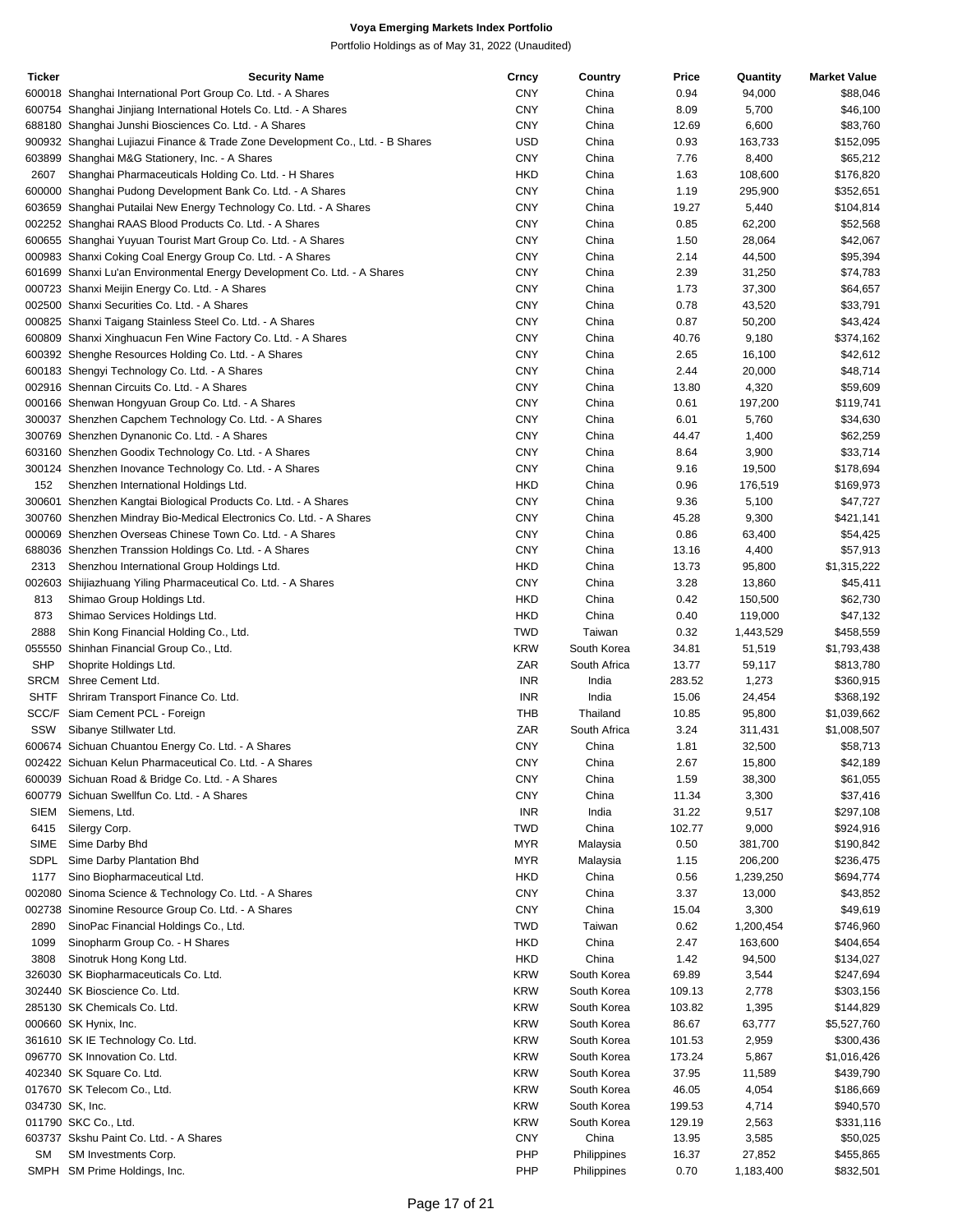| <b>Ticker</b> | <b>Security Name</b>                                               | Crncy      | Country       | Price  | Quantity  | <b>Market Value</b> |
|---------------|--------------------------------------------------------------------|------------|---------------|--------|-----------|---------------------|
| 6969          | Smoore International Holdings Ltd.                                 | HKD        | China         | 2.45   | 214,000   | \$523,393           |
|               | SQM/B Sociedad Quimica y Minera de Chile SA                        | <b>CLP</b> | Chile         | 106.81 | 15,780    | \$1,685,527         |
|               | 300144 Songcheng Performance Development Co. Ltd. - A Shares       | CNY        | China         | 1.92   | 24,240    | \$46,464            |
|               | SOUTH AFRICAN RAND                                                 | ZAR        | South Africa  | 15.64  | 4,424,885 | \$282,853           |
| scco          | Southern Copper Corp.                                              | USD        | Mexico        | 61.78  | 9,910     | \$612,240           |
| <b>SPP</b>    | Spar Group Ltd.                                                    | ZAR        | South Africa  | 9.80   | 24,200    | \$237,162           |
| <b>SRF</b>    | SRF Ltd.                                                           | <b>INR</b> | India         | 31.53  | 18,252    | \$575,474           |
|               | STGT/F Sri Trang Gloves Thailand PCL - Foreign                     | THB        | Thailand      | 0.59   | 123,000   | \$72,134            |
|               | SAWAD/ Srisawad Corp. PCL - Foreign                                | <b>THB</b> | Thailand      | 1.62   | 104,100   | \$168,556           |
| F             |                                                                    |            |               |        |           |                     |
| <b>SBK</b>    | Standard Bank Group Ltd.                                           | ZAR        | South Africa  | 11.43  | 157,208   | \$1,796,133         |
|               | 603290 StarPower Semiconductor Ltd. - A Shares                     | <b>CNY</b> | China         | 56.97  | 1,700     | \$96,853            |
| <b>SBIN</b>   | State Bank of India                                                | <b>INR</b> | India         | 5.98   | 207,161   | \$1,238,992         |
| 6808          | Sun Art Retail Group Ltd.                                          | HKD        | China         | 0.30   | 241,500   | \$72,507            |
| <b>SUNP</b>   | Sun Pharmaceutical Industries Ltd.                                 | <b>INR</b> | India         | 11.06  | 98,043    | \$1,084,326         |
| 1918          | Sunac China Holdings Ltd.                                          | HKD        | China         | 0.43   | 376,000   | \$162,394           |
| 1516          | Sunac Services Holdings Ltd.                                       | HKD        | China         | 0.54   | 122,000   | \$65,689            |
|               | 300274 Sungrow Power Supply Co. Ltd. - A Shares                    | CNY        | China         | 11.98  | 11,600    | \$138,953           |
| 2382          | Sunny Optical Technology Group Co. Ltd.                            | HKD        | China         | 15.78  | 82,900    | \$1,308,306         |
|               | 300207 Sunwoda Electronic Co. Ltd. - A Shares                      | <b>CNY</b> | China         | 4.01   | 12,200    | \$48,905            |
|               | SNGS Surgutneftegas PJSC                                           | <b>RUB</b> | Russia        | 0.00   | 770,779   | \$0                 |
|               | SNGSP Surgutneftegas PJSC                                          | <b>RUB</b> | Russia        | 0.00   | 773,978   | \$0                 |
|               | SUZB3 Suzano SA                                                    | <b>BRL</b> | <b>Brazil</b> |        |           | \$976,425           |
|               |                                                                    |            |               | 11.19  | 87,244    |                     |
|               | 002384 Suzhou Dongshan Precision Manufacturing Co. Ltd. - A Shares | CNY        | China         | 2.82   | 15,600    | \$44,026            |
|               | 300751 Suzhou Maxwell Technologies Co. Ltd. - A Shares             | CNY        | China         | 56.41  | 1,280     | \$72,205            |
|               | 300390 Suzhou TA&A Ultra Clean Technology Co. Ltd. - A Shares      | CNY        | China         | 9.04   | 4,300     | \$38,867            |
| 2347          | Synnex Technology International Corp.                              | <b>TWD</b> | Taiwan        | 2.41   | 165,800   | \$398,927           |
| 2887          | Taishin Financial Holdings Co., Ltd.                               | <b>TWD</b> | Taiwan        | 0.61   | 1,204,871 | \$740,902           |
| 1101          | Taiwan Cement Corp.                                                | <b>TWD</b> | Taiwan        | 1.46   | 631,119   | \$924,528           |
| 5880          | Taiwan Cooperative Financial Holding Co. Ltd.                      | <b>TWD</b> | Taiwan        | 0.96   | 1,098,837 | \$1,060,292         |
|               | <b>TAIWAN DOLLAR</b>                                               | <b>TWD</b> | Taiwan        | 29.03  | 2,605,416 | \$89,765            |
| 2633          | Taiwan High Speed Rail Corp.                                       | <b>TWD</b> | Taiwan        | 0.95   | 234,000   | \$222,648           |
| 3045          | Taiwan Mobile Co., Ltd.                                            | <b>TWD</b> | Taiwan        | 3.72   | 205,000   | \$761,767           |
| 2330          | Taiwan Semiconductor Manufacturing Co., Ltd.                       | <b>TWD</b> | Taiwan        | 18.91  | 2,910,000 | \$55,030,798        |
| <b>TAL</b>    | <b>TAL Education Group</b>                                         | USD        | China         | 4.10   | 47,918    | \$196,464           |
| <b>TCS</b>    | Tata Consultancy Services Ltd.                                     | <b>INR</b> | India         | 43.12  | 108,737   | \$4,688,933         |
|               | TATACO Tata Consumer Products Ltd.                                 | <b>INR</b> | India         | 9.74   | 67,971    | \$662,195           |
| ΝS            |                                                                    |            |               |        |           |                     |
| TTMT          | Tata Motors Ltd.                                                   | <b>INR</b> | India         | 5.69   | 194,449   | \$1,106,734         |
|               | TPWR Tata Power Co. Ltd.                                           | <b>INR</b> | India         | 3.01   | 174,135   | \$524,382           |
|               | TATA Tata Steel Ltd.                                               | <b>INR</b> | India         | 13.58  | 84,337    | \$1,145,490         |
|               | <b>TATN</b> Tatneft PJSC                                           | <b>RUB</b> | Russia        | 0.00   | 160,492   | \$0                 |
|               | 600089 TBEA Co. Ltd. - A Shares                                    | <b>CNY</b> | China         | 3.37   | 30,500    | \$102,739           |
|               | 000100 TCL Technology Group Corp. - A Shares                       | CNY        | China         | 0.68   | 110,500   | \$75,195            |
|               | TCS TCS Group Holding PLC                                          | USD        | Russia        | 0.00   | 13,582    | \$0                 |
|               | TECHM Tech Mahindra Ltd.                                           | <b>INR</b> | India         | 15.12  | 74,373    | \$1,124,462         |
| VIVT3         | Telefonica Brasil SA                                               | <b>BRL</b> | Brazil        | 10.74  | 60,400    | \$648,666           |
| Τ             | Telekom Malaysia BHD                                               | <b>MYR</b> | Malaysia      | 1.22   | 152,100   | \$186,233           |
| <b>TLKM</b>   | Telkom Indonesia Persero Tbk PT                                    | <b>IDR</b> | Indonesia     | 0.30   | 5,778,200 | \$1,705,908         |
| <b>TNB</b>    | Tenaga Nasional BHD                                                | <b>MYR</b> | Malaysia      | 2.09   | 258,200   | \$539,575           |
| 700           | Tencent Holdings Ltd.                                              | HKD        | China         | 45.72  | 679,900   | \$31,083,925        |
| TME           | <b>Tencent Music Entertainment Group</b>                           | <b>USD</b> | China         | 4.18   | 79,824    | \$333,664           |
|               | TOP/F Thai Oil PCL - Foreign                                       | THB        | Thailand      | 1.68   | 144,200   | \$242,121           |
| TU/F          | Thai Union Group PCL - Foreign                                     | <b>THB</b> | Thailand      | 0.50   | 375,400   | \$188,470           |
|               | <b>THAILAND BAHT</b>                                               | THB        | Thailand      | 34.22  | 63,460    | \$1,854             |
|               | 300496 Thunder Software Technology Co. Ltd. - A Shares             | CNY        | China         | 16.46  | 2,700     | \$44,444            |
|               | 002129 Tianjin Zhonghuan Semiconductor Co. Ltd. - A Shares         | CNY        | China         | 6.52   | 24,000    | \$156,492           |
|               | 002532 Tianshan Aluminum Group Co. Ltd. - A Shares                 | <b>CNY</b> | China         | 1.08   | 62,400    | \$67,247            |
|               | 002185 Tianshui Huatian Technology Co. Ltd. - A Shares             | CNY        | China         | 1.29   | 52,700    | \$68,139            |
|               | 600338 Tibet Summit Resources Co. Ltd. - A Shares                  | CNY        | China         | 3.45   | 9,700     | \$33,476            |
| TBS           | Tiger Brands Ltd.                                                  | ZAR        | South Africa  | 9.14   | 21,100    | \$192,943           |
|               | TIMS3 TIM SA/Brazil                                                | <b>BRL</b> |               | 3.00   | 107,200   |                     |
|               |                                                                    |            | Brazil        |        |           | \$321,653           |
| 322           | Tingyi Cayman Islands Holding Corp.                                | HKD        | China         | 1.77   | 238,000   | \$420,736           |
|               | TTAN Titan Co., Ltd.                                               | <b>INR</b> | India         | 28.42  | 41,395    | \$1,176,573         |
|               | 002531 Titan Wind Energy Suzhou Co. Ltd. - A Shares                | CNY        | China         | 2.05   | 26,600    | \$54,506            |
|               | 603866 Toly Bread Co. Ltd. - A Shares                              | CNY        | China         | 2.29   | 18,592    | \$42,593            |
| 780           | Tongcheng Travel Holdings Ltd.                                     | HKD        | China         | 1.92   | 117,200   | \$224,700           |
|               | 601233 Tongkun Group Co. Ltd. - A Shares                           | <b>CNY</b> | China         | 2.56   | 17,900    | \$45,886            |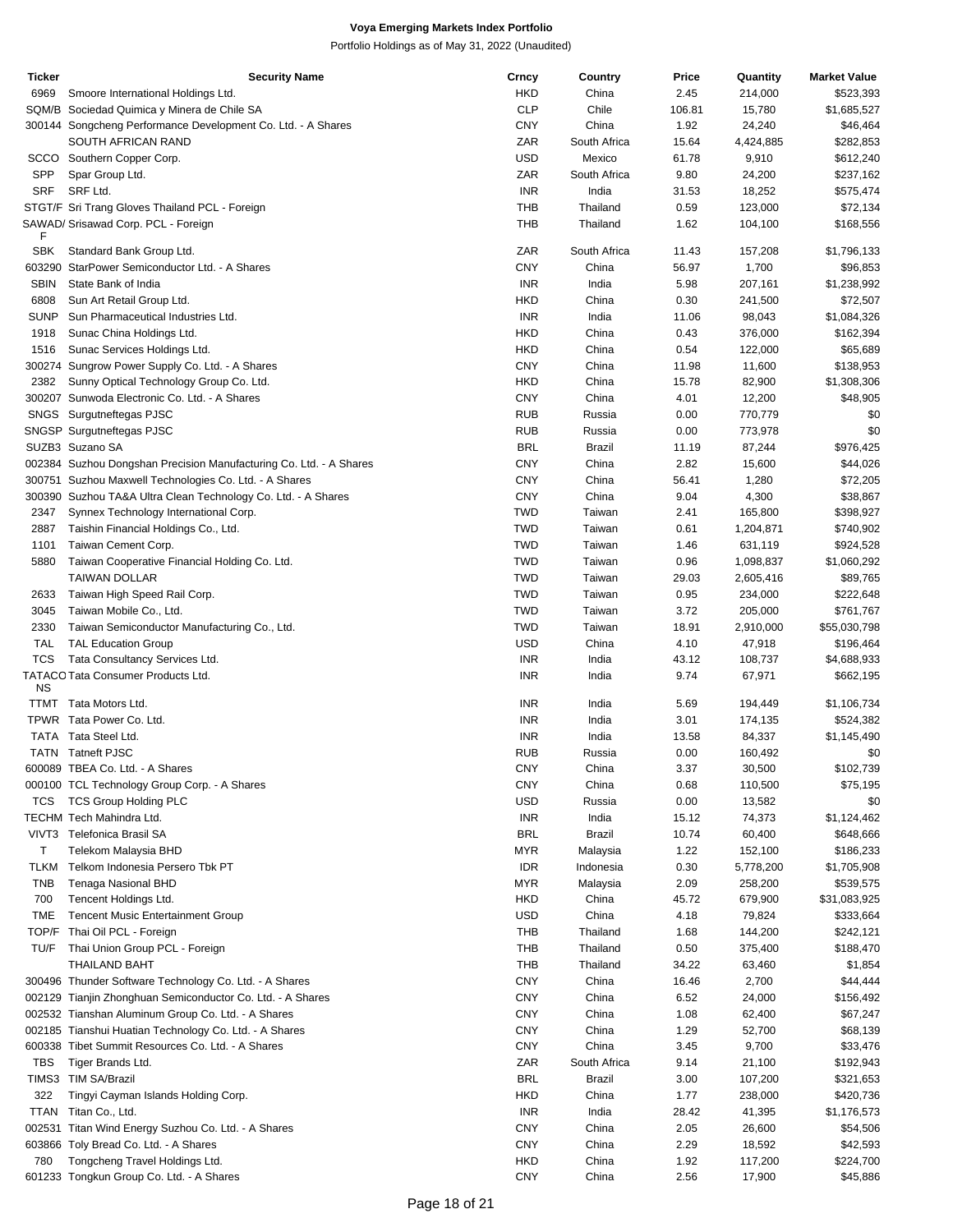| Ticker      | <b>Security Name</b>                                            | Crncy      | Country                     | Price | Quantity    | <b>Market Value</b> |
|-------------|-----------------------------------------------------------------|------------|-----------------------------|-------|-------------|---------------------|
|             | 000630 Tongling Nonferrous Metals Group Co. Ltd. - A Shares     | <b>CNY</b> | China                       | 0.48  | 123,400     | \$59,581            |
|             | 600438 Tongwei Co. Ltd. - A Shares                              | <b>CNY</b> | China                       | 6.76  | 36,900      | \$249,296           |
|             | TOPG Top Glove Corp. Bhd                                        | <b>MYR</b> | Malaysia                    | 0.32  | 617,100     | \$197,314           |
|             | 600763 Topchoice Medical Corp. - A Shares                       | <b>CNY</b> | China                       | 20.95 | 2,800       | \$58,661            |
| 6110        | Topsports International Holdings Ltd. - H Shares                | <b>HKD</b> | China                       | 0.74  | 204,000     | \$150,774           |
| <b>TRP</b>  | Torrent Pharmaceuticals Ltd.                                    | <b>INR</b> | India                       | 36.37 | 6,707       | \$243,939           |
|             | TOTS3 Totvs SA                                                  | <b>BRL</b> | Brazil                      | 5.92  | 63,321      | \$374,926           |
| <b>TBIG</b> | Tower Bersama Infrastructure Tbk PT                             | <b>IDR</b> | Indonesia                   | 0.20  | 963,500     | \$194,420           |
| 696         | Travelsky Technology Ltd. - H Shares                            | <b>HKD</b> | China                       | 1.63  | 126,000     | \$204,938           |
|             | <b>TRENT Trent Ltd.</b>                                         | <b>INR</b> | India                       | 14.41 | 22,803      | \$328,672           |
|             | 688599 Trina Solar Co. Ltd. - A Shares                          | <b>CNY</b> | China                       |       |             |                     |
|             |                                                                 |            |                             | 9.55  | 16,300      | \$155,627           |
|             | TCOM Trip.com Group Ltd.                                        | <b>USD</b> | China                       | 22.06 | 59,085      | \$1,303,415         |
|             | TRUE/F True Corp. PCL - Foreign                                 | THB        | Thailand                    | 0.13  | 1,452,190   | \$186,425           |
|             | 600600 Tsingtao Brewery Co. Ltd. - A Shares                     | <b>CNY</b> | China                       | 13.89 | 5,300       | \$73,615            |
| 168         | Tsingtao Brewery Co., Ltd. - H Shares                           | <b>HKD</b> | China                       | 8.62  | 64,000      | \$551,947           |
| <b>SISE</b> | Turk Sise Ve Cam Fabrikalari                                    | <b>TRY</b> | Turkey                      | 1.28  | 179,970     | \$230,184           |
|             | <b>TCELL Turkcell Iletisim Hizmet AS</b>                        | <b>TRY</b> | Turkey                      | 1.18  | 133,548     | \$157,458           |
|             | <b>ISCTR</b> Turkiye Is Bankasi                                 | <b>TRY</b> | Turkey                      | 0.66  | 195,397     | \$128,748           |
|             | TUPRS Turkiye Petrol Rafinerileri AS                            | <b>TRY</b> | Turkey                      | 16.22 | 15,042      | \$244,038           |
|             | U.A.E. DIRHAM                                                   | AED        | <b>United Arab Emirates</b> | 3.67  | (68, 697)   | (\$18,703)          |
|             | UGPA3 Ultrapar Participacoes SA                                 | <b>BRL</b> | Brazil                      | 3.00  | 89,900      | \$269,744           |
|             | UTCEM Ultratech Cement Ltd.                                     | <b>INR</b> | India                       | 77.94 | 11,619      | \$905,537           |
| 220         | Uni-President China Holdings Ltd.                               | <b>HKD</b> | China                       | 0.81  | 173,000     | \$139,458           |
| 1216        | Uni-President Enterprises Corp.                                 | <b>TWD</b> | Taiwan                      | 2.31  | 558,209     | \$1,291,645         |
|             | 002049 Unigroup Guoxin Microelectronics Co. Ltd. - A Shares     | <b>CNY</b> | China                       | 26.61 | 4,400       | \$117,099           |
|             | UNVR Unilever Indonesia Tbk PT                                  | <b>IDR</b> | Indonesia                   | 0.32  | 975,600     | \$316,055           |
| 3037        | Unimicron Technology Corp.                                      | <b>TWD</b> | Taiwan                      | 7.34  | 141,000     | \$1,034,886         |
|             | 000938 Unisplendour Corp. Ltd. - A Shares                       | <b>CNY</b> | China                       | 2.67  | 22,900      | \$61,092            |
|             | RUAL United Co. RUSAL International PJSC                        | <b>RUB</b> | Russia                      | 0.00  | 344,289     | \$0                 |
| 2303        | United Microelectronics Corp.                                   | <b>TWD</b> | Taiwan                      | 1.76  | 1,379,000   | \$2,429,954         |
| <b>UNSP</b> | United Spirits Ltd.                                             | <b>INR</b> | India                       | 10.38 | 35,017      | \$363,563           |
| <b>UNTR</b> |                                                                 | <b>IDR</b> |                             |       |             |                     |
|             | United Tractors Tbk PT                                          |            | Indonesia                   | 2.15  | 201,700     | \$434,011           |
| URC         | Universal Robina Corp.                                          | PHP        | Philippines                 | 2.06  | 110,580     | \$227,654           |
|             | UPLL UPL Ltd.                                                   | <b>INR</b> | India                       | 10.02 | 58,397      | \$584,850           |
|             | VALE3 Vale SA                                                   | <b>BRL</b> | Brazil                      | 18.21 | 482,850     | \$8,791,283         |
| 5347        | Vanguard International Semiconductor Corp.                      | <b>TWD</b> | Taiwan                      | 3.67  | 109,000     | \$399,813           |
|             | VEDL Vedanta Ltd.                                               | <b>INR</b> | India                       | 4.14  | 131,673     | \$545,201           |
| 2500        | Venus MedTech Hangzhou, Inc. - H Shares                         | <b>HKD</b> | China                       | 1.72  | 27,000      | \$46,537            |
|             | VBBR3 Vibra Energia SA                                          | <b>BRL</b> | Brazil                      | 4.08  | 138,120     | \$564,099           |
| 3331        | Vinda International Holdings Ltd.                               | <b>HKD</b> | China                       | 2.51  | 46,000      | \$115,246           |
| <b>VIPS</b> | Vipshop Holdings Ltd.                                           | <b>USD</b> | China                       | 9.30  | 53,317      | \$495,848           |
|             | VKCO VK Co. Ltd.                                                | <b>USD</b> | Russia                      | 0.00  | 13,851      | \$0                 |
| VOD.        | Vodacom Group Pty Ltd.                                          | ZAR        | South Africa                | 9.39  | 73,555      | \$690,714           |
| 6409        | Voltronic Power Technology Corp.                                | <b>TWD</b> | Taiwan                      | 50.54 | 7,000       | \$353,776           |
|             | VTBR VTB Bank PJSC                                              | <b>RUB</b> | Russia                      | 0.00  | 377,182,805 | \$0                 |
|             | WALME Wal-Mart de Mexico SAB de CV                              | <b>MXN</b> | Mexico                      | 3.70  | 617,800     | \$2,284,672         |
| X*          |                                                                 |            |                             |       |             |                     |
|             | 300142 Walvax Biotechnology Co. Ltd. - A Shares                 | <b>CNY</b> | China                       | 6.97  | 10,540      | \$73,494            |
| 2615        | Wan Hai Lines Ltd.                                              | <b>TWD</b> | Taiwan                      | 5.35  | 74,300      | \$397,696           |
|             | 600309 Wanhua Chemical Group Co. Ltd. - A Shares                | <b>CNY</b> | China                       | 12.60 | 25,900      | \$326,358           |
| 151         | Want Want China Holdings Ltd.                                   | <b>HKD</b> | China                       | 1.00  | 569,000     | \$566,246           |
|             | WEGE3 Weg S.A.                                                  | <b>BRL</b> | Brazil                      | 5.34  | 195,208     | \$1,042,057         |
| WB          | Weibo Corp.                                                     | <b>USD</b> | China                       | 22.00 | 8,174       | \$179,828           |
|             | 000338 Weichai Power Co. Ltd. - A Shares                        | <b>CNY</b> | China                       | 1.81  | 42,100      | \$76,256            |
| 2338        | Weichai Power Co. Ltd. - H Shares                               | <b>HKD</b> | China                       | 1.54  | 236,000     | \$363,969           |
| 2013        | Weimob, Inc.                                                    | <b>HKD</b> | China                       | 0.60  | 237,000     | \$142,710           |
|             | 300498 Wens Foodstuffs Group Co. Ltd. - A Shares                | <b>CNY</b> | China                       | 2.71  | 46,720      | \$126,718           |
|             |                                                                 |            |                             |       |             |                     |
|             | 002673 Western Securities Co. Ltd. - A Shares                   | <b>CNY</b> | China                       | 0.93  | 47,500      | \$44,032            |
|             | 688122 Western Superconducting Technologies Co. Ltd. - A Shares | <b>CNY</b> | China                       | 13.91 | 4,623       | \$64,322            |
|             | 002268 Westone Information Industry, Inc. - A Shares            | <b>CNY</b> | China                       | 5.35  | 7,000       | \$37,448            |
|             | <b>WPRTS Westports Holdings Bhd</b>                             | <b>MYR</b> | Malaysia                    | 0.79  | 138,500     | \$109,098           |
| 4           | Wharf Holdings Ltd.                                             | <b>HKD</b> | China                       | 3.34  | 160,000     | \$534,998           |
|             | 603501 Will Semiconductor Co. Ltd. Shanghai - A Shares          | <b>CNY</b> | China                       | 24.56 | 6,600       | \$162,084           |
| 3105        | Win Semiconductors Corp.                                        | <b>TWD</b> | Taiwan                      | 7.72  | 41,000      | \$316,588           |
| 2344        | Winbond Electronics Corp.                                       | <b>TWD</b> | Taiwan                      | 1.00  | 364,000     | \$363,376           |
|             | 600745 Wingtech Technology Co. Ltd. - A Shares                  | <b>CNY</b> | China                       | 9.52  | 9,900       | \$94,221            |
|             | WPRO Wipro Ltd.                                                 | <b>INR</b> | India                       | 6.08  | 159,572     | \$969,763           |
| 6669        | Wiwynn Corp.                                                    | <b>TWD</b> | Taiwan                      | 31.50 | 10,000      | \$315,043           |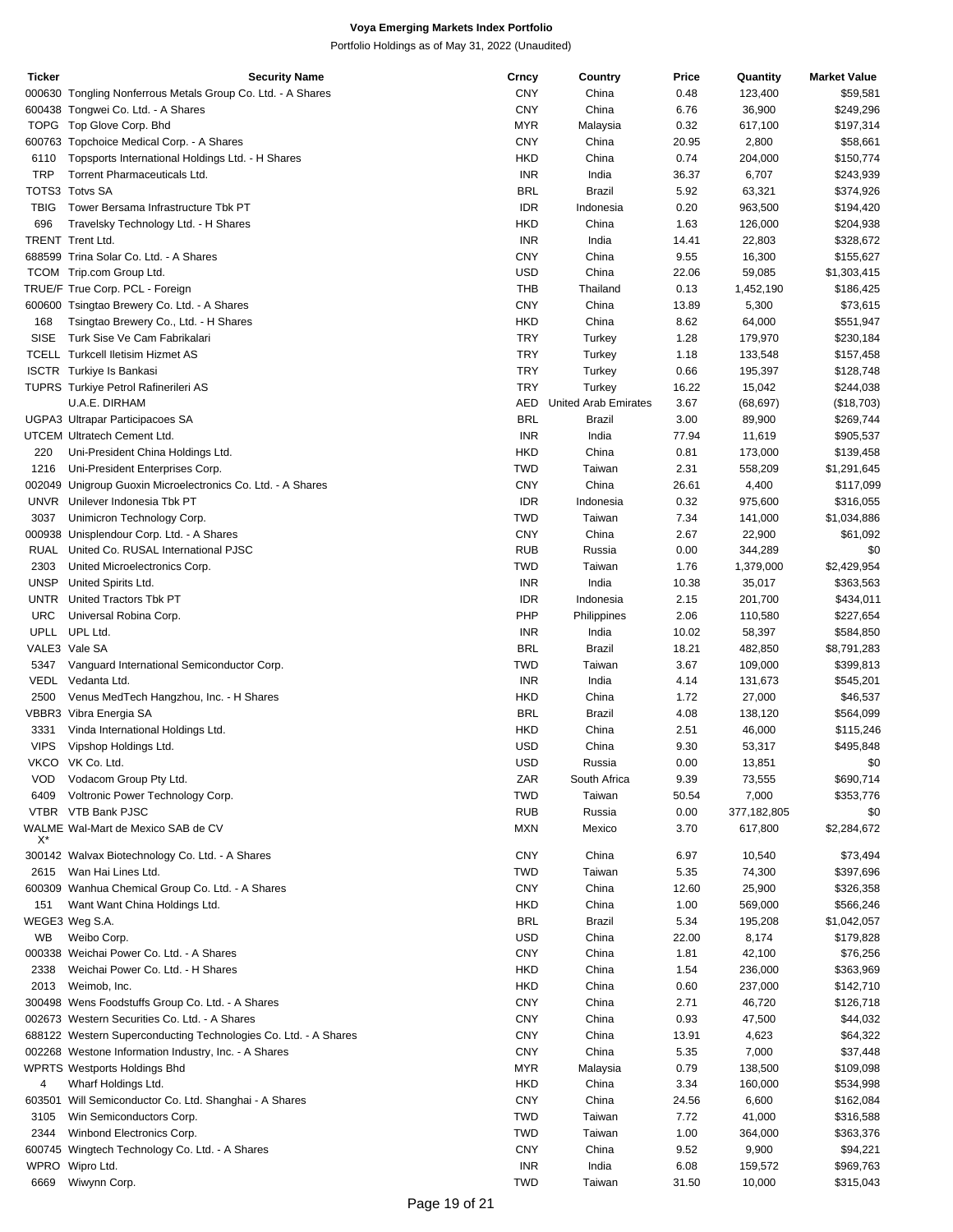| <b>Ticker</b> | <b>Security Name</b>                                                  | <b>Crncy</b> | Country      | Price | Quantity  | <b>Market Value</b> |
|---------------|-----------------------------------------------------------------------|--------------|--------------|-------|-----------|---------------------|
| WHL           | Woolworths Holdings Ltd./South Africa                                 | ZAR          | South Africa | 3.56  | 118,627   | \$422,147           |
|               | 316140 Woori Financial Group, Inc.                                    | <b>KRW</b>   | South Korea  | 12.04 | 58,942    | \$709,909           |
| 3702          | WPG Holdings Ltd.                                                     | <b>TWD</b>   | Taiwan       | 1.81  | 200,280   | \$363,225           |
|               | 600704 Wuchan Zhongda Group Co. Ltd. - A Shares                       | <b>CNY</b>   | China        | 0.76  | 43,500    | \$33,133            |
|               | 002414 Wuhan Guide Infrared Co. Ltd. - A Shares                       | <b>CNY</b>   | China        | 1.74  | 24,676    | \$42,979            |
|               | 000858 Wuliangye Yibin Co. Ltd. - A Shares                            | <b>CNY</b>   | China        | 25.66 | 28,100    | \$720,987           |
|               | 002463 WUS Printed Circuit Kunshan Co. Ltd. - A Shares                | <b>CNY</b>   | China        | 2.36  | 21,230    | \$50,122            |
|               | 603259 WuXi AppTec Co. Ltd. - A Shares                                | <b>CNY</b>   | China        | 14.27 | 19,576    | \$279,382           |
|               |                                                                       |              |              |       |           |                     |
| 2359          | WuXi AppTec Co. Ltd. - H Shares                                       | <b>HKD</b>   | China        | 12.36 | 41,641    | \$514,645           |
| 2269          | Wuxi Biologics Cayman, Inc.                                           | <b>HKD</b>   | China        | 7.39  | 420,000   | \$3,105,737         |
|               | 300450 Wuxi Lead Intelligent Equipment Co. Ltd. - A Shares            | <b>CNY</b>   | China        | 7.24  | 6,920     | \$50,083            |
|               | 603185 Wuxi Shangji Automation Co. Ltd. - A Shares                    | <b>CNY</b>   | China        | 22.40 | 2,000     | \$44,810            |
| <b>FIVE</b>   | X5 Retail Group NV                                                    | <b>RUB</b>   | Russia       | 0.00  | 10,806    | \$0                 |
| <b>FIVE</b>   | X5 Retail Group NV                                                    | <b>USD</b>   | Russia       | 0.00  | 2,448     | \$0                 |
|               | 000425 XCMG Construction Machinery Co. Ltd. - A Shares                | <b>CNY</b>   | China        | 0.84  | 66,700    | \$55,911            |
| 1810          | Xiaomi Corp.                                                          | <b>HKD</b>   | China        | 1.54  | 1,665,800 | \$2,570,637         |
|               | 002202 Xinjiang Goldwind Science & Technology Co. Ltd. - A Shares     | <b>CNY</b>   | China        | 1.85  | 20,700    | \$38,290            |
| 2208          | Xinjiang Goldwind Science & Technology Co. Ltd. - H Shares            | <b>HKD</b>   | China        | 1.64  | 93,252    | \$152,545           |
| 968           | Xinyi Solar Holdings Ltd.                                             | <b>HKD</b>   | China        | 1.78  | 574,000   | \$1,018,850         |
| <b>XPEV</b>   | XPeng, Inc.                                                           | <b>USD</b>   | China        | 23.50 | 45,896    | \$1,078,556         |
| 1585          | Yadea Group Holdings Ltd.                                             | <b>HKD</b>   | China        | 1.62  | 148,000   | \$240,275           |
|               |                                                                       |              |              |       |           |                     |
| 2327          | Yageo Corp.                                                           | <b>TWD</b>   | Taiwan       | 13.83 | 51,537    | \$712,854           |
|               | YANSAB Yanbu National Petrochemical Co.                               | <b>SAR</b>   | Saudi Arabia | 14.50 | 29,683    | \$430,293           |
|               | YNDX Yandex NV                                                        | <b>USD</b>   | Russia       | 0.00  | 34,476    | \$0                 |
| 2609          | Yang Ming Marine Transport Corp.                                      | <b>TWD</b>   | Taiwan       | 4.25  | 206,000   | \$874,833           |
|               | 300373 Yangzhou Yangjie Electronic Technology Co. Ltd. - A Shares     | <b>CNY</b>   | China        | 10.61 | 4,900     | \$51,999            |
| 1171          | Yankuang Energy Group Co. Ltd.                                        | <b>HKD</b>   | China        | 3.29  | 168,000   | \$551,893           |
|               | 600188 Yankuang Energy Group Co. Ltd. - A Shares                      | <b>CNY</b>   | China        | 5.80  | 23,500    | \$136,409           |
|               | 002353 Yantai Jereh Oilfield Services Group Co. Ltd. - A Shares       | <b>CNY</b>   | China        | 6.02  | 8,100     | \$48,757            |
|               | 300628 Yealink Network Technology Corp. Ltd. - A Shares               | <b>CNY</b>   | China        | 11.10 | 6,400     | \$71,027            |
| <b>YES</b>    | Yes Bank Ltd.                                                         | <b>INR</b>   | India        | 0.17  | 1,442,511 | \$243,400           |
| 1579          | Yihai International Holding Ltd.                                      | <b>HKD</b>   | China        | 3.10  | 58,000    | \$179,772           |
|               | 300999 Yihai Kerry Arawana Holdings Co. Ltd. - A Shares               | <b>CNY</b>   | China        | 6.81  | 13,800    | \$93,922            |
|               | 000975 Yintai Gold Co. Ltd. - A Shares                                | <b>CNY</b>   | China        | 1.52  | 32,620    | \$49,736            |
|               |                                                                       |              |              |       |           |                     |
|               | 601933 Yonghui Superstores Co. Ltd. - A Shares                        | <b>CNY</b>   | China        | 0.66  | 100,000   | \$65,810            |
|               | 002756 YongXing Special Materials Technology Co. Ltd. - A Shares      | <b>CNY</b>   | China        | 17.96 | 3,100     | \$55,683            |
|               | 600588 Yonyou Network Technology Co. Ltd. - A Shares                  | <b>CNY</b>   | China        | 2.90  | 27,518    | \$79,703            |
|               | 002192 Youngy Co. Ltd. - A Shares                                     | <b>CNY</b>   | China        | 19.93 | 2,600     | \$51,821            |
|               | 600233 YTO Express Group Co. Ltd.                                     | <b>CNY</b>   | China        | 3.05  | 37,100    | \$113,288           |
| 2885          | Yuanta Financial Holding Co., Ltd.                                    | <b>TWD</b>   | Taiwan       | 0.83  | 1,120,409 | \$935,230           |
| 123           | Yuexiu Property Co. Ltd.                                              | <b>HKD</b>   | China        | 1.09  | 180,200   | \$195,704           |
|               | 000100 Yuhan Corp.                                                    | <b>KRW</b>   | South Korea  | 48.68 | 6,529     | \$317,825           |
|               | YUMC Yum China Holdings, Inc.                                         | <b>USD</b>   | China        | 45.46 | 49,572    | \$2,253,543         |
|               | 002120 Yunda Holding Co. Ltd. - A Shares                              | <b>CNY</b>   | China        | 2.72  | 24,154    | \$65,650            |
|               | 000807 Yunnan Aluminium Co. Ltd. - A Shares                           | <b>CNY</b>   | China        | 1.72  | 24,400    | \$42,087            |
|               | 000538 Yunnan Baiyao Group Co. Ltd. - A Shares                        | <b>CNY</b>   | China        | 8.46  | 12,600    | \$106,645           |
|               |                                                                       |              |              |       |           |                     |
|               | 300957 Yunnan Botanee Bio-Technology Group Co. Ltd. - A Shares        | <b>CNY</b>   | China        | 28.38 | 2,400     | \$68,107            |
|               | 002812 Yunnan Energy New Material Co. Ltd. - A Shares                 | <b>CNY</b>   | China        | 32.57 | 6,400     | \$208,478           |
|               | ZLAB Zai Lab Ltd.                                                     | <b>USD</b>   | China        | 29.10 | 9,075     | \$264,083           |
|               | 600436 Zhangzhou Pientzehuang Pharmaceutical Co. Ltd. - A Shares      | <b>CNY</b>   | China        | 46.38 | 4,500     | \$208,712           |
|               | 002602 Zhejiang Century Huatong Group Co. Ltd. - A Shares             | <b>CNY</b>   | China        | 0.69  | 69,080    | \$47,903            |
|               | 601877 Zhejiang Chint Electrics Co. Ltd. - A Shares                   | <b>CNY</b>   | China        | 5.48  | 14,900    | \$81,691            |
|               | 002236 Zhejiang Dahua Technology Co. Ltd. - A Shares                  | <b>CNY</b>   | China        | 2.42  | 25,500    | \$61,667            |
| 576           | Zhejiang Expressway Co., Ltd. - H Shares                              | <b>HKD</b>   | China        | 0.88  | 208,000   | \$183,573           |
|               | 688006 Zhejiang HangKe Technology, Inc. Co. - A Shares                | <b>CNY</b>   | China        | 8.89  | 5,198     | \$46,200            |
|               | 600521 Zhejiang Huahai Pharmaceutical Co. Ltd. - A Shares             | <b>CNY</b>   | China        | 2.92  | 12,960    | \$37,879            |
|               | 603799 Zhejiang Huayou Cobalt Co. Ltd. - A Shares                     | <b>CNY</b>   | China        | 14.12 | 9,400     | \$132,736           |
|               | 300316 Zhejiang Jingsheng Mechanical & Electrical Co. Ltd. - A Shares | <b>CNY</b>   | China        | 8.29  | 9,300     | \$77,053            |
|               |                                                                       | <b>CNY</b>   | China        | 1.60  |           |                     |
|               | 600352 Zhejiang Longsheng Group Co. Ltd. - A Shares                   |              |              |       | 33,300    | \$53,271            |
|               | 002001 Zhejiang NHU Co. Ltd. - A Shares                               | <b>CNY</b>   | China        | 3.12  | 27,912    | \$87,002            |
|               | 002032 Zhejiang Supor Co. Ltd. - A Shares                             | <b>CNY</b>   | China        | 8.43  | 6,200     | \$52,241            |
|               | 002372 Zhejiang Weixing New Building Materials Co. Ltd. - A Shares    | <b>CNY</b>   | China        | 2.75  | 12,700    | \$34,932            |
| 4958          | Zhen Ding Technology Holding Ltd.                                     | <b>TWD</b>   | Taiwan       | 4.13  | 82,000    | \$339,031           |
|               | 601878 Zheshang Securities Co. Ltd. - A Shares                        | <b>CNY</b>   | China        | 1.45  | 34,800    | \$50,402            |
| 6060          | ZhongAn Online P&C Insurance Co. Ltd. - H Shares                      | <b>HKD</b>   | China        | 3.34  | 62,100    | \$207,696           |
|               | 300308 Zhongji Innolight Co. Ltd. - A Shares                          | <b>CNY</b>   | China        | 4.83  | 7,700     | \$37,168            |
| 881           | Zhongsheng Group Holdings Ltd.                                        | <b>HKD</b>   | China        | 7.09  | 70,000    | \$496,433           |